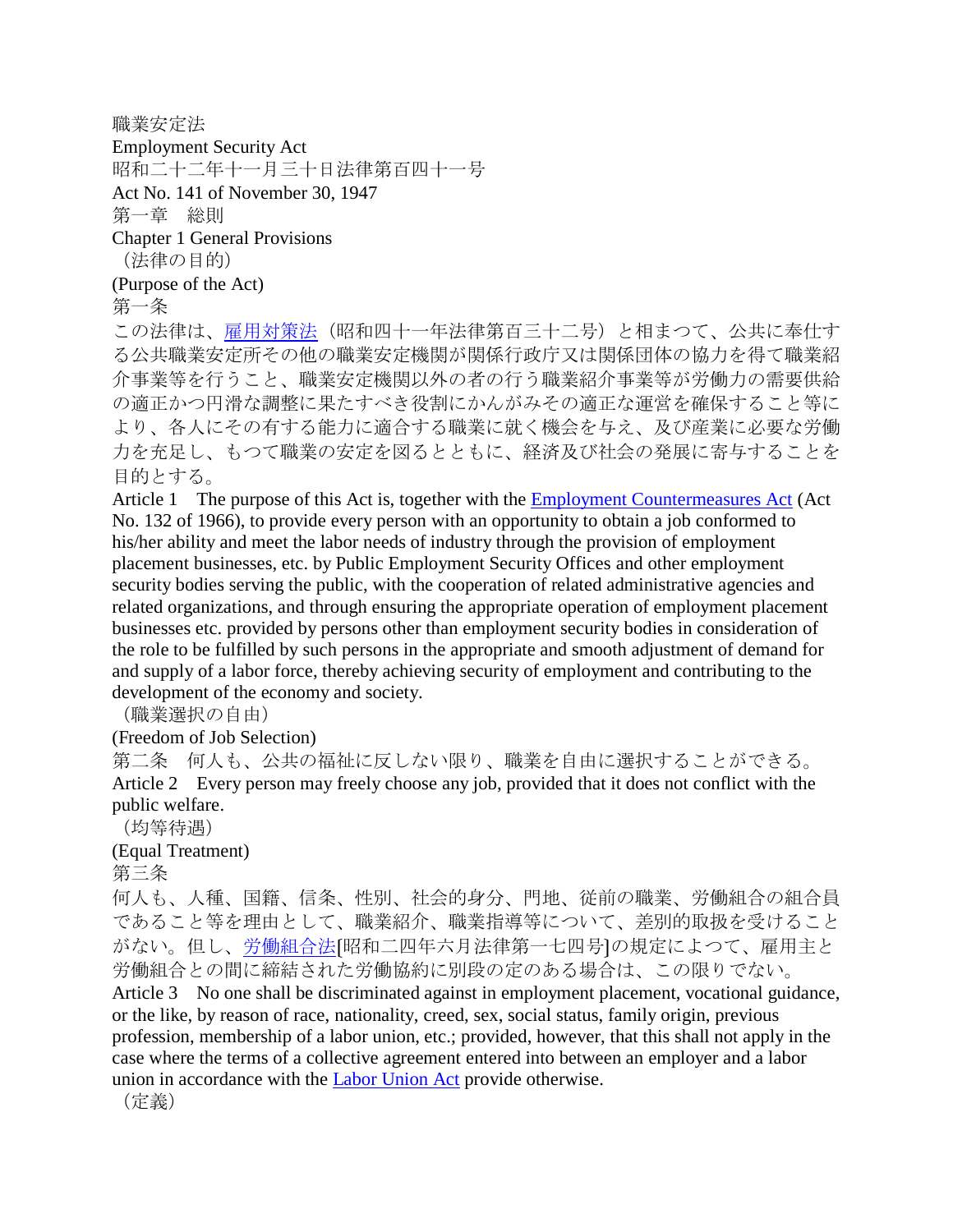(Definitions)

第四条

この法律において「職業紹介」とは、求人及び求職の申込みを受け、求人者と求職者と の間における雇用関係の成立をあつせんすることをいう。

Article 4 The term "employment placement" as used in this Act means receiving offers for posting job offerings and offers for registering as a job seeker and extending services to establish employment relationships between job offerers and job seekers.

2

この法律において「無料の職業紹介」とは、職業紹介に関し、いかなる名義でも、その 手数料又は報酬を受けないで行う職業紹介をいう。

(2) The term "free employment placement" as used in this Act means employment placement conducted without receiving commissions or other compensation under any name with regard to employment placement.

3

この法律において「有料の職業紹介」とは、無料の職業紹介以外の職業紹介をいう。 (3) The term "fee-charging employment placement" as used in this Act means employment placement other than free employment placement.

4

この法律において「職業指導」とは、職業に就こうとする者に対し、実習、講習、指示 、助言、情報の提供その他の方法により、その者の能力に適合する職業の選択を容易に させ、及びその職業に対する適応性を増大させるために行う指導をいう。

(4) The term "vocational guidance" as used in this Act means guidance provided to those persons seeking to obtain jobs so as to facilitate choice of jobs compatible with their capabilities and to increase their adaptability to those jobs through practical training, courses, instructions, advice, the provision of information and other methods.

5

この法律において「労働者の募集」とは、労働者を雇用しようとする者が、自ら又は他 人に委託して、労働者となろうとする者に対し、その被用者となることを勧誘すること をいう。

(5) The term "labor recruitment" as used in this Act means that those who seek to employ workers solicit, either directly or through a third party, those seeking to become workers to become their employees.

6

この法律において「労働者供給」とは、供給契約に基づいて労働者を他人の指揮命令を 受けて労働に従事させることをいい[、労働者派遣事業の適正な運営の確保及び派遣労働](http://www.japaneselawtranslation.go.jp/law/detail_main?id=75&vm=4&re=) [者の就業条件の整備等に関する法律\(](http://www.japaneselawtranslation.go.jp/law/detail_main?id=75&vm=4&re=)昭和六十年法律第八十八号。以下「労働者派遣法 」という。)第二条第一号に規定する労働者派遣に該当するものを含まないものとする 。

(6) The term "labor supply" as used in this Act means having workers work under the direction and orders of another person based upon a supply contract, and does not include that which falls under worker dispatch provided in Article 2, item 1 of the [Act for Securing the Proper Operation](http://www.japaneselawtranslation.go.jp/law/detail_main?id=75&vm=4&re=)  [of Worker Dispatching Undertakings and Improved Working Conditions for Dispatched Workers](http://www.japaneselawtranslation.go.jp/law/detail_main?id=75&vm=4&re=) (Act No. 88 of 1985; hereinafter referred to as "Worker Dispatching Act").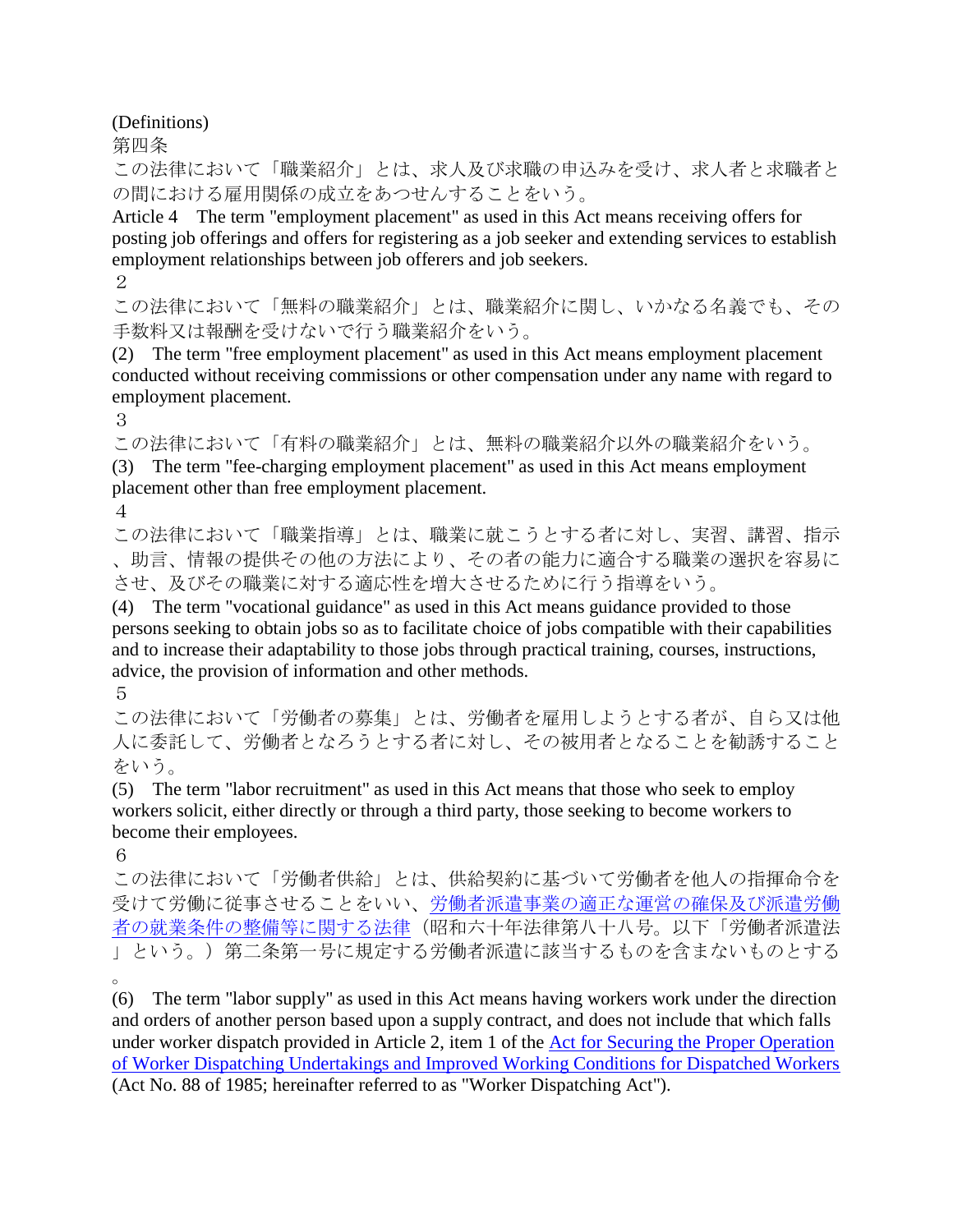7

この法律において「職業紹介事業者」とは、第三十条第一項若しくは第三十三条第一項 の許可を受けて、又は第三十三条の二第一項、第三十三条の三第一項若しくは第三十三 条の四第一項の規定による届出をして職業紹介事業を行う者をいう。

(7) The term "employment placement business provider" as used in this Act means a person who either obtains the license provided for in Article 30, paragraph 1 or Article 33, paragraph 1 or files the notification pursuant to the provisions of Article 33-2, paragraph 1, Article 33-3, paragraph 1, or Article 33-4, paragraph 1 and provides employment placement businesses. 8

この法律において「労働者供給事業者」とは、第四十五条の規定により労働者供給事業 を行う労働組合等[\(労働組合法に](http://www.japaneselawtranslation.go.jp/law/detail_main?id=17&vm=4&re=)よる労働組合その他これに準ずるものであつて厚生労 働省令で定めるものをいう。以下同じ。)をいう。

(8) The term "labor supply business provider" as used in this Act means a labor union, etc. that conducts labor supply businesses pursuant to the provisions of Article 45 (this means a labor union under the [Labor Union Act](http://www.japaneselawtranslation.go.jp/law/detail_main?id=17&vm=4&re=) or other entity equivalent thereto and which is provided for by an Ordinance of the Ministry of Health, Labour and Welfare; the same shall apply hereinafter). 9

この法律において「個人情報」とは、個人に関する情報であつて、特定の個人を識別す ることができるもの(他の情報と照合することにより特定の個人を識別することができ ることとなるものを含む。)をいう。

(9) The term "personal information" as used in this Act means information concerning an individual that can identify a specific individual (including information that can identify a specific individual when collated with other information).

(政府の行う業務)

(Businesses of the Government)

第五条 政府は、第一条の目的を達成するために、次に掲げる業務を行う。

Article 5 The government shall undertake the following matters in order to accomplish the purpose referred to in Article 1:

一 労働力の需要供給の適正かつ円滑な調整を図ること。

(i) to achieve an appropriate and smooth adjustment of demand for and supply of the labor force;

二

失業者に対し、職業に就く機会を与えるために、必要な政策を樹立し、その実施に努め ること。

(ii) to establish and make efforts to implement necessary policies to provide the unemployed the opportunity to obtain jobs;

三

求職者に対し、迅速に、その能力に適合する職業に就くことをあつせんするため、及び 求人者に対し、その必要とする労働力を充足するために、無料の職業紹介事業を行うこ と。

(iii) to provide free employment placement businesses to help job seekers in promptly obtaining jobs compatible with their abilities, as well as to meet the labor force needs of job offerers;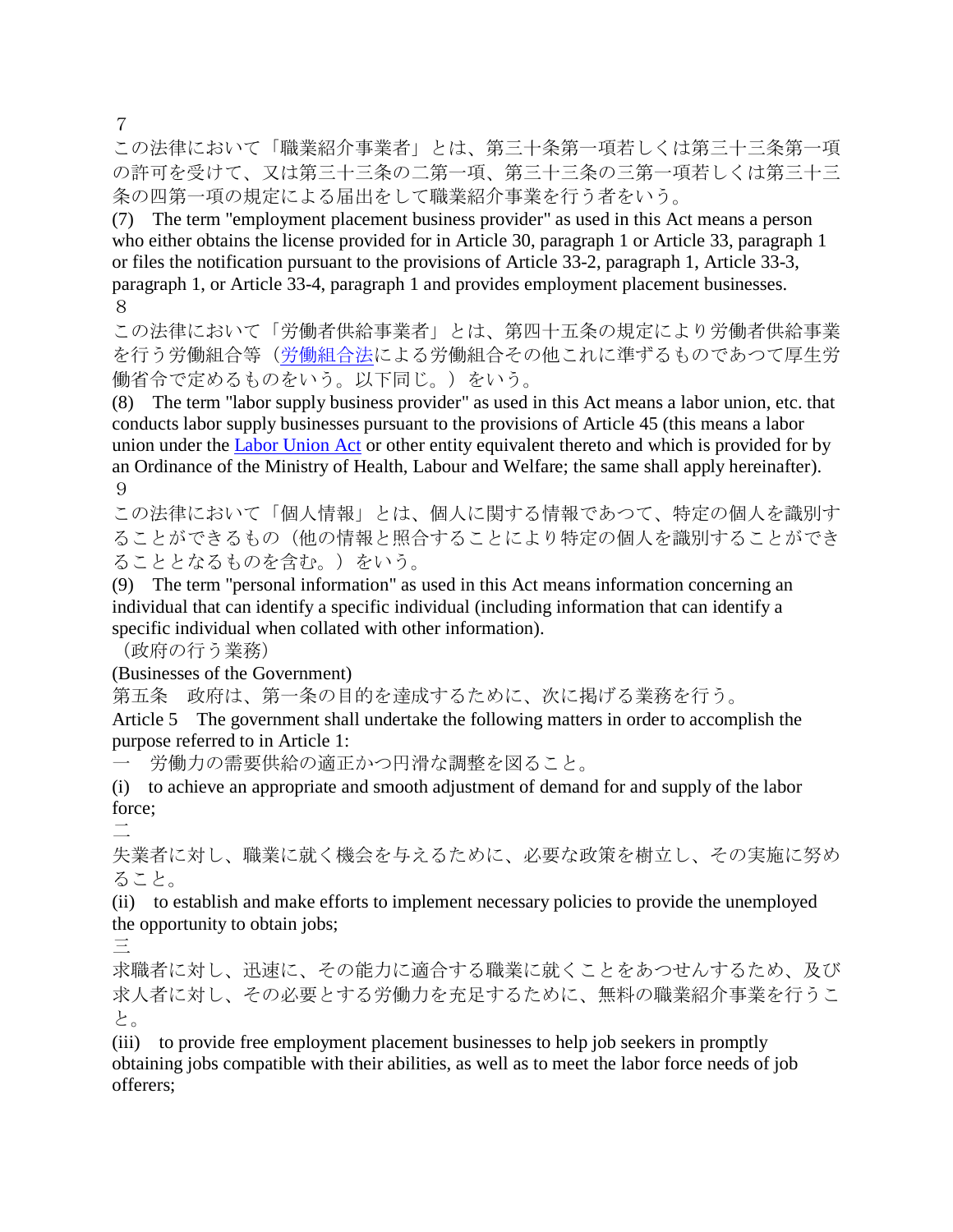四

政府以外の者の行う職業紹介、労働者の募集、労働者供給事業又は労働者派遣法第二条 第三号に規定する労働者派遣事業及[び建設労働者の雇用の改善等に関する法律\(](http://www.japaneselawtranslation.go.jp/law/detail_main?id=1035&vm=4&re=)昭和五 十一年法律第三十三号。以下「建設労働法」という。)第二条第十項に規定する建設業 務労働者就業機会確保事業(以下「労働者派遣事業等」という。)を労働者及び公共の 利益を増進するように、指導監督すること。

(iv) to guide and supervise employment placement, recruitment of workers, labor supply businesses, worker dispatch businesses provided in Article 2, item 3 of the Worker Dispatching Act, and businesses for securing employment opportunities for construction workers provided in Article 2, paragraph 10 of the Act on Improvement, etc. of Employment of Construction Workers (Act No. 33 of 1976; hereinafter referred to as "Construction Work Act") (such activities shall be hereinafter referred to as "worker dispatch businesses") operated by any person other than the government in such a manner as to promote the interests of workers and the public;

五 求職者に対し、必要な職業指導を行うこと。

(v) to provide job seekers with necessary vocational guidance;

六

個人、団体、学校又は関係行政庁の協力を得て、公共職業安定所の業務の運営の改善向 上を図ること。

(vi) to improve the operations of Public Employment Security Offices, with the cooperation of individuals, organizations, schools and related administrative agencies;

七

[雇用保険法\(](http://www.japaneselawtranslation.go.jp/law/detail_main?id=1026&vm=4&re=)昭和四十九年法律第百十六号)の規定によつて、給付を受けるべき者につ いて、職業紹介又は職業指導を行い、雇用保険制度の健全な運用を図ること。

(vii) to provide employment placement or vocational guidance businesses to those who are entitled to receive performances under the provisions of the [Employment Insurance Act](http://www.japaneselawtranslation.go.jp/law/detail_main?id=1026&vm=4&re=) (Act No. 116 of 1974), and to achieve the sound operation of the employment insurance system.

(職業安定機関と職業紹介事業者等の協力)

(Cooperation of Employment Security Agencies and Employment Placement Business Providers, etc.)

第五条の二

職業安定機関及び職業紹介事業者又は労働者供給事業者は、労働力の需要供給の適正か つ円滑な調整を図るため、雇用情報の充実、労働力の需要供給の調整に係る技術の向上 等に関し、相互に協力するように努めなければならない。

Article 5-2 In order to achieve the appropriate and smooth adjustment of demand for and supply of the labor force, employment security bodies, employment placement business providers and labor supply business providers shall endeavor to mutually cooperate with respect to the enrichment of employment information and the improvement of technology pertaining to the adjustment of demand for and supply of the labor force.

(労働条件等の明示)

(Clear Indication of Working Conditions, etc.)

第五条の三

公共職業安定所及び職業紹介事業者、労働者の募集を行う者及び募集受託者(第三十九 条に規定する募集受託者をいう。)並びに労働者供給事業者(次条において「公共職業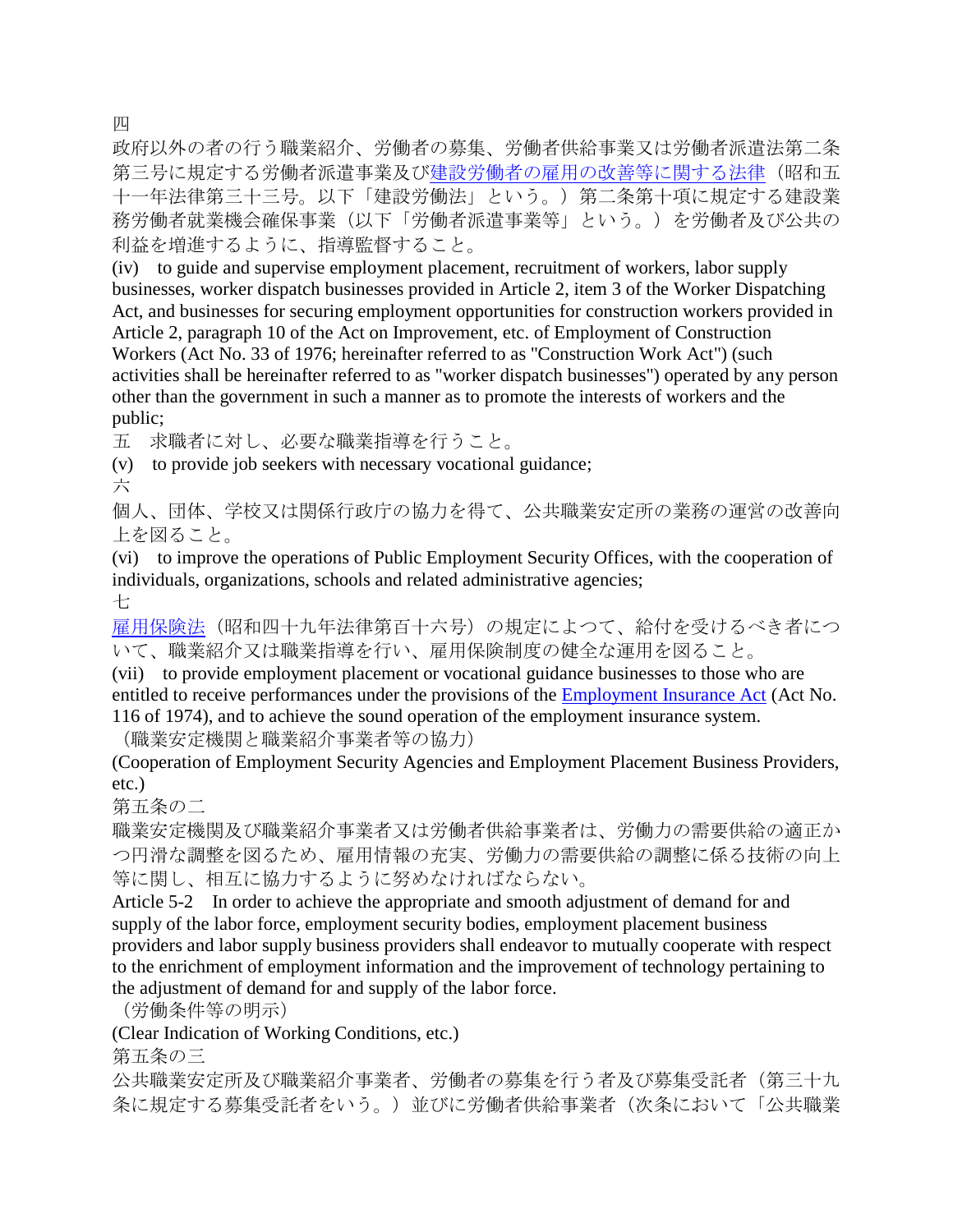安定所等」という。)は、それぞれ、職業紹介、労働者の募集又は労働者供給に当たり 、求職者、募集に応じて労働者になろうとする者又は供給される労働者に対し、その者 が従事すべき業務の内容及び賃金、労働時間その他の労働条件を明示しなければならな い。

Article 5-3 Public Employment Security Offices, employment placement business providers, persons conducting recruitment of workers, commissioned recruiters (which means commissioned recruiters provided in Article 39) and labor supply business providers (referred to as "Public Employment Security Offices, etc." in the following Article) shall, in carrying out employment placement, recruitment of workers, and labor supply, clearly indicate to job seekers, those who intend to become workers in response to recruitment, and supplied workers the contents, wages, working hours and other working conditions of the business such persons are to engage in.

2

求人者は求人の申込みに当たり公共職業安定所又は職業紹介事業者に対し、労働者供給 を受けようとする者はあらかじめ労働者供給事業者に対し、それぞれ、求職者又は供給 される労働者が従事すべき業務の内容及び賃金、労働時間その他の労働条件を明示しな ければならない。

(2) Job offerers shall, in filing offers for posting job offerings, clearly indicate to Public Employment Security Offices and employment placement business providers, and those who intend to receive labor supply shall clearly indicate in advance to labor supply business providers, the contents, wages, working hours and other working conditions of the business job seekers and supplied workers are to engage in.

3

前二項の規定による明示は、賃金及び労働時間に関する事項その他の厚生労働省令で定 める事項については、厚生労働省令で定める方法により行わなければならない。

(3) With respect to matters concerning wages and working hours and other matters specified by an Ordinance of the Ministry of Health, Labour and Welfare, a clear indication under the provisions of the preceding two paragraphs shall be given pursuant to a method specified by an Ordinance of the Ministry of Health, Labour and Welfare.

(求職者等の個人情報の取扱い)

(Treatment of Personal Information of Job Seekers, etc.)

第五条の四

公共職業安定所等は、それぞれ、その業務に関し、求職者、募集に応じて労働者になろ うとする者又は供給される労働者の個人情報(以下この条において「求職者等の個人情 報」という。)を収集し、保管し、又は使用するに当たつては、その業務の目的の達成 に必要な範囲内で求職者等の個人情報を収集し、並びに当該収集の目的の範囲内でこれ を保管し、及び使用しなければならない。ただし、本人の同意がある場合その他正当な 事由がある場合は、この限りでない。

Article 5-4 Public Employment Security Offices, etc. shall, in collecting, retaining and using the personal information of job seekers, those who intend to become workers in response to recruitment and supplied workers (hereinafter referred to as "personal information of job seekers, etc." in this Article) with respect to their businesses, collect the personal information of job seekers, etc. within the scope necessary to achieve the purpose of their businesses and retain and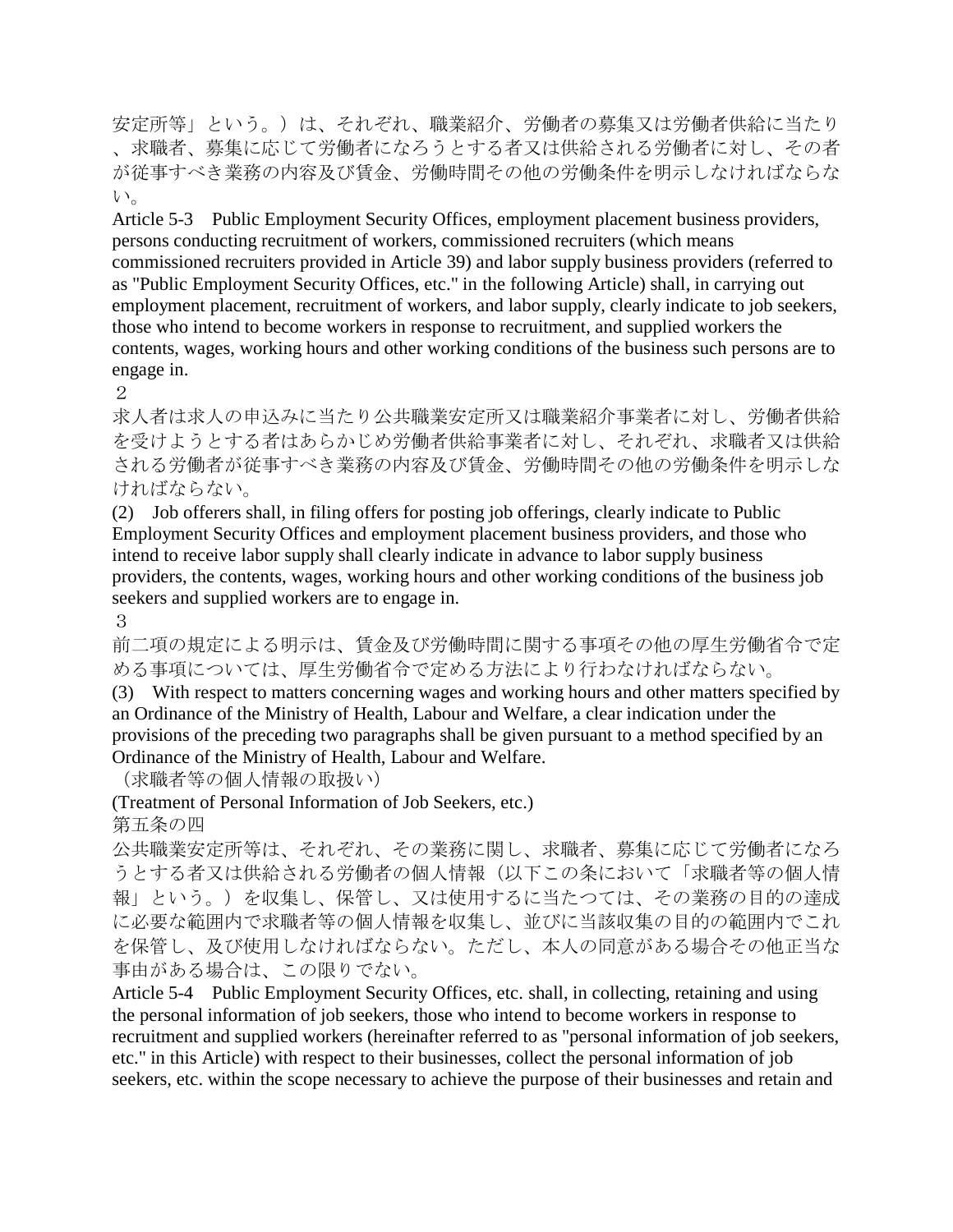use the same within the scope of the purpose of said collection; provided, however, that this shall not apply in a case where the person concerned consents or there is other good cause.

2

公共職業安定所等は、求職者等の個人情報を適正に管理するために必要な措置を講じな ければならない。

(2) Public Employment Security Offices, etc. shall take necessary measures in order to appropriately manage the personal information of job seekers, etc.

(求人の申込み)

(Offers for Posting Job Offerings)

第五条の五

公共職業安定所及び職業紹介事業者は、求人の申込みはすべて受理しなければならない 。ただし、その申込みの内容が法令に違反するとき、その申込みの内容である賃金、労 働時間その他の労働条件が通常の労働条件と比べて著しく不適当であると認めるとき、 又は求人者が第五条の三第二項の規定による明示をしないときは、その申込みを受理し ないことができる。

Article 5-5 Public Employment Security Offices and employment placement business providers shall accept all offers for posting job offerings; provided, however, that offers may be rejected if the contents of such offers violate any law or regulation, if the wages, working hours or other working conditions indicated in the contents of such offers are found to be substantially inappropriate compared to prevailing working conditions, or if the job offerer fails to give a clear indication under the provisions of Article 5-3, paragraph 2.

(求職の申込み)

(Offers for Registering as a Job Seeker)

第五条の六

公共職業安定所及び職業紹介事業者は、求職の申込みはすべて受理しなければならない 。ただし、その申込みの内容が法令に違反するときは、これを受理しないことができる  $\sim$ 

Article 5-6 Public Employment Security Offices and employment placement business providers shall accept all offers for registering as a job seeker; provided, however, that offers may be rejected if the contents of such offers violate any laws or regulations.

 $\mathcal{D}_{\mathcal{L}}$ 

公共職業安定所及び職業紹介事業者は、特殊な業務に対する求職者の適否を決定するた め必要があると認めるときは、試問及び技能の検査を行うことができる。

(2) Public Employment Security Offices and employment placement business providers may carry out questioning and skill inspections when they find it to be necessary for determining the suitability of job seekers for special jobs.

(求職者の能力に適合する職業の紹介等)

(Introduction, etc. of Employment Compatible with the Abilities of Job Seekers) 第五条の七

公共職業安定所及び職業紹介事業者は、求職者に対しては、その能力に適合する職業を 紹介し、求人者に対しては、その雇用条件に適合する求職者を紹介するように努めなけ ればならない。

Article 5-7 Public Employment Security Offices and employment placement business providers shall endeavor to introduce job seekers to employment that is compatible with their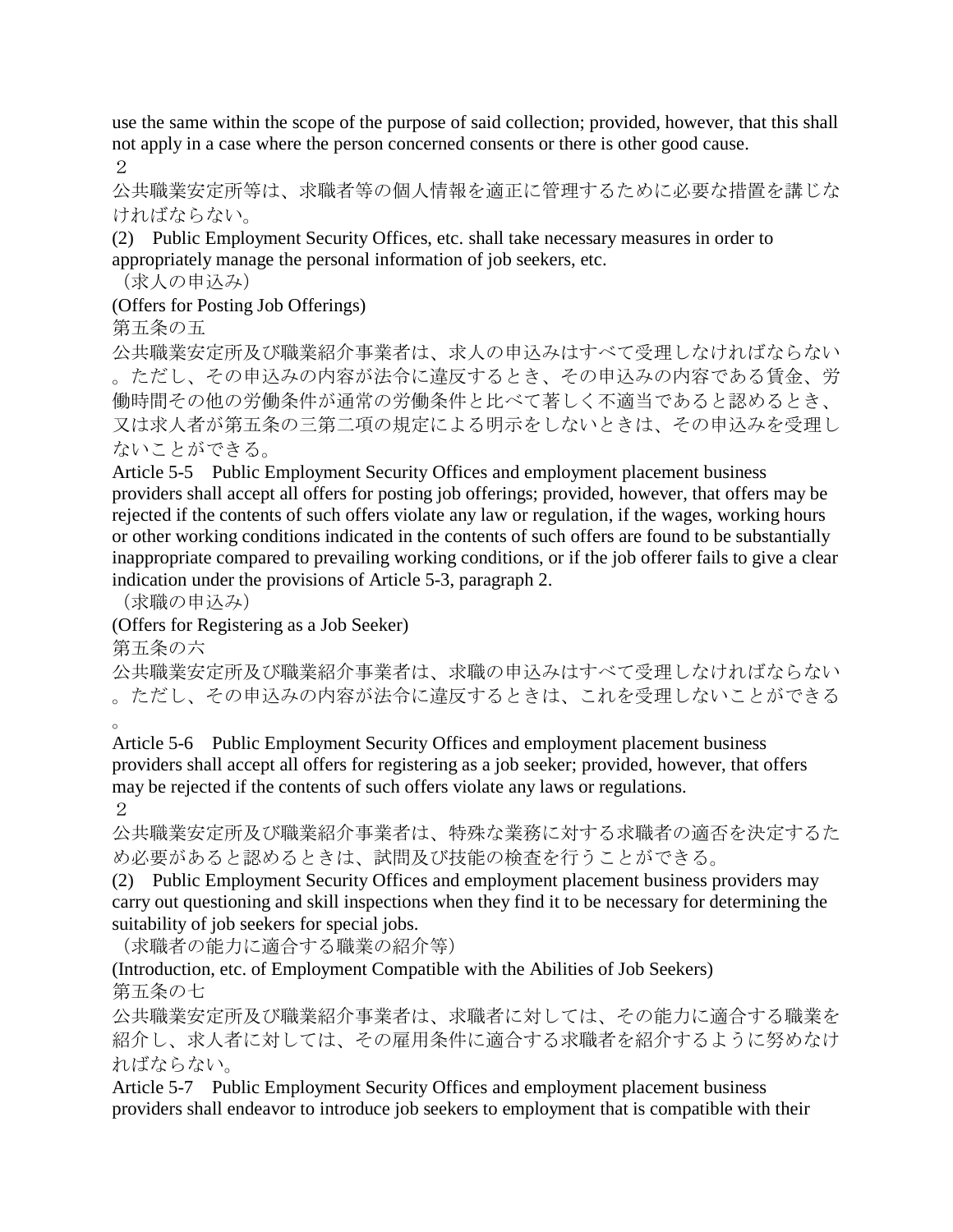abilities and to introduce job offerers to job seekers who are compatible with the employment conditions they offer.

第二章 職業安定機関の行う職業紹介及び職業指導

Chapter 2 Employment Placement and Vocational Guidance by Employment Security Agencies 第一節 通則

Section 1 General Rules

(職業安定主管局長の権限)

(Authority of Director-General of the Employment Security Main Bureau)

第六条

職業安定主管局(厚生労働省の内部部局として置かれる局で職業紹介及び職業指導その 他職業の安定に関する事務を所掌するものをいう。第九条において同じ。)の局長(以 下「職業安定主管局長」という。)は、厚生労働大臣の指揮監督を受け、この法律の施 行に関する事項について、都道府県労働局長を指揮監督するとともに、公共職業安定所 の指揮監督に関する基準の制定、産業に必要な労働力を充足するための対策の企画及び 実施、失業対策の企画及び実施、労働力の需要供給を調整するための主要労働力需要供 給圏の決定、職業指導の企画及び実施その他この法律の施行に関し必要な事務をつかさ どり、所属の職員を指揮監督する。

Article 6 The Director-General of the Employment Security Main Bureau (which means the bureau established as an internal bureau of the Ministry of Health, Labour and Welfare that has jurisdiction over affairs concerning employment placement, employment guidance and other matters relating to security of employment; the same shall apply in Article 9) (such person shall be hereinafter referred to as "Director-General of the Employment Security Main Bureau") shall, under the direction and supervision of the Minister of Health, Labour and Welfare, direct and supervise the Prefectural Labour Directors with respect to matters concerning the implementation of this Act, establish standards for direction and supervision of the Public Employment Security Offices, plan and carry out programs to meet the labor needs of industry, plan and carry out programs to alleviate unemployment, determine the boundaries of major labor market areas to adjust the supply of and demand for labor, plan and carry out vocational guidance, and take charge of other affairs necessary for the implementation of this Act, as well as direct and supervise the officials under his/her jurisdiction.

(都道府県労働局長の権限)

(Authority of the Prefectural Labour Directors)

第七条

都道府県労働局長は、職業安定主管局長の指揮監督を受け、この法律の施行に関する事 項について、公共職業安定所の業務の連絡統一に関する業務をつかさどり、所属の職員 及び公共職業安定所長を指揮監督する。

Article 7 The Prefectural Labour Directors shall, under the direction and supervision of the Director-General of the Employment Security Main Bureau, take charge of business concerning the liaison and coordination of the businesses of the Public Employment Security Offices with respect to matters concerning the implementation of this Act, and direct and supervise the officials under their jurisdiction and the Chiefs of the Public Employment Security Offices.

(公共職業安定所)

(Public Employment Security Offices)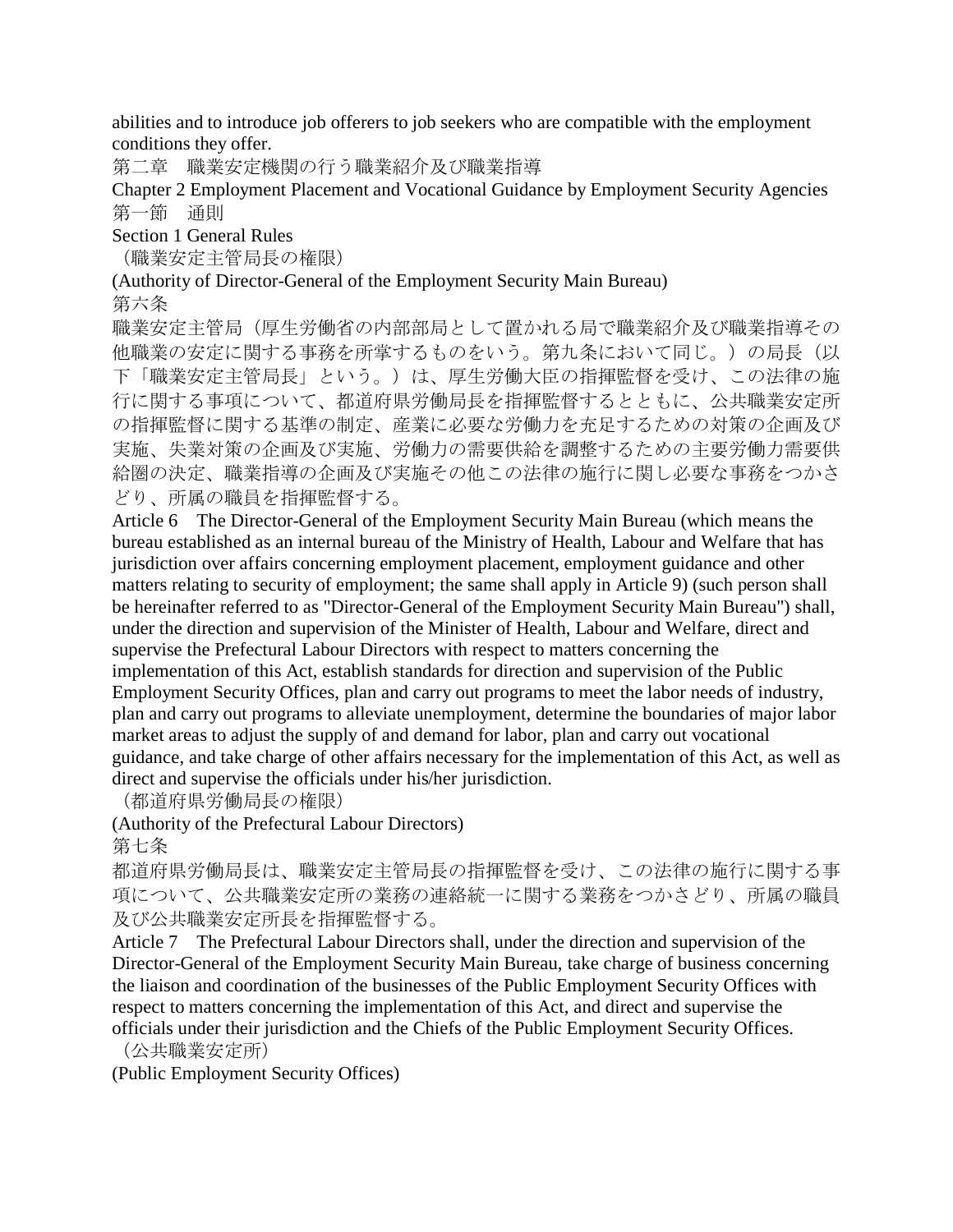第八条

公共職業安定所は、職業紹介、職業指導、雇用保険その他この法律の目的を達成するた めに必要な業務を行い、無料で公共に奉仕する機関とする。

Article 8 Public Employment Security Offices shall be agencies to serve the public free of charge that provide employment placement, vocational guidance, employment insurance businesses, and other necessary businesses for accomplishing the purpose of this Act. 2

公共職業安定所長は、都道府県労働局長の指揮監督を受けて、所務をつかさどり、所属 の職員を指揮監督する。

(2) The Chiefs of the Public Employment Security Offices shall, under the direction and supervision of the Prefectural Labour Directors, take charge of the affairs of the Public Employment Security Office and direct and supervise the officials under their jurisdiction.

(職員の資格等)

(Qualification, etc. of Officials)

第九条

公共職業安定所その他の職業安定機関の業務が効果的に行われるために、職業安定主管 局、都道府県労働局又は公共職業安定所において、専らこの法律を施行する業務に従事 する職員は、人事院の定める資格又は経験を有する者でなければならない。

Article 9 In order to ensure the effective performance of the business of Public Employment Security Offices and other employment security bodies, officials who exclusively engage in businesses for the implementation of this Act at the Employment Security Main Bureau, Prefectural Labour Offices, and Public Employment Security Offices shall be those who have the qualifications and experience specified by the National Personnel Authority.

第九条の二 公共職業安定所に就職促進指導官を置く。

Article 9-2 An employment promotion officer(s) shall be assigned at each Public Employment Security Office.

2

就職促進指導官は、専門的知識に基づいて、主として[、高年齢者等の雇用の安定等に関](http://www.japaneselawtranslation.go.jp/law/detail_main?id=966&vm=4&re=) [する法律\(](http://www.japaneselawtranslation.go.jp/law/detail_main?id=966&vm=4&re=)昭和四十六年法律第六十八号)第二十四条第一項又は第二項の指示を受けた 者に対し、職業指導を行うものとする。

(2) An employment promotion officer shall provide, based on his/her expert knowledge, employment guidance mainly to those who have received an instruction under Article 24, paragraph 1 or paragraph 2 of the Act on Employment Security, etc. of the Elderly, etc. (Act No. 68 of 1971).

3

前二項に定めるもののほか、就職促進指導官に関し必要な事項は、厚生労働大臣が定め る。

(3) In addition to what is provided for in the preceding two paragraphs, necessary matters concerning employment promotion officers shall be specified by the Minister of Health, Labour and Welfare.

(地方運輸局に対する協力)

(Cooperation with Local Transportation Bureaus)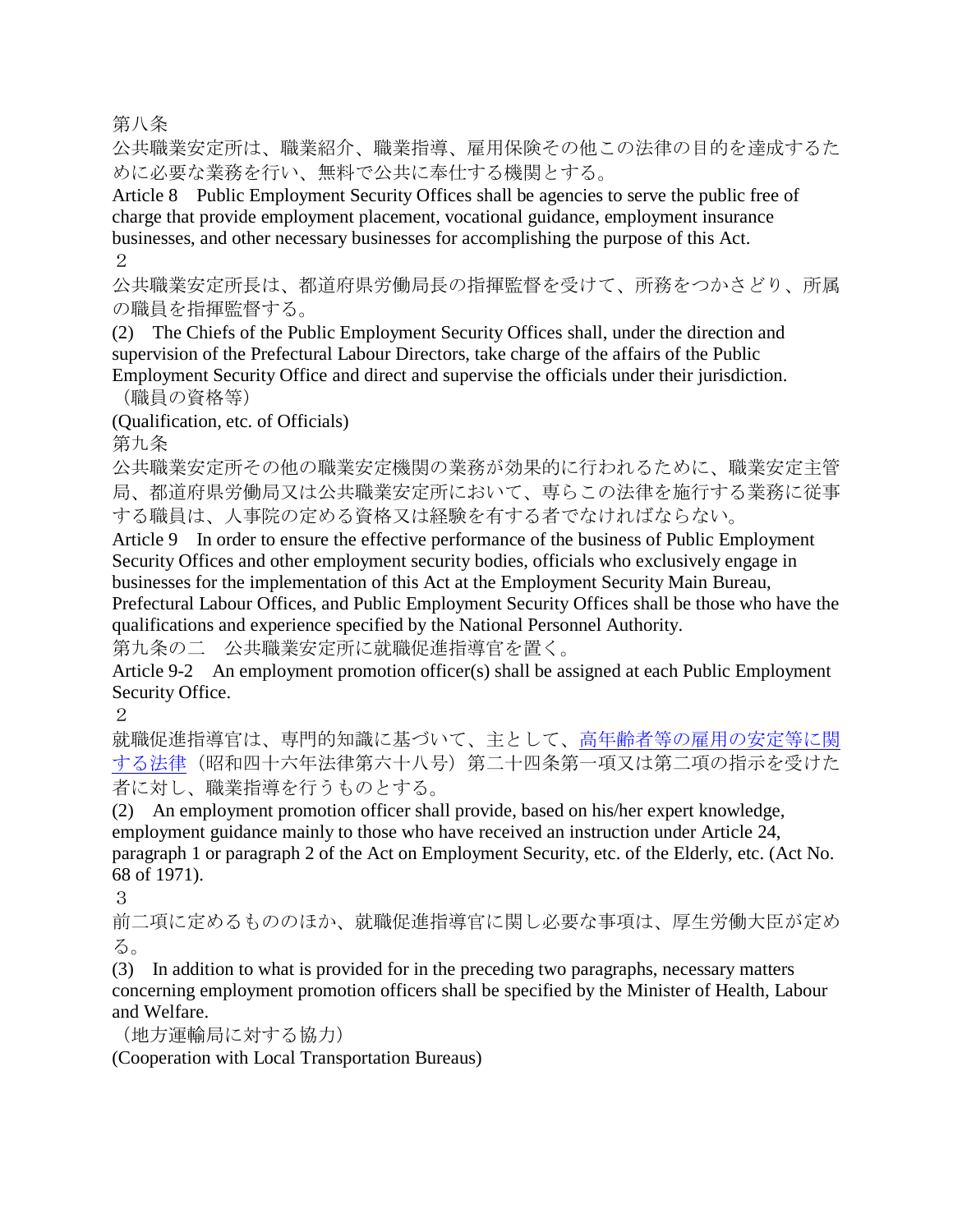第十条

公共職業安定所は、地方運輸局長(運輸監理部長を含む。)の行う船員の職業の安定に 関する業務について、これに協力しなければならない。

Article 10 The Public Employment Security Offices shall cooperate in the businesses of the Local Transportation Bureau Chiefs (including the Chiefs of the Maritime Traffic Control Divisions) relating to the security of employment of mariners.

(市町村が処理する事務)

(Affairs Processed by Municipalities)

第十一条

公共職業安定所との交通が不便であるため当該公共職業安定所に直接求人又は求職を申 し込むことが困難であると認められる地域として厚生労働大臣が指定する地域(以下こ の項において「指定地域」という。)を管轄する市町村長は、次に掲げる事務を行う。 Article 11 Mayors of municipalities having jurisdiction over areas designated by the Minister of Health, Labour and Welfare as those for which, due to the inconvenience of transportation to the Public Employment Security Offices, it is found difficult to file offers for posting job offerings or offers for registering as a job seeker directly with the Public Employment Security Offices concerned (hereinafter referred to as "designated areas" in this paragraph) shall carry out the following affairs:  $\overline{\phantom{a}}$ 

指定地域内に所在する事業所からの求人又は指定地域内に居住する求職者からの求職の 申込みを当該公共職業安定所に取り次ぐこと。

(i) acting as an intermediary in the filing of offers for posting job offerings by places of business located in designated areas and offers for registering as a job seeker by job seekers who reside in designated areas with the Public Employment Security Office concerned;

二

当該公共職業安定所からの照会に応じて、指定地域内に所在する事業所に係る求人者又 は指定地域内に居住する求職者の職業紹介に関し必要な事項を調査すること。

(ii) investigation of necessary matters concerning job offerers pertaining to places of business located in designated areas and the employment placement of job seekers who reside in designated areas, when requested by the Public Employment Security Office concerned; 三

当該公共職業安定所からの求人又は求職に関する情報を指定地域内に所在する事業所に 係る求人者又は指定地域内に居住する求職者に周知させること。

(iii) publicizing information from the Public Employment Security Office concerned concerning job offering or job seeking to job offerers pertaining to places of business located in designated areas and job seekers who reside in designated areas.

2

当該公共職業安定所の長は、前項の事務に関し特に必要があると認めるときは、市町村 長に対し、必要な指示をすることができる。

(2) The Chiefs of the Public Employment Security Offices concerned may give necessary instructions to mayors of municipalities if they find it particularly necessary with respect to the affairs set forth in the preceding paragraph.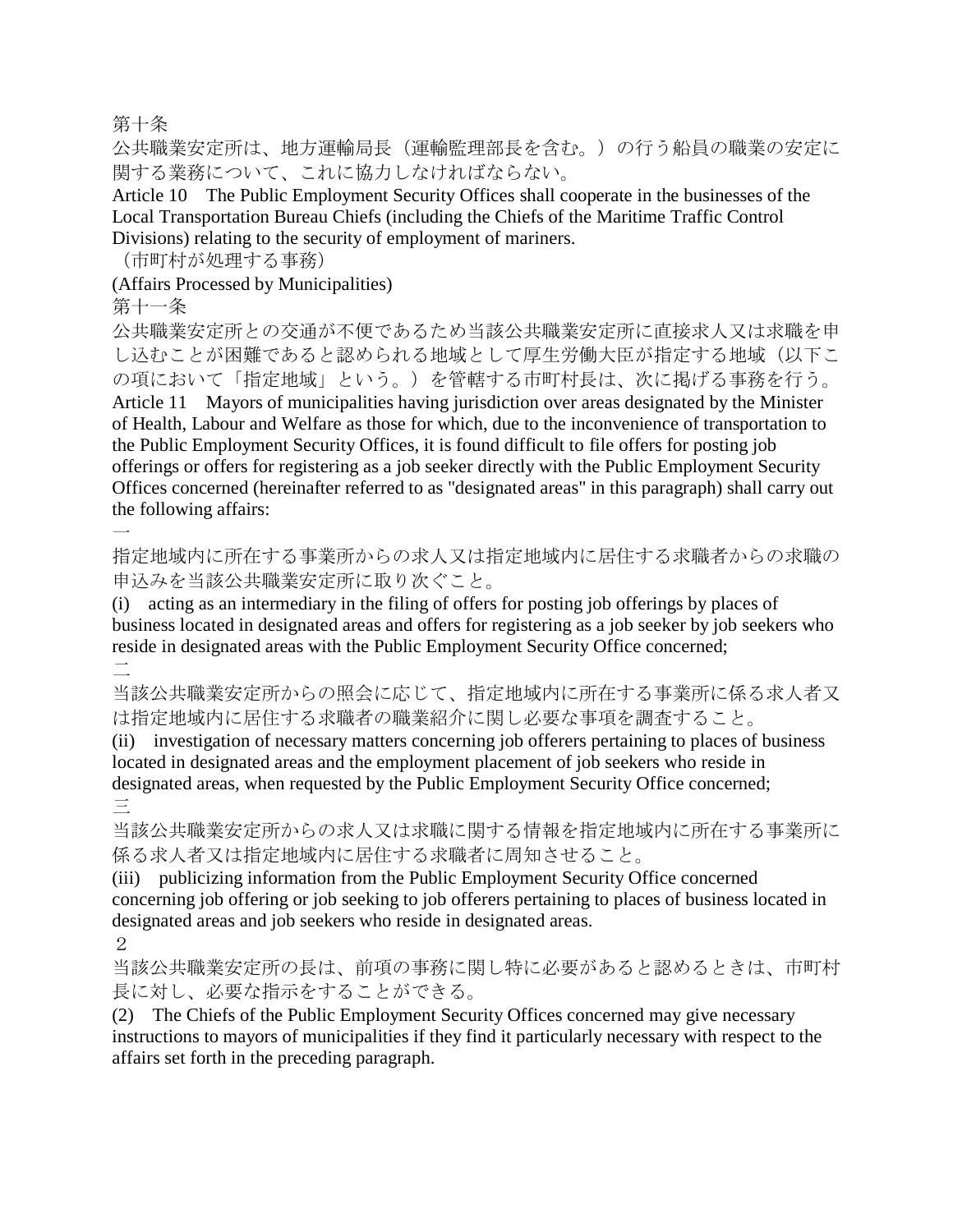3

市町村長は、第一項の事務に関し、求人者又は求職者から、いかなる名義でも、実費そ の他の手数料を徴収してはならない。

(3) The mayors of municipalities shall not collect, under any name, actual costs or any other fees for the affairs set forth in paragraph 1, from job offerers or job seekers.

4

第一項の規定により市町村が処理することとされている事務は[、地方自治法\(](http://www.japaneselawtranslation.go.jp/law/detail_main?id=281&vm=4&re=)昭和二十 二年法律第六十七号)第二条第九項第一号に規定する第一号法定受託事務とする。

(4) The affairs to be processed by municipalities pursuant to the provisions of paragraph 1 shall be Item 1 Statutory Commissioned Affairs provided in Article 2, paragraph 9, item 1 of the [Local](http://www.japaneselawtranslation.go.jp/law/detail_main?id=281&vm=4&re=)  [Autonomy Act](http://www.japaneselawtranslation.go.jp/law/detail_main?id=281&vm=4&re=) (Act No. 67 of 1947).

第十二条 削除

Article 12 Deletion

(業務報告の様式)

(Form for Activity Reports)

第十三条

職業安定主管局長は、都道府県労働局及び公共職業安定所が、この法律の規定によつて なす業務報告の様式を定めなければならない。

Article 13 The Director-General of the Employment Security Main Bureau shall establish forms for activity reports of Prefectural Labour Offices and Public Employment Securities Offices to be made pursuant to the provisions of this Act.

 $\mathcal{D}_{\mathcal{L}}$ 

都道府県労働局及び公共職業安定所の業務報告は、前項の様式に従つて、これをしなけ ればならない。

(2) The Prefectural Labour Offices and the Public Employment Security Offices shall submit activity reports in accordance with the forms prescribed set forth in the preceding paragraph. (労働力の需給に関する調査等)

(Survey, etc. of Demand for and Supply of Labor)

第十四条

職業安定主管局長は、労働力の需要供給の適正かつ円滑な調整に資するため、都道府県 労働局及び公共職業安定所からの労働力の需要供給に関する調査報告等により、雇用及 び失業の状況に関する情報を収集するとともに、当該情報の整理、分析、公表等必要な 措置を講ずるように努めなければならない。

Article 14 The Director-General of the Employment Security Main Bureau shall, in order to contribute to the appropriate and smooth adjustment of demand for and supply of the labor force, endeavor to collect, through the surveys and reports of Prefectural Labour Offices and Public Employment Security Offices on the demand for and supply of labor, information concerning the circumstances of employment and unemployment and take necessary measures such as organizing, analyzing and publishing said information.

(標準職業名等)

(Standard Job Titles, etc.)

第十五条

職業安定主管局長は、職業に関する調査研究の成果等に基づき、職業紹介事業、労働者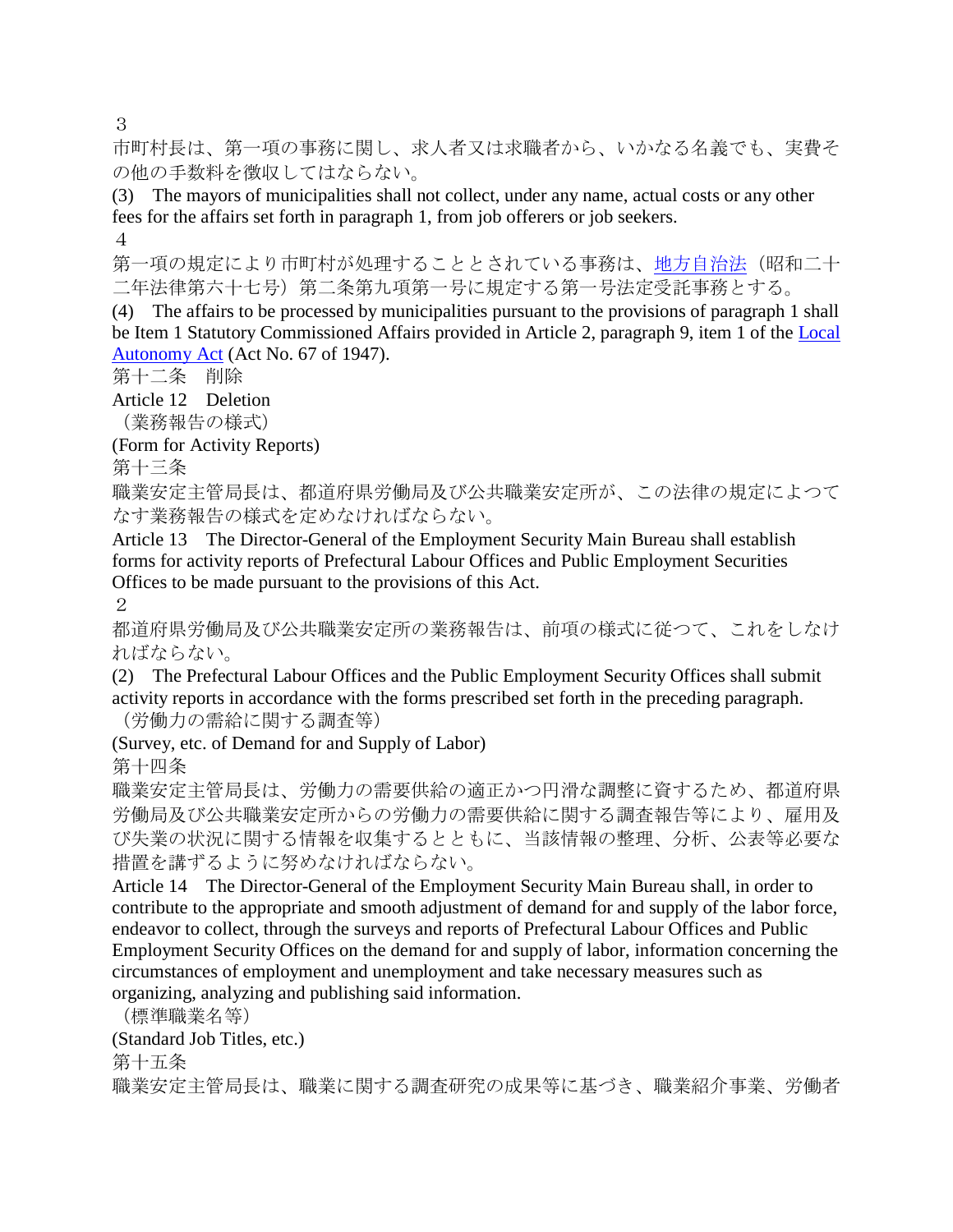の募集及び労働者供給事業に共通して使用されるべき標準職業名を定め、職業解説及び 職業分類表を作成し、並びにそれらの普及に努めなければならない。

Article 15 The Director-General of the Employment Security Main Bureau shall, based on the results of surveys and research on employment, establish standard job titles to be commonly used in employment placement businesses, recruitment of workers and labor supply businesses, prepare job descriptions and occupational classification tables, and endeavor to disseminate the same.

(職業紹介等の基準)

(Standards for Employment Placement, etc.)

第十六条

厚生労働大臣は、身体又は精神に障害のある者、新たに職業に就こうとする者、中高年 齢の失業者その他職業に就くことについて特別の配慮を必要とする者に対して行われる 職業紹介及び職業指導の実施に関し必要な基準を定めることができる。

Article 16 The Minister of Health, Labour and Welfare may establish necessary standards concerning the implementation of employment placement and vocational guidance for the physically or mentally disabled, those seeking to newly enter employment, middle-aged and older unemployed persons and others in need of special consideration with respect to obtaining employment

第二節 職業紹介

Section 2 Employment Placement

(職業紹介の地域)

(Area of Employment Placement)

第十七条

公共職業安定所は、求職者に対し、できる限り、就職の際にその住所又は居所の変更を 必要としない職業を紹介するよう努めなければならない。

Article 17 To the extent possible, Public Employment Security Offices shall endeavor to introduce job seekers to positions that do not necessitate a change of domicile or residence at the time of employment.

2

公共職業安定所は、その管轄区域内において、求職者にその希望及び能力に適合する職 業を紹介することができないとき、又は求人者の希望する求職者若しくは求人数を充足 することができないときは、広範囲の地域にわたる職業紹介活動をするものとする。

(2) Public Employment Security Offices shall conduct employment placement activities over wide areas if, within their jurisdictional district, they are unable to introduce job seekers to employment compatible with their wishes and abilities or are unable to supply job offerers with the desired job seekers or fill the number of positions offered.

3

前項の広範囲の地域にわたる職業紹介活動は、できる限り近隣の公共職業安定所が相互 に協力して行うように努めなければならない。

(3) Neighboring Public Employment Security Offices shall endeavor to cooperate to the extent possible with respect to the employment placement activities over wide areas set forth in the preceding paragraph.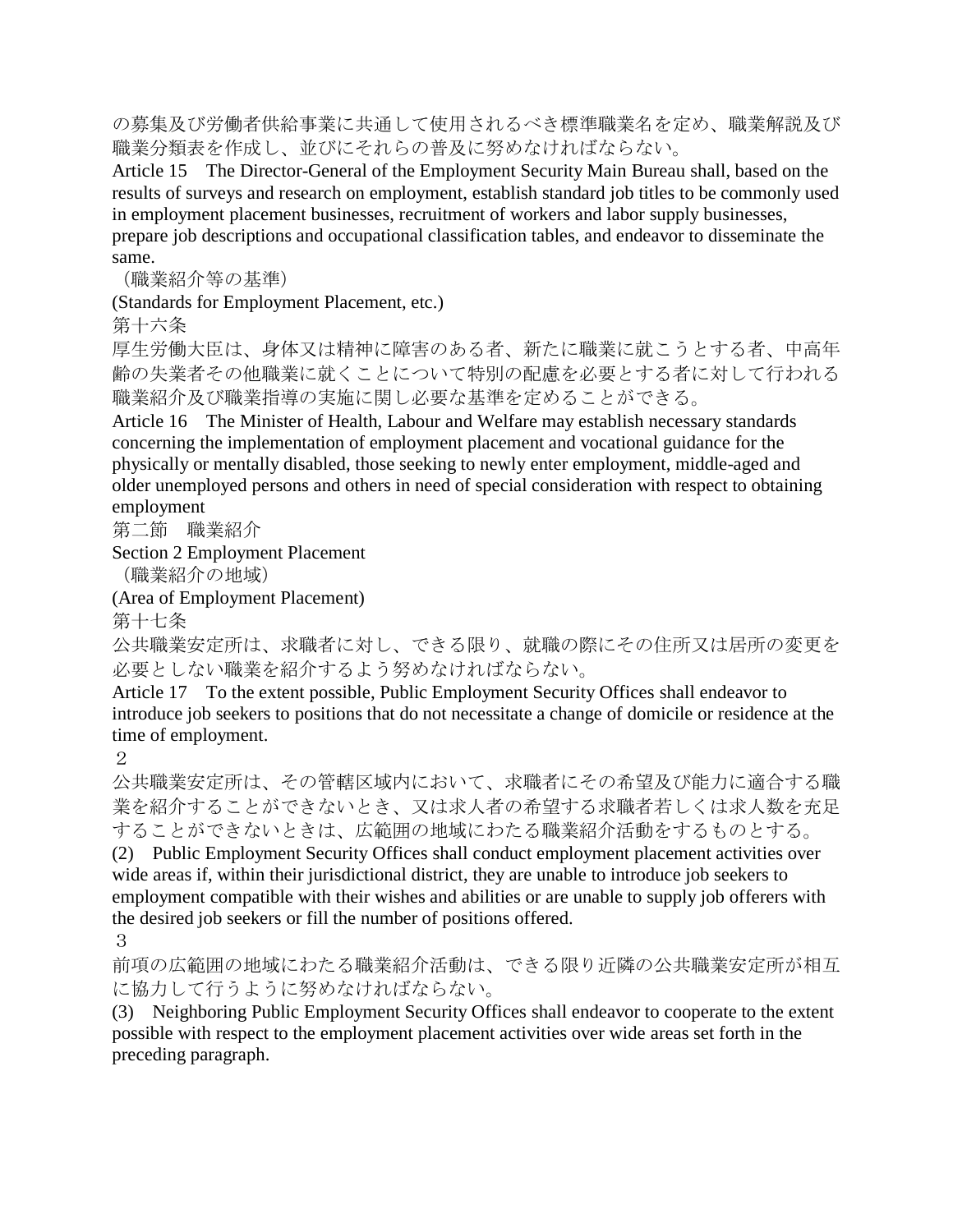4

第二項の広範囲の地域にわたる職業紹介活動に関し必要な事項は、厚生労働省令で定め る。

(4) Necessary matters concerning the employment placement activities over wide areas provided for in paragraph 2 shall be specified by an Ordinance of the Ministry of Health, Labour and Welfare.

(求人又は求職の開拓等)

(Development of Job Offerings and Job Applications, Etc.)

第十八条

公共職業安定所は、他の法律の規定に基づいて行うもののほか、厚生労働省令で定める ところにより、求職者に対しその能力に適合する職業に就く機会を与えるため、及び求 人者に対しその必要とする労働力を確保することができるようにするために、必要な求 人又は求職の開拓を行うものとする。

Article 18 In addition to duties performed based on the provisions of other Acts, Public Employment Security Offices shall, in accordance with the prescriptions of an Ordinance of the Ministry of Health, Labour and Welfare, develop necessary job offerings and job applications in order to give job seekers the opportunity to obtain jobs conformed to their abilities and to enable job offerers to secure the necessary labor force.

2

公共職業安定所は、前項の規定による求人又は求職の開拓に関し、地方公共団体、事業 主の団体、労働組合その他の関係者に対し、情報の提供その他必要な連絡又は協力を求 めることができる。

(2) Public Employment Security Offices may request the provision of information and other necessary liaison and cooperation from local public entities, employer organizations, labor unions and other persons concerned with respect to the development of job offerings and job applications set forth in the preceding paragraph.

(公共職業訓練のあつせん)

(Arrangement for Public Vocational Training)

第十九条

公共職業安定所は、求職者に対し、公共職業能力開発施設の行う職業訓練(職業能力開 発総合大学校の行うものを含む。)を受けることについてあつせんを行うものとする。 Article 19 The Public Employment Security Offices shall arrange job seekers in undergoing vocational training conducted by human resources development centers (including that conducted by the Polytechnic University).

(労働争議に対する不介入)

(Non-Intervention in Labor Disputes)

第二十条

公共職業安定所は、労働争議に対する中立の立場を維持するため、同盟罷業又は作業所 閉鎖の行われている事業所に、求職者を紹介してはならない。

Article 20 In order to maintain their neutrality regarding labor disputes, the Public Employment Security Offices, shall not introduce job seekers to a place of business in which there is a strike or lock-out.

2

前項に規定する場合の外、労働委員会が公共職業安定所に対し、事業所において、同盟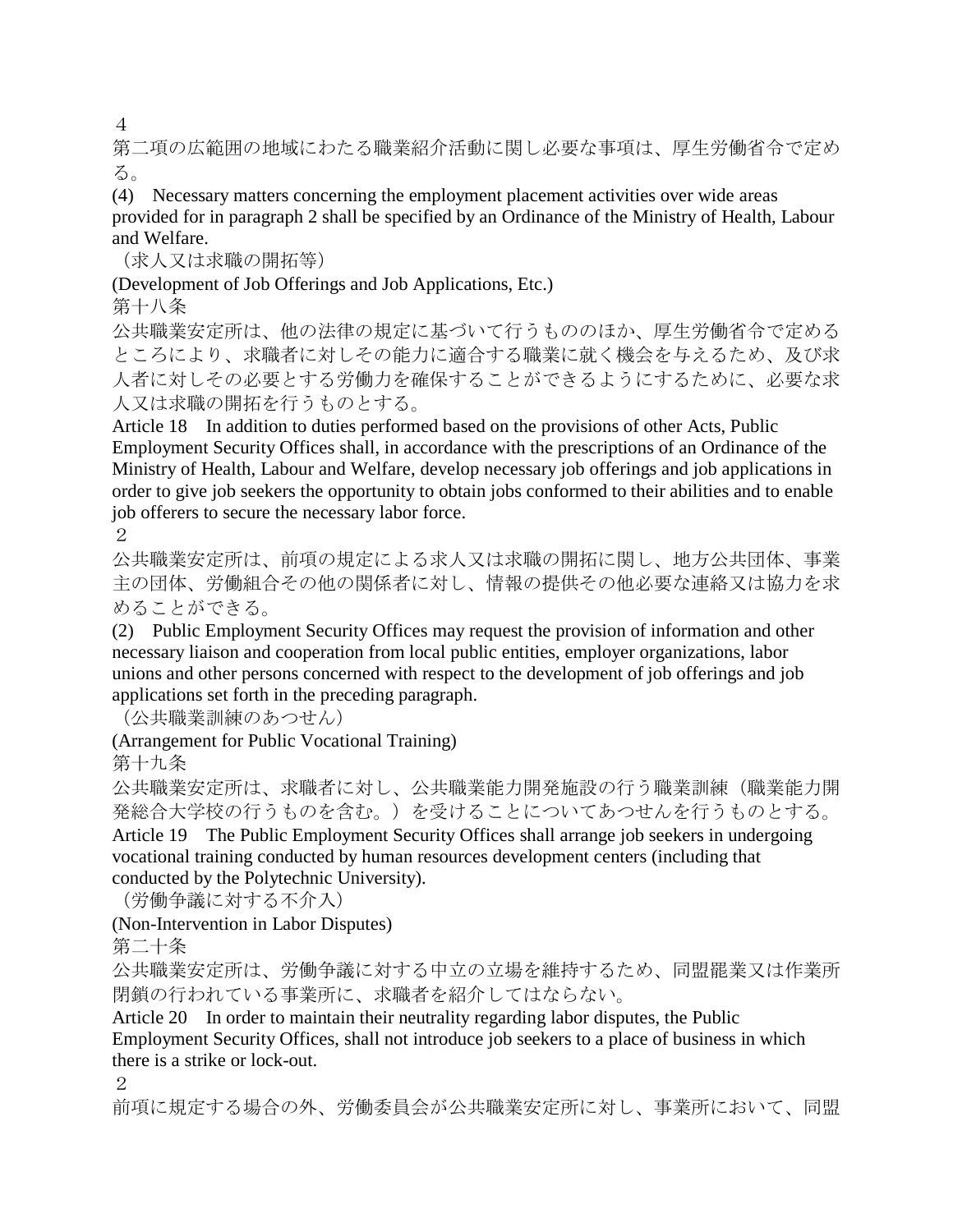罷業又は作業所閉鎖に至る虞の多い争議が発生していること及び求職者を無制限に紹介 することによつて、当該争議の解決が妨げられることを通報した場合においては、公共 職業安定所は当該事業所に対し、求職者を紹介してはならない。但し、当該争議の発生 前、通常使用されていた労働者の員数を維持するため必要な限度まで労働者を紹介する 場合は、この限りでない。

(2) In addition to the case prescribed in the preceding paragraph, in the event that the Labour Relations Commission notifies the Public Employment Security Office that a dispute which is likely to develop into a strike or lock-out has arisen at a place of business and that unlimited introduction of job seekers will hamper the settlement of the dispute, the Public Employment Security Office shall not introduce job seekers to that place of business; provided, however, that this shall not apply to the introduction of workers up to the limit necessary to maintain the number of workers normally employed prior to the occurrence of the dispute.

(施行規定)

(Implementation Provision)

第二十一条

職業紹介の手続その他職業紹介に関し必要な事項は、厚生労働省令でこれを定める。 Article 21 Procedures for employment placement and other necessary matters concerning employment placement shall be specified by an Ordinance of the Ministry of Health, Labour and Welfare.

第三節 職業指導

Section 3 Vocational Guidance

(職業指導の実施)

(Implementation of Vocational Guidance)

第二十二条

公共職業安定所は、身体又は精神に障害のある者、新たに職業に就こうとする者その他 職業に就くについて特別の指導を加えることを必要とする者に対し、職業指導を行わな ければならない。

Article 22 The Public Employment Security Offices shall provide vocational guidance for the physically or mentally disabled, those seeking to newly enter employment and others in need of special guidance with regard to obtaining employment.

(適性検査)

(Aptitude Inspections)

第二十三条

公共職業安定所は、必要があると認めるときは、職業指導を受ける者について、適性検 査を行うことができる。

Article 23 When they find it to be necessary, the Public Employment Security Offices may conduct aptitude inspections with respect to those persons who receive vocational guidance. (公共職業能力開発施設等との連携)

(Coordination with Public Human Resources Development Facilities, etc.)

第二十四条

公共職業安定所は、職業指導を受ける者に対し、公共職業能力開発施設の行う職業訓練 (職業能力開発総合大学校の行うものを含む。)に関する情報の提供、相談その他の援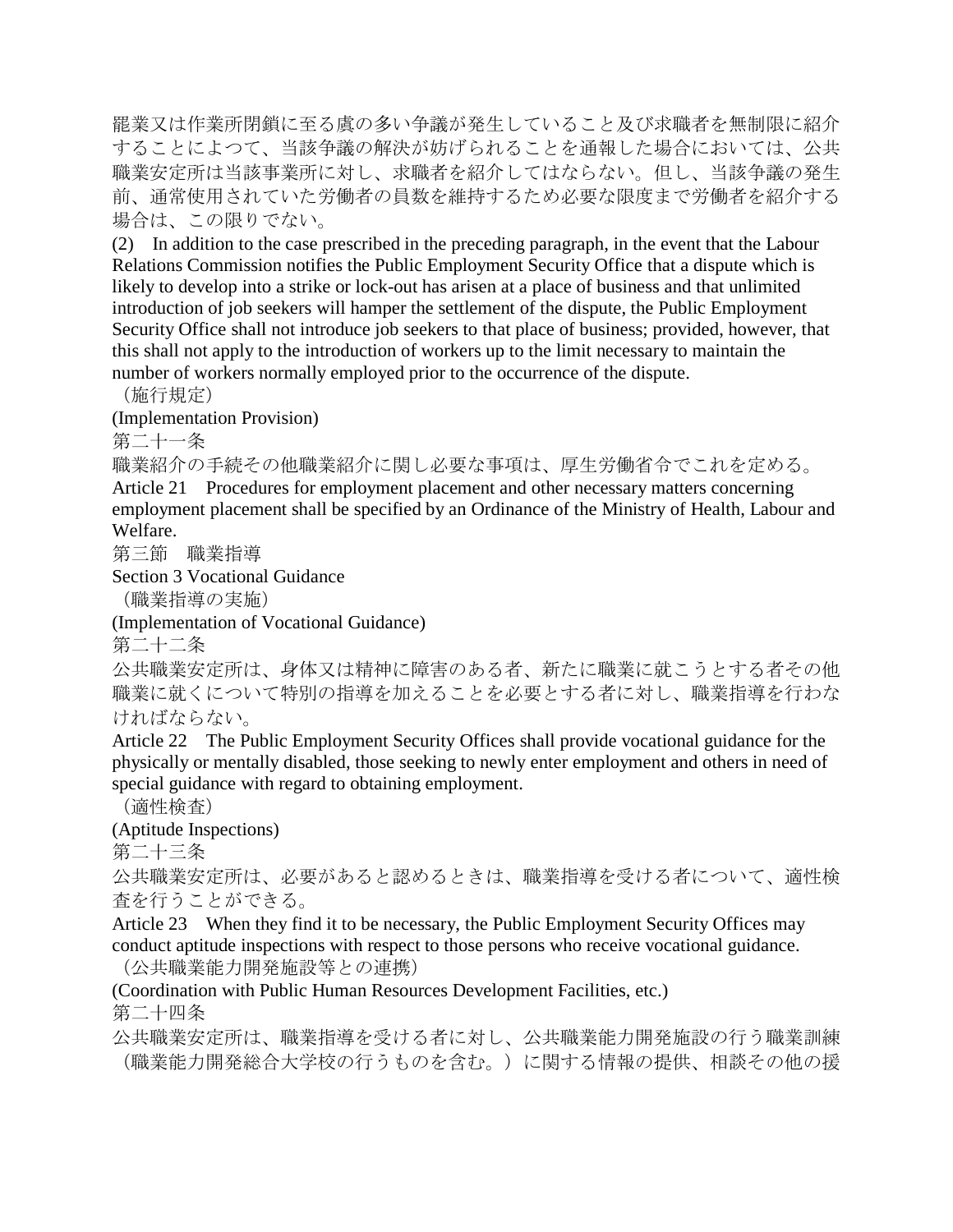助を与えることが必要であると認めるときは、公共職業能力開発施設その他の関係者に 対し、必要な協力を求めることができる。

Article 24 The Public Employment Security Offices may request necessary cooperation from public human resources development facilities and other persons concerned when they find it to be necessary to provide persons receiving vocational guidance with information, consultation or any other assistance concerning vocational training conducted by public human resources development facilities (including that conducted by the Polytechnic University).

(施行規定)

(Implementation Provisions)

第二十五条

職業指導の方法その他職業指導に関し必要な事項は、厚生労働省令でこれを定める。

Article 25 Methods of vocational guidance and other necessary matters concerning vocational guidance shall be specified by an Ordinance of the Ministry of Health, Labour and Welfare. 第四節 学生若しくは生徒又は学校卒業者の職業紹介等

Section 4 Employment Placement, etc. for Students, Pupils or School Graduates (学生生徒等の職業紹介等)

(Employment Placement, etc. for Students, Pupils, etc.)

第二十六条

公共職業安定所は[、学校教育法\(](http://www.japaneselawtranslation.go.jp/law/detail_main?id=272&vm=4&re=)昭和二十二年法律第二十六号)第一条に規定する学校 (以下「学校」という。)の学生若しくは生徒又は学校を卒業した者(政令で定める者 を除く。以下「学生生徒等」という。)の職業紹介については、学校と協力して、学生 生徒等に対し、雇用情報、職業に関する調査研究の成果等を提供し、職業指導を行い、 及び公共職業安定所間の連絡により、学生生徒等に対して紹介することが適当と認めら れるできる限り多くの求人を開拓し、各学生生徒等の能力に適合した職業にあつせんす るよう努めなければならない。

Article 26 With respect to employment placement for students or pupils of or graduates from schools provided in Article 1 of the [School Education Act](http://www.japaneselawtranslation.go.jp/law/detail_main?id=272&vm=4&re=) (Act No. 26 of 1947) (hereinafter referred to as "schools") (such students, pupils and graduates exclude those specified by a Cabinet Order; hereinafter referred to as "students, pupils, etc."), the Public Employment Security Offices shall endeavor, in cooperation with the schools, to provide students, pupils, etc. with employment information and results of occupational surveys and research, give them vocational guidance, and, through liaison between Public Employment Security Offices, develop as many job offerings as possible that are found to be appropriate to be introduced to students, pupils, etc., and arrange students, pupils, etc. to obtain jobs conformed to their abilities. 2

公共職業安定所は、学校が学生又は生徒に対して行う職業指導に協力しなければならな い。

(2) Public Employment Security Offices shall cooperate with vocational guidance that schools give to students and pupils.

3

 $\circ$ 

公共職業安定所は、学生生徒等に対する職業指導を効果的かつ効率的に行うことができ るよう、学校その他の関係者と協力して、職業を体験する機会の付与その他の職業の選 択についての学生又は生徒の関心と理解を深めるために必要な措置を講ずるものとする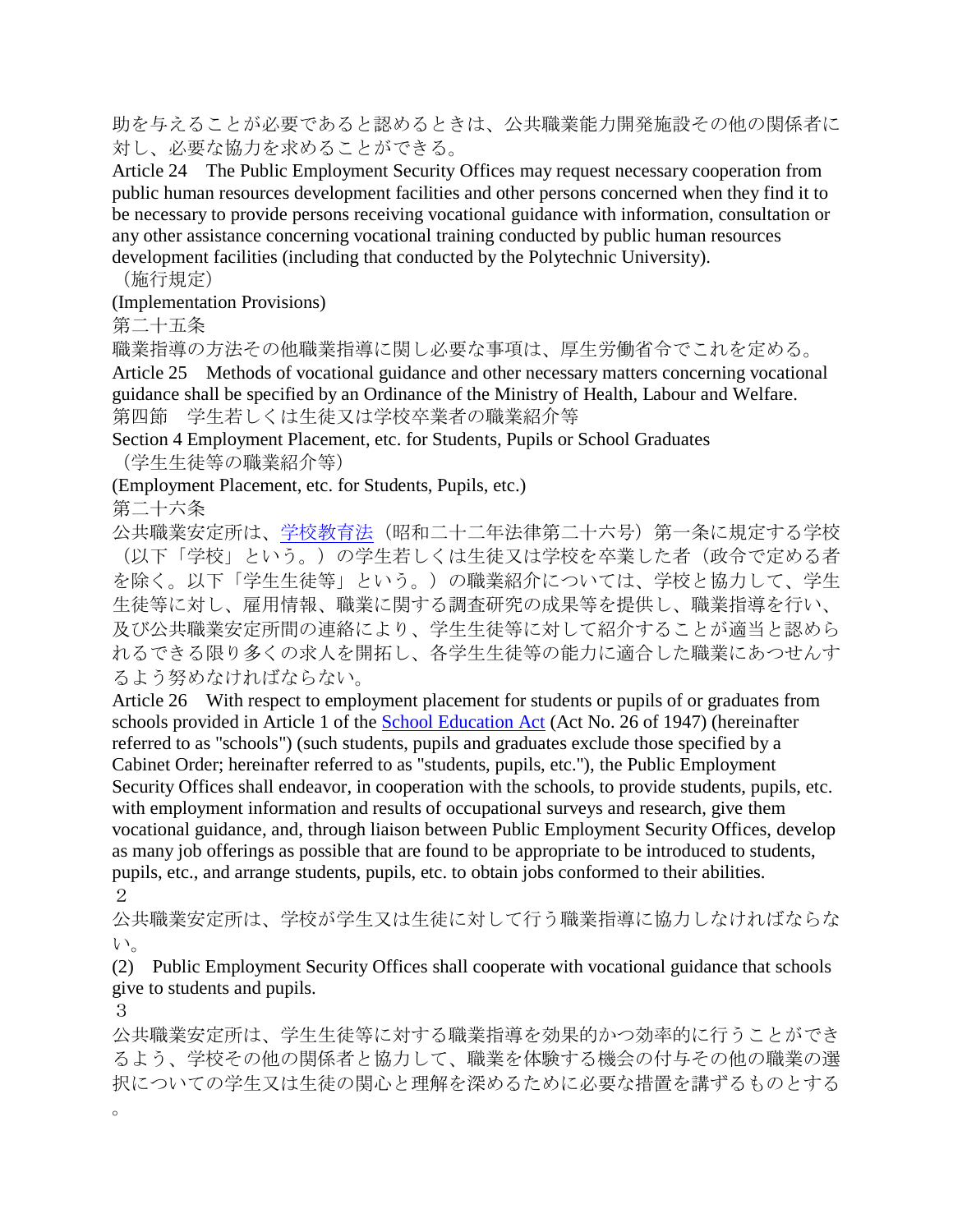(3) In order to effectively and efficiently provide vocational guidance to students, pupils, etc., Public Employment Security Offices shall, in cooperation with schools and other persons concerned, create opportunities for employment experience and take any other necessary measures for deepening the interest and understanding of students and pupils concerning the choice of employment.

(学校による公共職業安定所業務の分担)

(Undertaking of Businesses of Public Employment Security Offices by Schools) 第二十七条

公共職業安定所長は、学生生徒等の職業紹介を円滑に行うために必要があると認めると きは、学校の長の同意を得て、又は学校の長の要請により、その学校の長に、公共職業 安定所の業務の一部を分担させることができる。

Article 27 The Chiefs of the Public Employment Security Offices may, when they deem it to be necessary for smoothly conducting employment placement for students, pupils, etc., have the heads of schools undertake a part of the businesses of the Public Employment Security Offices, with the consent, or at the request, of the heads of those schools.

2

前項の規定により公共職業安定所長が学校の長に分担させることができる業務は、次に 掲げる事項に限られるものとする。

(2) The businesses that the Chiefs of the Public Employment Security Offices may have the heads of schools undertake pursuant to the provisions of the preceding paragraph shall be limited to the following matters:

一

求人の申込みを受理し、かつ、その受理した求人の申込みを公共職業安定所に連絡する こと。

(i) accepting offers for posting job offerings and forwarding the accepted offers for posting job offerings to the Public Employment Security Offices;

二 求職の申込みを受理すること。

(ii) accepting offers for registering as a job seeker;

三 求職者を求人者に紹介すること。

(iii) introducing job seekers to job offerers;

四 職業指導を行うこと。

(iv) providing vocational guidance;

- 五 就職後の指導を行うこと。
- (v) providing guidance after employment;

六

公共職業能力開発施設(職業能力開発総合大学校を含む。)への入所のあつせんを行う こと。

(vi) rendering arrangement for admission to public human resources development facilities (including training conducted by the Polytechnic University).

3

第一項の規定により公共職業安定所の業務の一部を分担する学校の長(以下「業務分担 学校長」という。)は、第五条の五本文及び第五条の六第一項本文の規定にかかわらず 、学校の教育課程に適切でない職業に関する求人又は求職の申込みを受理しないことが できる。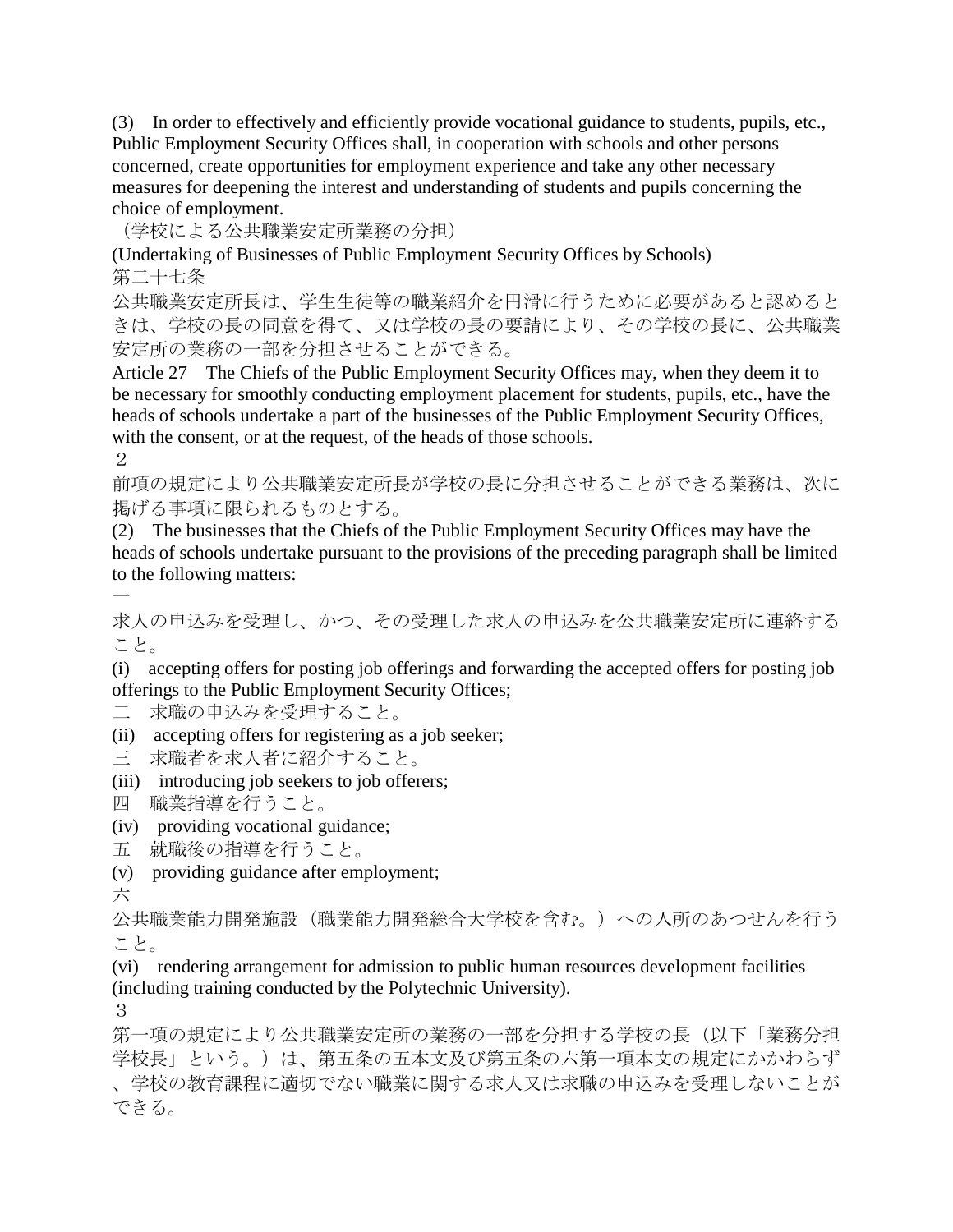(3) Heads of schools who undertake a part of the businesses of the Public Employment Security Offices pursuant to the provisions of paragraph 1 (hereinafter referred to as "businessundertaking school heads") may reject offers for posting job offerings or offers for registering as a job seeker, with respect to jobs that are not relevant to the courses of education given by the schools, notwithstanding the provisions of the main clause of Article 5-5 and the main clause of Article 5-6, paragraph 1.

4

業務分担学校長は、公共職業安定所長と協議して、その学校の職員の中から職業安定担 当者を選任し、その者に第二項各号の業務を担当させ、及び公共職業安定所との連絡を 行わせることができる。

(4) Business-undertaking school heads may, upon consultation with the Chiefs of the Public Employment Security Offices, appoint persons responsible for employment security from among the personnel of the school and have them take charge of the businesses provided for in the items of paragraph 2 and engage in the liaison with the Public Employment Security Offices. 5

公共職業安定所長は、業務分担学校長に対して、雇用情報、職業に関する調査研究の成 果等の提供その他業務分担学校長の行う第二項各号の業務の執行についての援助を与え るとともに、特に必要があると認めるときは、業務分担学校長に対して、経済上の援助 を与えることができる。

(5) The Chiefs of the Public Employment Security Offices shall provide business-undertaking school heads with employment information, the results of surveys and research relating to employment and other assistance in the performance of the businesses provided for in the items of paragraph 2 undertaken by business-undertaking school heads, and may also provide businessundertaking school heads with economic assistance, when it is found to be especially necessary. 6

業務分担学校長は、その業務の執行に関し、厚生労働大臣が文部科学大臣と協議して定 める基準に従わなければならない。

(6) Business-undertaking school heads shall comply with the standards established by the Minister of Health, Labour and Welfare in consultation with the Minister of Education, Culture, Sports, Science and Technology concerning the performance of their businesses. 7

公共職業安定所長は、業務分担学校長が、法令又は前項の基準に違反したときは、当該 業務分担学校長の行う第二項各号の業務を停止させることができる。

(7) When a business-undertaking school head has violated laws or ordinances or the standards set forth in the preceding paragraph, the Chief of the Public Employment Security Office may suspend the businesses provided for in the items of paragraph 2 undertaken by said businessundertaking school head.

8

前各項の規定は、学校の長が第三十三条の二の規定に基づいて無料の職業紹介事業を行 う場合には適用しない。

(8) The provisions of the preceding paragraphs shall not apply to the case where the heads of schools provide free employment placement businesses based on the provisions of Article 33-2. (施行規定)

(Implementation Provisions)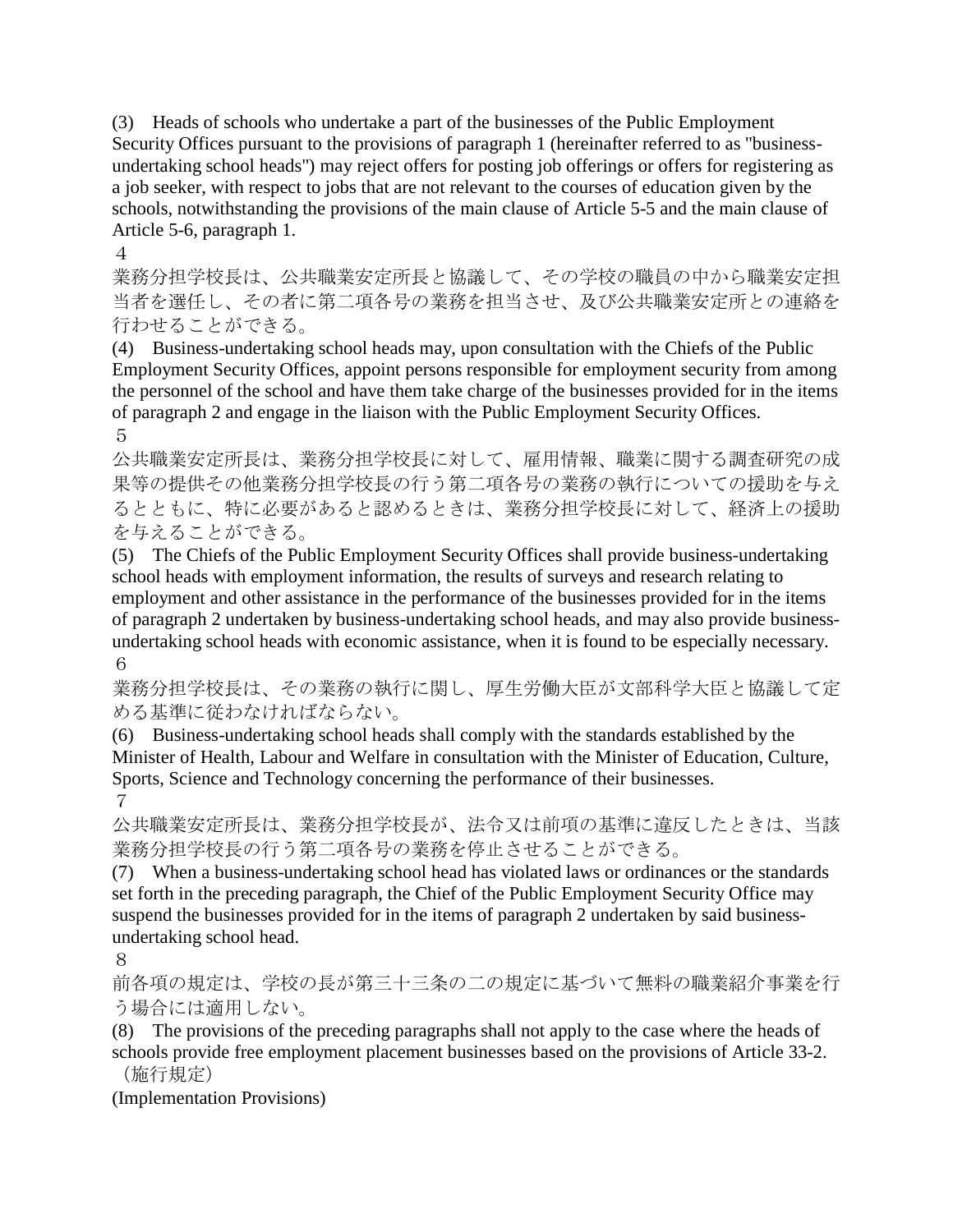第二十八条

公共職業安定所と学校との間における連絡、援助又は協力に関する方法その他学生生徒 等の職業紹介に関し必要な事項は、厚生労働省令で定める。

Article 28 Methods of liaison, assistance or cooperation between Public Employment Security Offices and schools and other necessary matters concerning employment placement for students, pupils, etc. shall be specified by an Ordinance of the Ministry of Health, Labour and Welfare. 第二十九条 削除

Article 29 Deletion

第三章 職業安定機関以外の者の行う職業紹介

Chapter 3 Employment Placement by Persons Other Than Employment Security Agencies 第一節 有料職業紹介事業

Section 1 Fee-Charging Employment Placement Businesses

(有料職業紹介事業の許可)

(License for Fee-Charging Employment Placement Businesses)

第三十条

有料の職業紹介事業を行おうとする者は、厚生労働大臣の許可を受けなければならない 。

Article 30 A person who intends to carry out a fee-charging employment placement business shall obtain a license from the Minister of Health, Labour and Welfare.

2

前項の許可を受けようとする者は、次に掲げる事項を記載した申請書を厚生労働大臣に 提出しなければならない。

(2) A person who intends to obtain the license set forth in the preceding paragraph shall submit to the Minister of Health, Labour and Welfare a written application that states the following matters:

一 氏名又は名称及び住所並びに法人にあつては、その代表者の氏名

(i) the name, domicile and, if a juridical person, the name of its representative person;

二 法人にあつては、その役員の氏名及び住所

(ii) if a juridical person, the names and domiciles of its officers;

三 有料の職業紹介事業を行う事業所の名称及び所在地

(iii) the name and location of the place of business carrying out the fee-charging employment placement business;

四 第三十二条の十四の規定により選任する職業紹介責任者の氏名及び住所

(iv) the name and domicile of the employment placement manager appointed pursuant to the provisions of Article 32-14;

五 その他厚生労働省令で定める事項

(v) any other matters specified by an Ordinance of the Ministry of Health, Labour and Welfare. 3

前項の申請書には、有料の職業紹介事業を行う事業所ごとの当該事業に係る事業計画書 その他厚生労働省令で定める書類を添付しなければならない。

(3) The written application set forth in the preceding paragraph shall be accompanied by a business plan pertaining to the fee-charging employment placement business and other documents specified by an Ordinance of the Ministry of Health, Labour and Welfare for each place of business carrying out said service.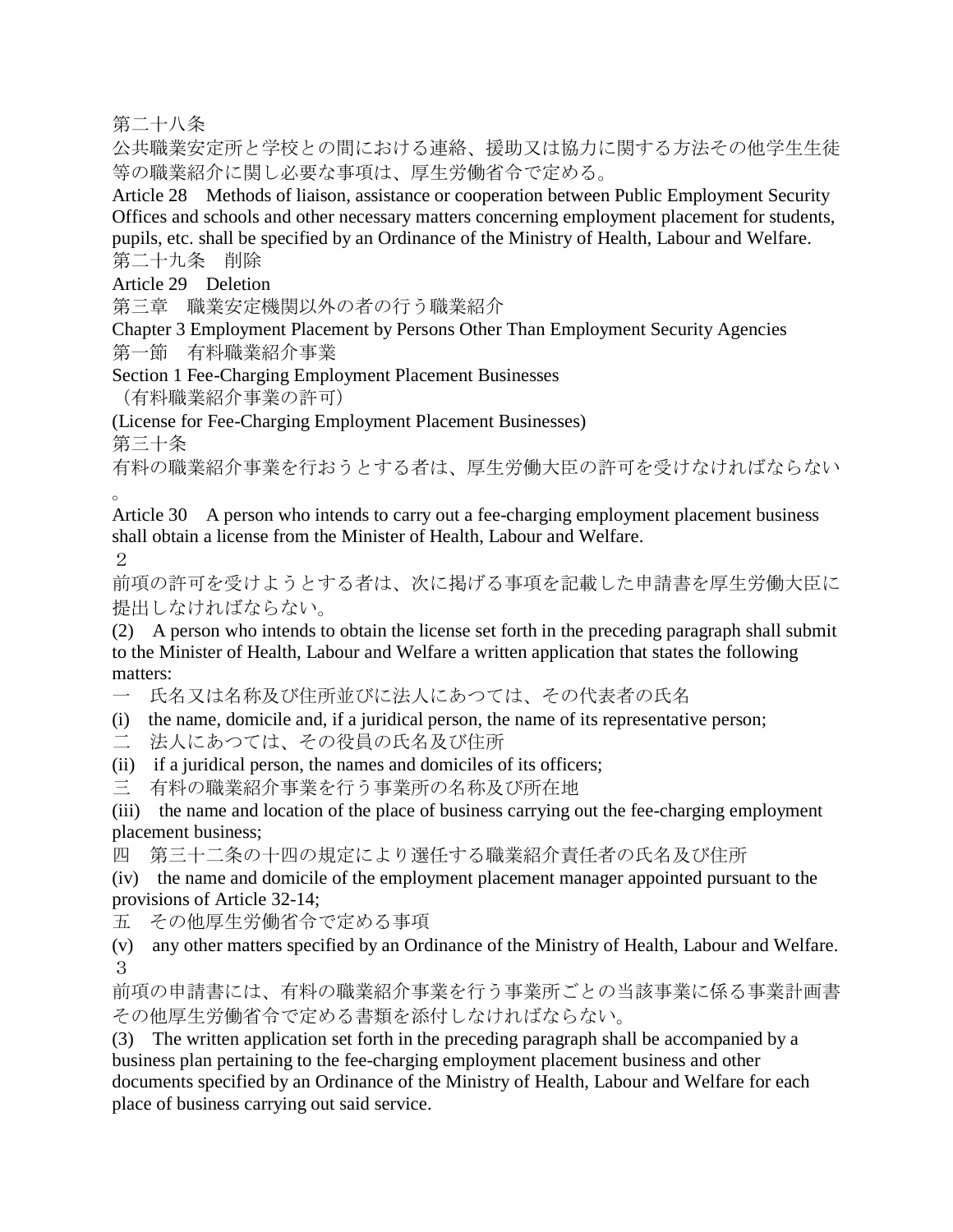4

前項の事業計画書には、厚生労働省令で定めるところにより、有料の職業紹介事業を行 う事業所ごとの当該事業に係る求職者の見込数その他職業紹介に関する事項を記載しな ければならない。

(4) The business plan set forth in the preceding paragraph shall, pursuant to the provisions of an Ordinance of the Ministry of Health, Labour and Welfare, state the number of projected job seekers pertaining to the fee-charging employment placement business and other matters concerning employment placement for each place of business carrying out said service. 5

厚生労働大臣は、第一項の許可をしようとするときは、あらかじめ、労働政策審議会の 意見を聴かなければならない。

(5) When the Minister of Health, Labour and Welfare grants the license provided for in paragraph 1, he/she shall consult with the Labour Policy Council in advance.

6

第一項の許可を受けようとする者は、実費を勘案して厚生労働省令で定める額の手数料 を納付しなければならない。

(6) A person who intends to obtain the license provided for in paragraph 1 shall pay the fee specified by an Ordinance of the Ministry of Health, Labour and Welfare by considering the actual costs into account.

(許可の基準等)

(Standards, etc. for Licenses)

第三十一条

厚生労働大臣は、前条第一項の許可の申請が次に掲げる基準に適合していると認めると きは、同項の許可をしなければならない。

Article 31 When the Minister of Health, Labour and Welfare finds that an application for the license provided for in paragraph 1 of the preceding Article conforms with the following standards, he/she shall grant the license provided for in said paragraph:

一 申請者が、当該事業を健全に遂行するに足りる財産的基礎を有すること。

(i) the applicant has a sufficient financial basis to soundly perform the business concerned; 二

個人情報を適正に管理し、及び求人者、求職者等の秘密を守るために必要な措置が講じ られていること。

(ii) the applicant has taken necessary measures to appropriately manage personal information and keep the secrets of job offerers and job seekers;

三

前二号に定めるもののほか、申請者が、当該事業を適正に遂行することができる能力を 有すること。

(iii) in addition to what is provided for in the preceding two items, the applicant has the ability to appropriately perform the business concerned.

2

厚生労働大臣は、前条第一項の許可をしないときは、遅滞なく、理由を示してその旨を 当該申請者に通知しなければならない。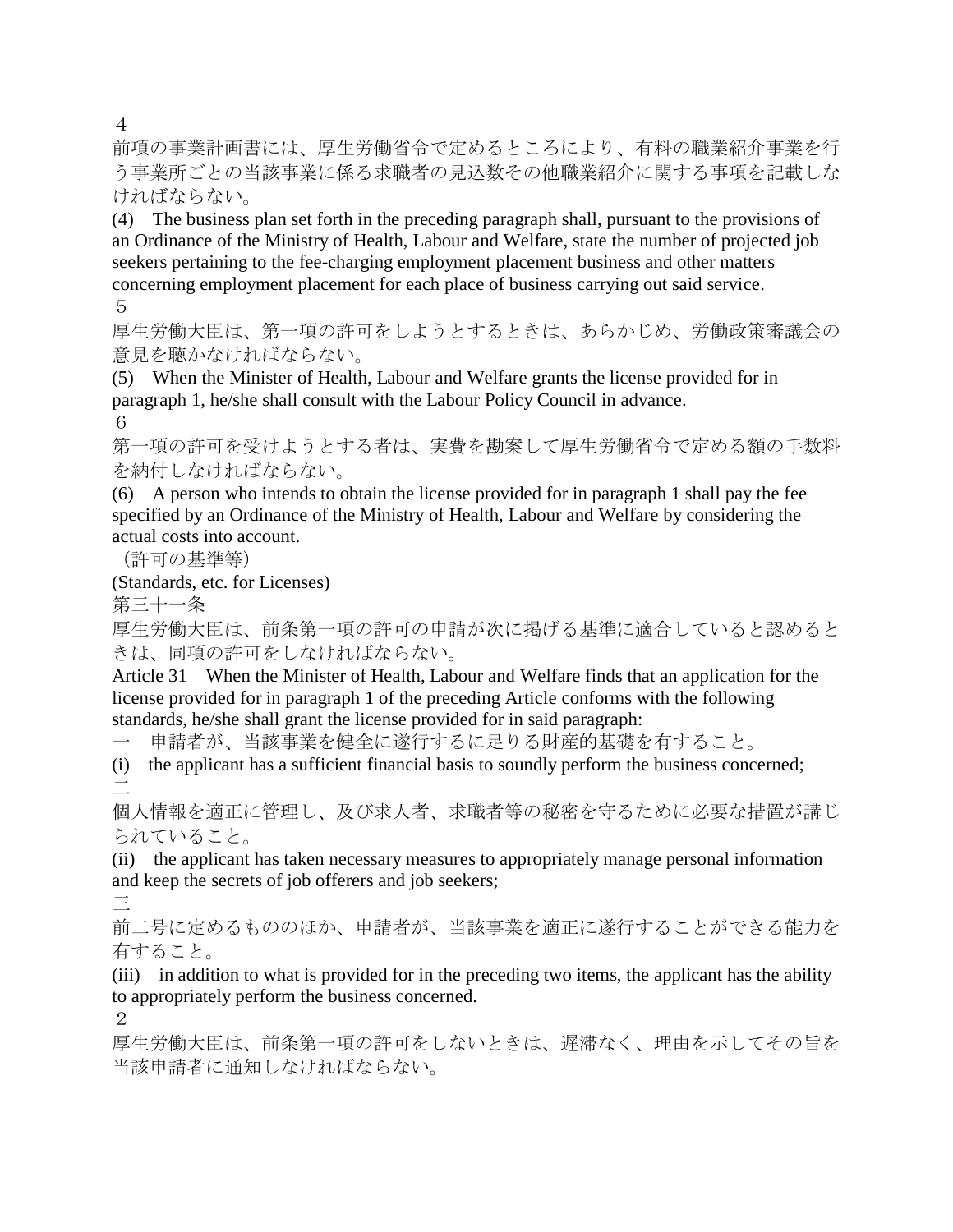(2) When the Minister of Health, Labour and Welfare does not grant the license provided for in paragraph 1 of the preceding Article, he/she shall give notice to such effect to the applicant concerned, stating the reasons therefor, without delay.

(許可の欠格事由)

(Reasons for Disqualification of License)

第三十二条

厚生労働大臣は、前条第一項の規定にかかわらず、次の各号のいずれかに該当する者に 対しては、第三十条第一項の許可をしてはならない。

Article 32 Notwithstanding the provisions of paragraph 1 of the preceding Article, the Minister of Health, Labour and Welfare shall not grant the license provided for in Article 30, paragraph 1 to a person who falls under any of the following items:  $\overline{\phantom{a}}$ 

禁錮(こ)以上の刑に処せられ、又はこの法律の規定その他労働に関する法律の規定で おつて命令で定めるもの若しくは<u>暴力団員による不当な行為の防止等に関する法律</u>(平 成三年法律第七十七号)の規定(同法第四十八条の規定を除く。)により、若しく[は刑](http://www.japaneselawtranslation.go.jp/law/detail_main?id=3&vm=4&re=) [法\(](http://www.japaneselawtranslation.go.jp/law/detail_main?id=3&vm=4&re=)明治四十年法律第四十五号)第二百四条、第二百六条、第二百八条、第二百八条の 三、第二百二十二条若しくは第二百四十七条の罪、暴力行為等処罰に関する法律(大正 十五年法律第六十号)の罪若しく[は出入国管理及び難民認定法\(](http://www.japaneselawtranslation.go.jp/law/detail_main?id=173&vm=4&re=)昭和二十六年政令第三 百十九号)第七十三条の二第一項の罪を犯したことにより、罰金の刑に処せられ、その 執行を終わり、又は執行を受けることがなくなつた日から起算して五年を経過しない者

(i) a person who has been sentenced to imprisonment without work or a severer punishment or who has been sentenced to a fine pursuant to the provisions of this Act or the provisions of another Act concerning labor that are specified by an order or the provisions of the Act for the Prevention of Unjust Acts by Organized Crime Groups (Act No. 77 of 1991) (excluding the provisions of Article 48 of said Act), or for having committed an offense under Article 204, Article 206, Article 208, Article 208-3, Article 222 or Article 247 of the [Penal Code](http://www.japaneselawtranslation.go.jp/law/detail_main?id=3&vm=4&re=) (Act No. 45 of 1907), or an offense under the Act for the Punishment of Acts of Violence (Act No. 60 of 1926), or an offense under Article 73-2, paragraph 1 of the [Immigration Control and Refugee](http://www.japaneselawtranslation.go.jp/law/detail_main?id=173&vm=4&re=)  [Recognition Act](http://www.japaneselawtranslation.go.jp/law/detail_main?id=173&vm=4&re=) (Act No. 319 of 1951), and with respect to whom five years have not yet passed calculated from the day on which execution of said sentence was completed or the sentence became no longer applicable;

二 成年被後見人若しくは被保佐人又は破産者で復権を得ないもの

(ii) an adult ward, a person under curatorship or a bankrupt whose civil rights have not been restored;

三

第三十二条の九第一項(第三十三条第四項において準用する場合を含む。)の規定によ り職業紹介事業の許可を取り消され、当該取消しの日から起算して五年を経過しない者 (iii) a person whose license for an employment placement business was rescinded pursuant to the provisions of Article 32-9, paragraph 1 (including the case where it is applied mutatis mutandis pursuant to Article 33, paragraph 4), and with respect to whom five years have not yet passed calculated from the day of the said rescission;

四

営業に関し成年者と同一の行為能力を有しない未成年者であつて、その法定代理人が前 三号のいずれかに該当するもの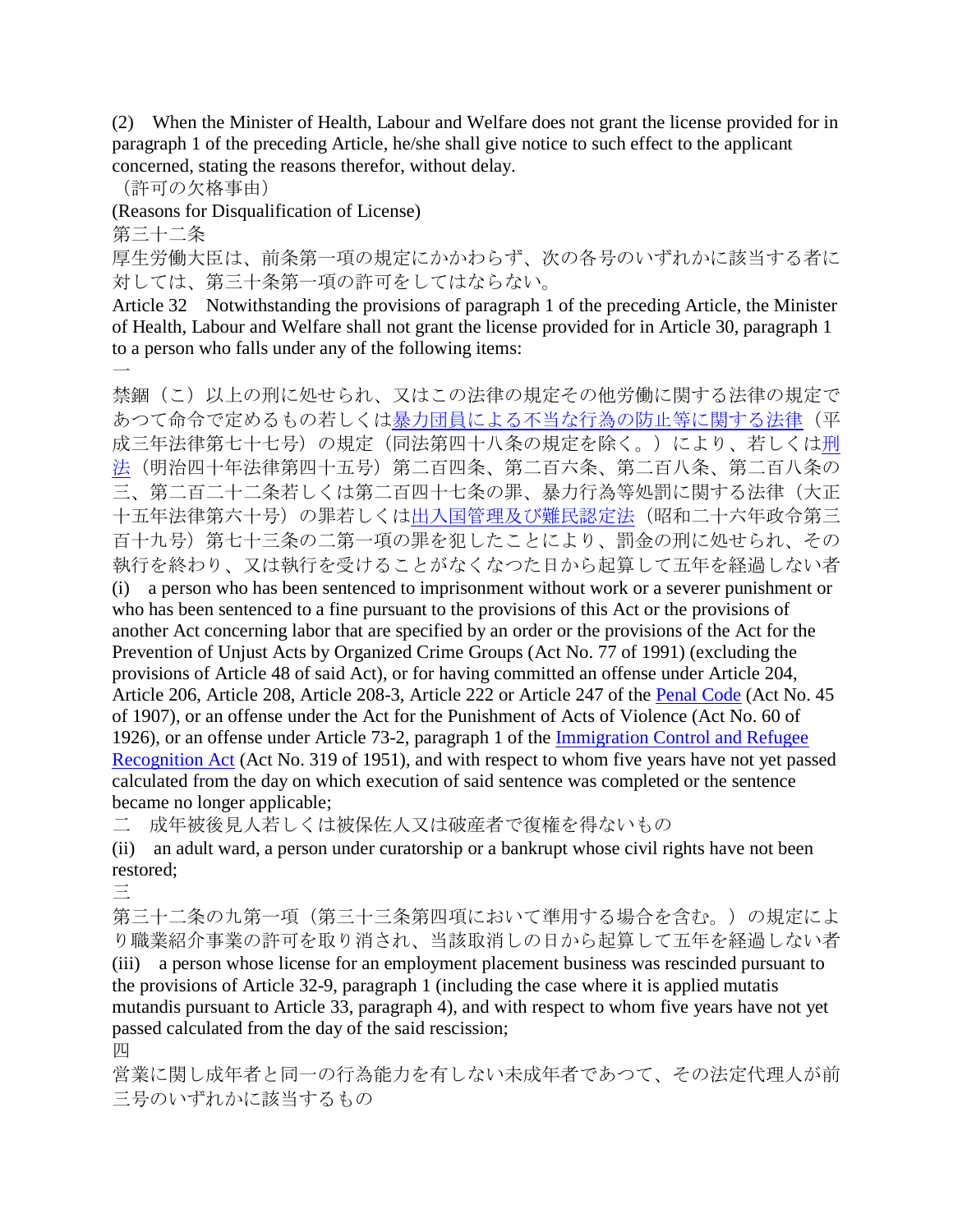(iv) a minor who does not possess the same capacity to act as an adult with regard to business and whose statutory representative falls under any of the preceding three items;

五 法人であつて、その役員のうちに前各号のいずれかに該当する者があるもの

(v) a juridical person any of whose officers falls under any of the preceding items.

第三十二条の二 削除〔平成一五年六月法律八二号〕

Article 32-2 Deletion [Act No. 82 of June 2003]

(手数料)

(Fees)

第三十二条の三

第三十条第一項の許可を受けた者(以下「有料職業紹介事業者」という。)は、次に掲 げる場合を除き、職業紹介に関し、いかなる名義でも、実費その他の手数料又は報酬を 受けてはならない。

Article 32-3 Except in the following cases, a person who has obtained the license provided for in Article 30, paragraph 1 (hereinafter referred to as "fee-charging employment placement business provider") shall not receive, under any name, the actual costs or any other fees or compensation with respect to employment placement:

職業紹介に通常必要となる経費等を勘案して厚生労働省令で定める種類及び額の手数料 を徴収する場合

(i) a case where a fee of a type and amount specified by an Ordinance of the Ministry of Health, Labour and Welfare, considering expenses ordinarily necessary for employment placement, is collected;

二

 $\overline{\phantom{a}}$ 

あらかじめ厚生労働大臣に届け出た手数料表(手数料の種類、額その他手数料に関する 事項を定めた表をいう。)に基づき手数料を徴収する場合

(ii) a case where a fee is collected based on a schedule of fees (which means a schedule specifying the types and amounts of fees and other matters concerning fees) notified in advance to the Minister of Health, Labour and Welfare.

2

有料職業紹介事業者は、前項の規定にかかわらず、求職者からは手数料を徴収してはな らない。ただし、手数料を求職者から徴収することが当該求職者の利益のために必要で あると認められるときとして厚生労働省令で定めるときは、同項各号に掲げる場合に限 り、手数料を徴収することができる。

(2) Notwithstanding the provisions of the preceding paragraph, a fee-charging employment placement business provider shall not collect any fees from job seekers; provided, however, that in a case specified by an Ordinance of the Ministry of Health, Labour and Welfare as one where collection of a fee from a job seeker is found to be necessary for the interest of said job seeker, a fee may be collected though only in the cases listed in the items of the preceding paragraph. 3

第一項第二号に規定する手数料表は、厚生労働省令で定める方法により作成しなければ ならない。

(3) The schedule of fees provided in paragraph 1, item 2 shall be prepared by a method specified by an Ordinance of the Ministry of Health, Labour and Welfare.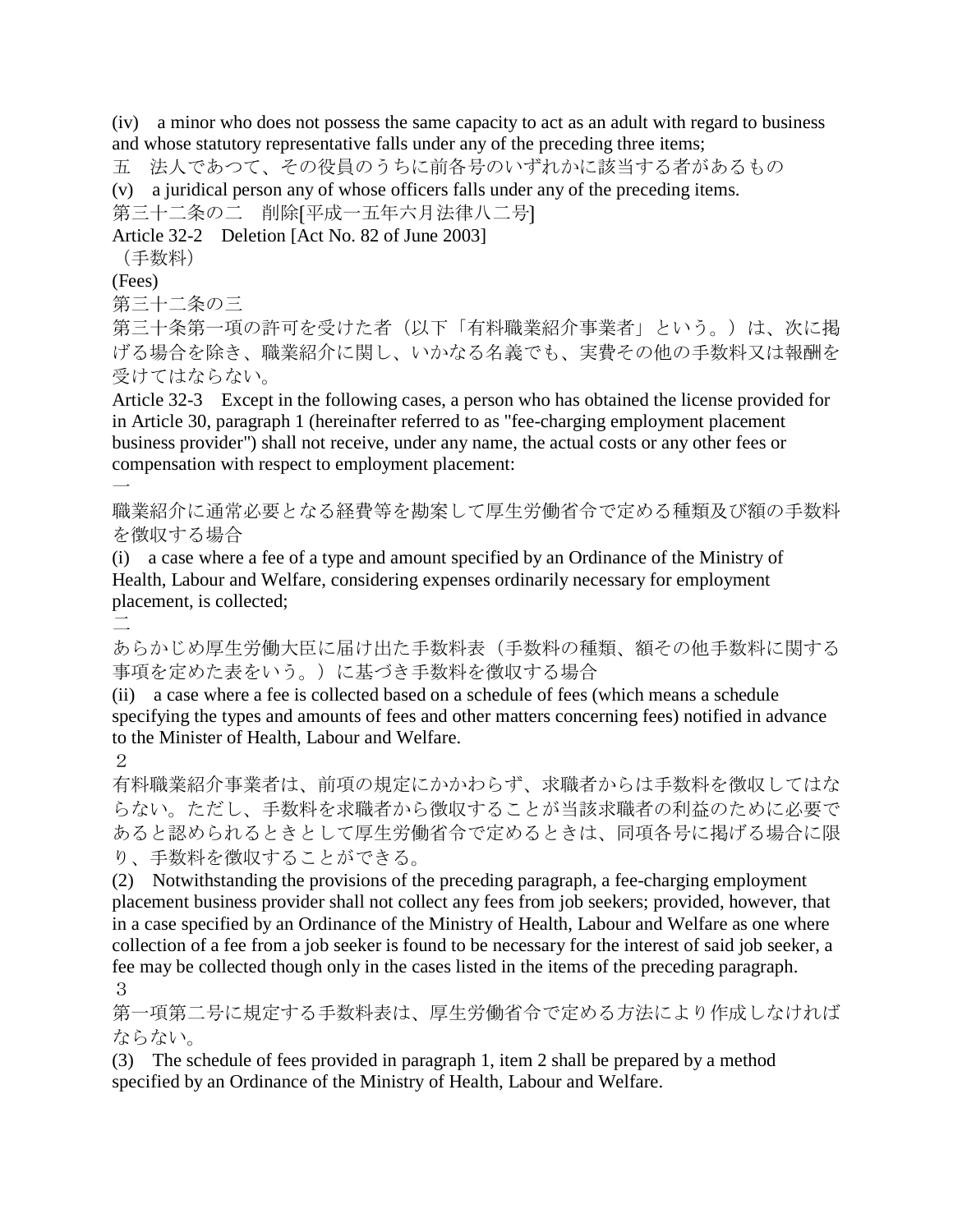4

厚生労働大臣は、第一項第二号に規定する手数料表に基づく手数料が次の各号のいずれ かに該当すると認めるときは、当該有料職業紹介事業者に対し、期限を定めて、その手 数料表を変更すべきことを命ずることができる。

(4) When the Minister of Health, Labour and Welfare finds that a fee based on the schedule of fees provided in paragraph 1, item 2 falls under any of the following items, he/she may order the fee-charging employment placement business provider concerned to change the schedule of fees within a set due date:

一 特定の者に対し不当な差別的取扱いをするものであるとき。

(i) when the fee unjustly discriminates against particular persons; 二

手数料の種類、額その他手数料に関する事項が明確に定められていないことにより、当 該手数料が著しく不当であると認められるとき。

(ii) when the fee is found to be substantially unjust due to a failure to clearly specify the types and amounts of fees and other matters concerning fees.

(許可証)

# (License Certificate)

第三十二条の四

厚生労働大臣は、第三十条第一項の許可をしたときは、厚生労働省令で定めるところに より、有料の職業紹介事業を行う事業所の数に応じ、許可証を交付しなければならない 。

Article 32-4 When the Minister of Health, Labour and Welfare has granted the license provided for in Article 30, paragraph 1, he/she shall, pursuant to the provisions of an Ordinance of the Ministry of Health, Labour and Welfare, issue a license certificate(s) according to the number of the place(s) of business carrying out the fee-charging employment placement business.

2

許可証の交付を受けた者は、当該許可証を、有料の職業紹介事業を行う事業所ごとに備 え付けるとともに、関係者から請求があつたときは提示しなければならない。

(2) A person who has received issuance of a license certificate shall post said license certificate at each place of business carrying out the fee-charging employment placement business, and present it upon demand from a person concerned.

3

許可証の交付を受けた者は、当該許可証を亡失し、又は当該許可証が滅失したときは、 速やかにその旨を厚生労働大臣に届け出て、許可証の再交付を受けなければならない。 (3) If the license certificate concerned is lost or destroyed, the person who received issuance of the license certificate shall promptly notify the Minister of Health, Labour and Welfare to such

effect and receive reissuance of the license certificate.

(許可の条件)

(Conditions on License)

第三十二条の五

第三十条第一項の許可には、条件を付し、及びこれを変更することができる。

Article 32-5 Conditions may be attached to the license provided for in Article 30, paragraph 1 and such conditions may be changed.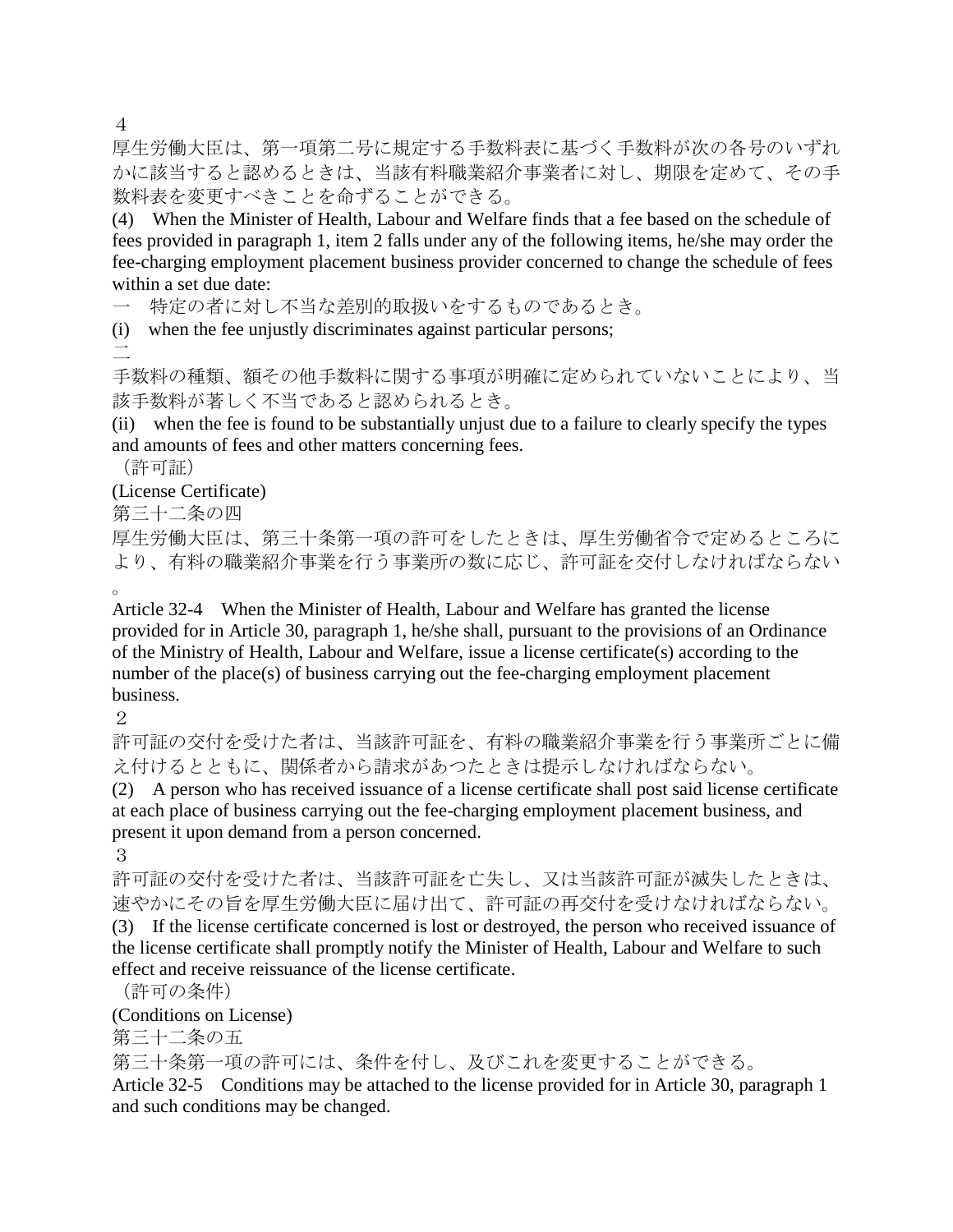2

前項の条件は、第三十条第一項の許可の趣旨に照らして、又は当該許可に係る事項の確 実な実施を図るために必要な最小限度のものに限り、かつ、当該許可を受ける者に不当 な義務を課することとなるものであつてはならない。

(2) The conditions set forth in the preceding paragraph shall be limited to the minimum necessary in the light of the purpose of the license provided for in Article 30, paragraph 1 or for achieving the secure implementation of matters pertaining to said license, and shall not impose any undue obligation on the person receiving the license concerned.

(許可の有効期間等)

(Valid Period, etc. of License)

第三十二条の六

第三十条第一項の許可の有効期間は、当該許可の日から起算して三年とする。

Article 32-6 The valid period of the license provided for in Article 30, paragraph 1 shall be three years calculated from the day of the grant of said license. 2

前項に規定する許可の有効期間(当該許可の有効期間についてこの項の規定により更新

を受けたときにあつては、当該更新を受けた許可の有効期間)の満了後引き続き当該許 可に係る有料の職業紹介事業を行おうとする者は、許可の有効期間の更新を受けなけれ ばならない。

(2) A person who intends to continue to provide a fee-charging employment placement business to which a license pertains after the expiration of the valid period of the license prescribed in the preceding paragraph (in the case where the valid period of said license has been renewed pursuant to the provisions of this paragraph, the valid period of the license as so renewed) shall receive a renewal of the valid period of the license.

3

厚生労働大臣は、前項に規定する許可の有効期間の更新の申請があつた場合において、 当該申請が第三十一条第一項各号に掲げる基準に適合していると認めるときは、当該許 可の有効期間の更新をしなければならない。

(3) When there has been an application for renewal of the valid period of the license prescribed in the preceding paragraph, the Minister of Health, Labour and Welfare shall renew the valid period of said license if he/she finds that the application conforms with the standards listed in the items of Article 31, paragraph 1.

4

第二項に規定する許可の有効期間の更新を受けようとする者は、実費を勘案して厚生労 働省令で定める額の手数料を納付しなければならない。

(4) A person who intends to receive a renewal of the valid period of a license provided in paragraph 2 shall pay a fee the amount of which is specified by an Ordinance of the Ministry of Health, Labour and Welfare, by considering the actual costs into consideration.

5

第二項の規定によりその更新を受けた場合における第三十条第一項の許可の有効期間は 、当該更新前の許可の有効期間が満了する日の翌日から起算して五年とする。

(5) The valid period of the license provided for in Article 30, paragraph 1 in a case where a renewal thereof has been received pursuant to the provisions of paragraph 2 shall be five years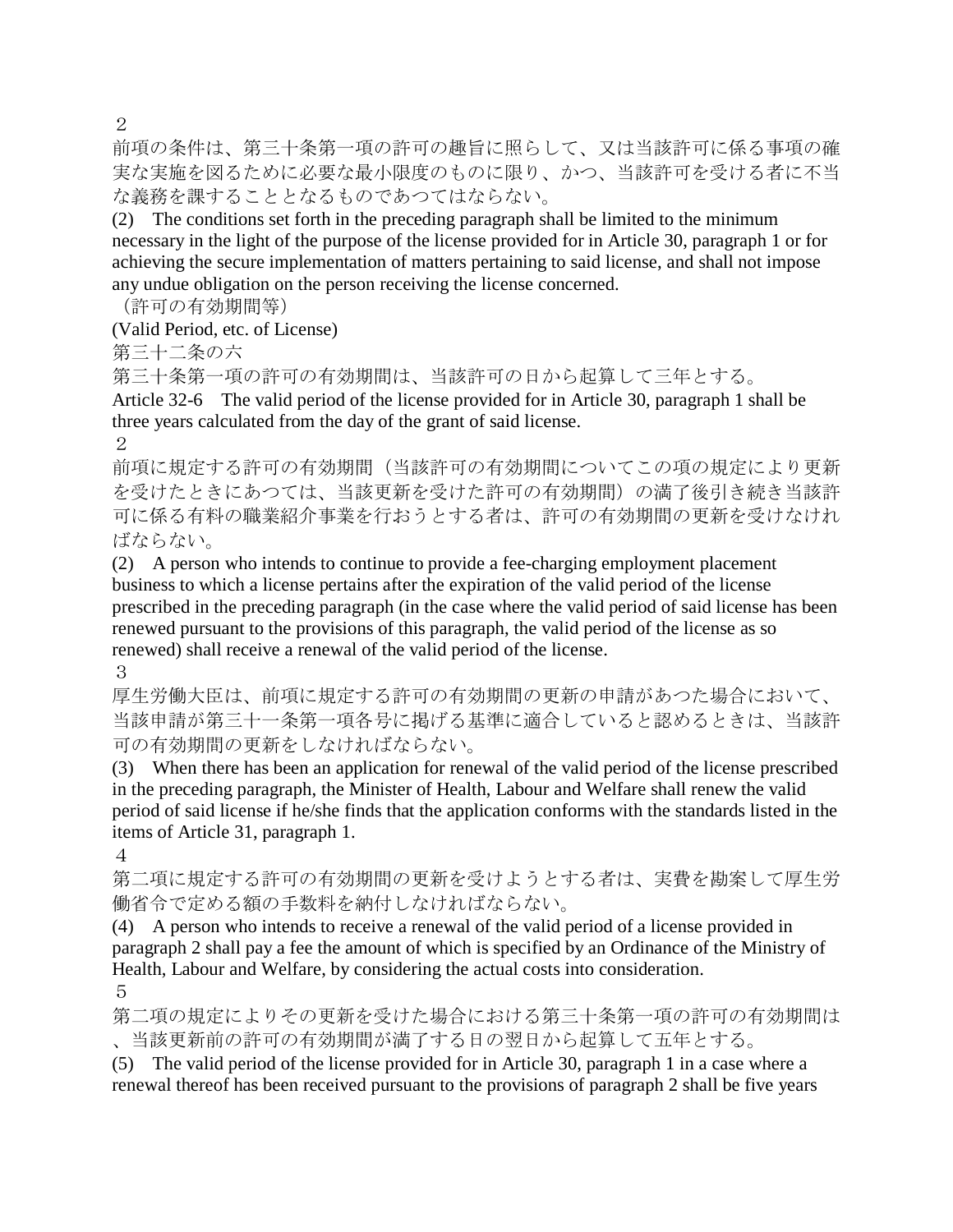calculated from the day following the day of expiration of the valid period of the license prior to renewal.

6

第三十条第二項から第四項まで、第三十一条第二項及び第三十二条(第三号を除く。) の規定は、第二項に規定する許可の有効期間の更新について準用する。

(6) The provisions of Article 30, paragraphs 2 to 4 inclusive, Article 31, paragraph 2 and Article 32 (excluding item 3) shall apply mutatis mutandis to renewal of the valid period of a license provided in paragraph 2.

(変更の届出)

(Notification of Change)

第三十二条の七

有料職業紹介事業者は、第三十条第二項各号に掲げる事項(厚生労働省令で定めるもの を除く。)に変更があつたときは、遅滞なく、その旨を厚生労働大臣に届け出なければ ならない。この場合において、当該変更に係る事項が有料の職業紹介事業を行う事業所 の新設に係るものであるときは、当該事業所に係る事業計画書その他厚生労働省令で定 める書類を添付しなければならない。

Article 32-7 A fee-charging employment placement business provider shall, when there has been a change to any of the matters listed in the items of Article 30, paragraph 2 (excluding one specified by an Ordinance of the Ministry of Health, Labour and Welfare), notify the Minister of Health, Labour and Welfare of such change without delay. In this case, where the changed matter relates to the establishment of a new place(s) of business for conducting the fee-charging employment business, the notification shall be accompanied by a business plan pertaining to said place of business and any other documents specified by an Ordinance of the Ministry of Health, Labour and Welfare.

2 第三十条第四項の規定は、前項の事業計画書について準用する。

(2) The provisions of Article 30, paragraph 4 shall apply mutatis mutandis to the business plan set forth in the preceding paragraph.

3

厚生労働大臣は、第一項の規定により有料の職業紹介事業を行う事業所の新設に係る変 更の届出があつたときは、厚生労働省令で定めるところにより、当該新設に係る事業所 の数に応じ、許可証を交付しなければならない。

(3) Upon receiving a notification of change pertaining to the establishment of a place(s) of business for conducting the fee-charging employment business filed under paragraph 1, the Minister of Health, Labour and Welfare shall, pursuant to the provisions of an Ordinance of the Ministry of Health, Labour and Welfare, issue a license certificate(s) according to the number of place(s) of business to be established.

4

有料職業紹介事業者は、第一項の規定による届出をする場合において、当該届出に係る 事項が許可証の記載事項に該当するときは、厚生労働省令で定めるところにより、その 書換えを受けなければならない。

(4) Where a fee-charging employment business provider files the notification under paragraph 1, and the matters pertaining to said notification under falls any of the matters stated in the license certificate, he/she shall, pursuant to the provisions of an Ordinance of the Ministry of Health, Labour and Welfare, apply for the revision of the license certificate.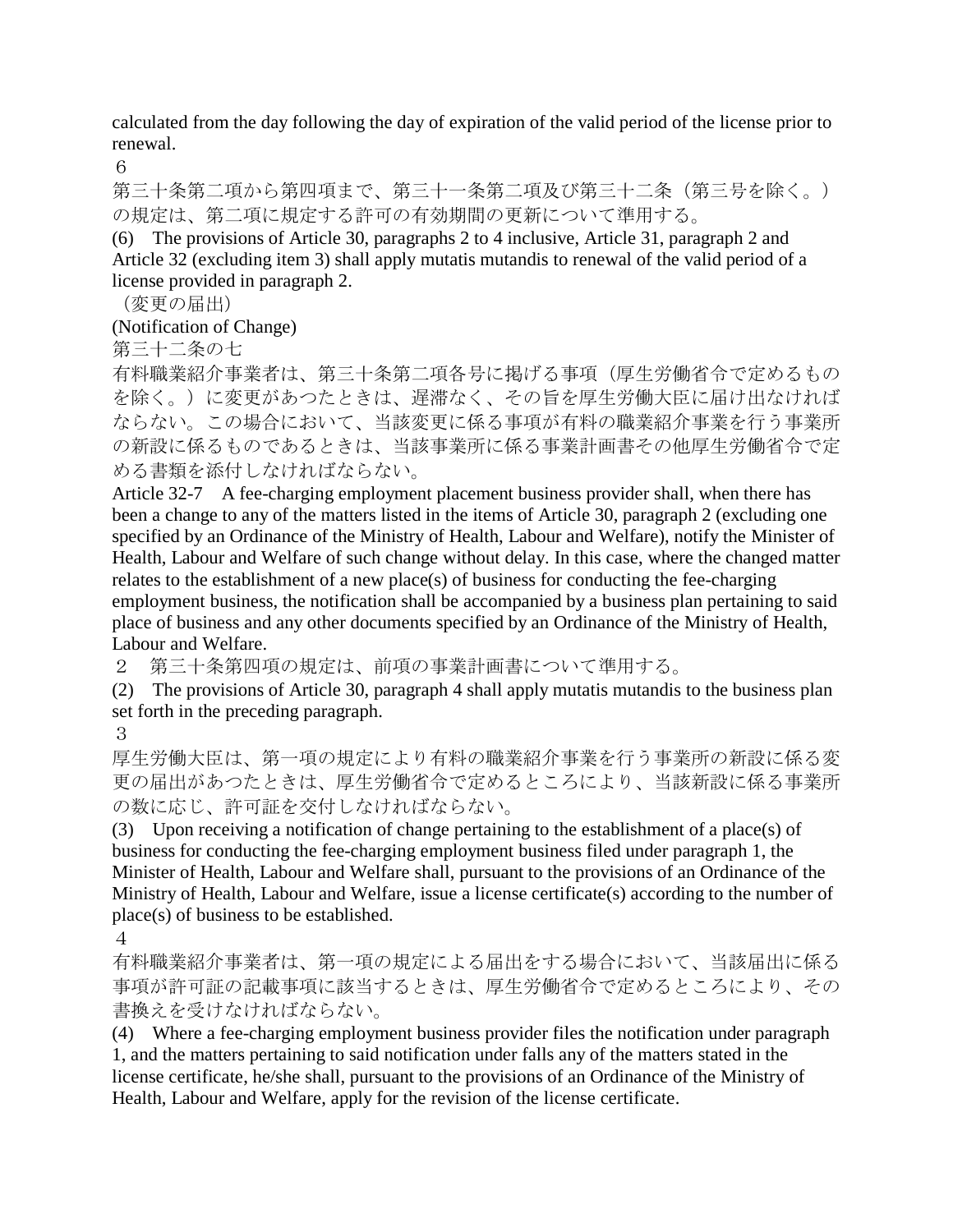(事業の廃止)

(Abolition of Business)

第三十二条の八

有料職業紹介事業者は、当該有料の職業紹介事業を廃止したときは、遅滞なく、厚生労 働省令で定めるところにより、その旨を厚生労働大臣に届け出なければならない。

Article 32-8 When a fee-charging employment placement business provider has discontinued the fee-charging employment placement business concerned, he/she shall, pursuant to the provisions of an Ordinance of the Ministry of Health, Labour and Welfare, give notification to such effect to the Minister of Health, Labour and Welfare without delay.

2

前項の規定による届出があつたときは、第三十条第一項の許可は、その効力を失う。 (2) Upon receiving the notification under the preceding paragraph, the license provided for in Article 30, paragraph 1 shall cease to be effective.

(許可の取消し等)

(Rescission, etc. of License)

第三十二条の九

厚生労働大臣は、有料職業紹介事業者が次の各号のいずれかに該当するときは、第三十 条第一項の許可を取り消すことができる。

Article 32-9 The Minister of Health, Labour and Welfare may, if a fee-charging employment placement business provider falls under any of the following items, rescind the license provided for in Article 30, paragraph 1:

一 第三十二条各号(第三号を除く。)のいずれかに該当しているとき。

(i) when the fee-charging employment placement business provider falls under any of the items of Article 32 (excluding item 3);

二

この法律若しくは労働者派遣法(第三章第四節の規定を除く。)の規定又はこれらの規 定に基づく命令若しくは処分に違反したとき。

(ii) when the fee-charging employment placement business provider has violated any provisions of this Act or the Worker Dispatching Act (excluding the provisions of Chapter 3, Section 4) or any order or disposition based on such provisions;

三 第三十二条の五第一項の規定により付された許可の条件に違反したとき。

(iii) when the fee-charging employment placement business provider has violated any conditions attached to the license pursuant to the provisions of Article 32-5, paragraph 1. 2

厚生労働大臣は、有料職業紹介事業者が前項第二号又は第三号に該当するときは、期間 を定めて当該有料の職業紹介事業の全部又は一部の停止を命ずることができる。

(2) When the fee-charging employment placement business provider falls under item 2 or item 3 of the preceding paragraph, the Minister of Health, Labour and Welfare may order the suspension of all or part of the fee-charging employment placement business concerned for a set period.

(名義貸しの禁止)

(Prohibition on Lending Name)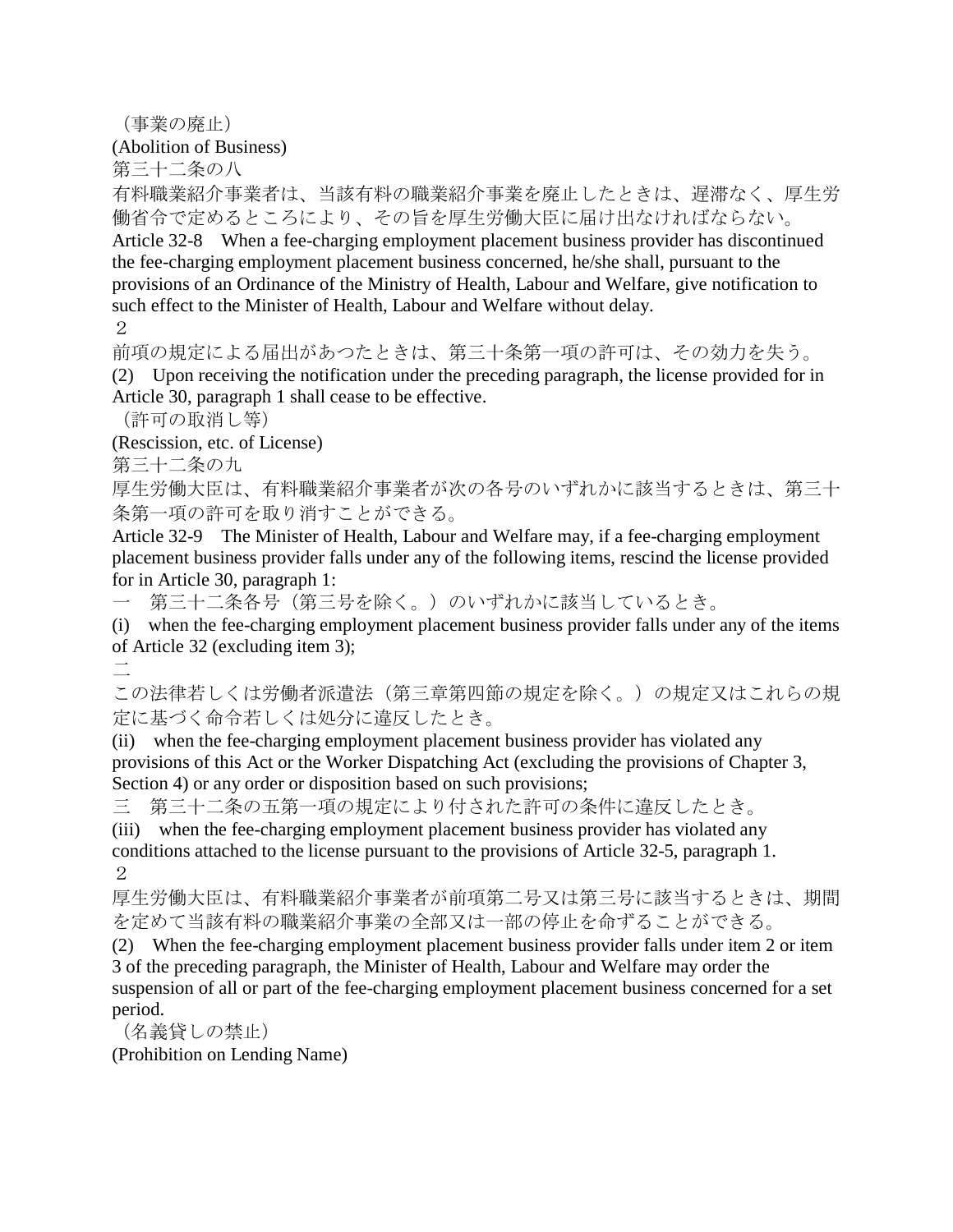### 第三十二条の十

有料職業紹介事業者は、自己の名義をもつて、他人に有料の職業紹介事業を行わせては ならない。

Article 32-10 A fee-charging employment placement business provider shall not allow another person to conduct a fee-charging employment placement business under the name of said feecharging employment placement business provider.

(取扱職業の範囲)

# (Scope of Employment Handled)

### 第三十二条の十一

有料職業紹介事業者は、港湾運送業務[\(港湾労働法第](http://www.japaneselawtranslation.go.jp/law/detail_main?id=1164&vm=4&re=)二条第二号に規定する港湾運送の 業務又は同条第一号に規定する港湾以外の港湾において行われる当該業務に相当する業 務として厚生労働省令で定める業務をいう。)に就く職業、建設業務(土木、建築その 他工作物の建設、改造、保存、修理、変更、破壊若しくは解体の作業又はこれらの作業 の準備の作業に係る業務をいう。)に就く職業その他有料の職業紹介事業においてその 職業のあつせんを行うことが当該職業に就く労働者の保護に支障を及ぼすおそれがある ものとして厚生労働省令で定める職業を求職者に紹介してはならない。

Article 32-11 A fee-charging employment placement business provider shall not introduce job seekers to any employment in which they perform port transport work (which means port transport work provided in Article 2, item 2 of the [Port Labor Act o](http://www.japaneselawtranslation.go.jp/law/detail_main?id=1164&vm=4&re=)r work specified by an Ordinance of the Ministry of Health, Labour and Welfare as work equivalent thereto that is performed at a port other than a port provided in item 1 of the same Article), any employment in which they perform construction work (which means work pertaining to civil engineering, architecture and other work of constructing, remodeling, preserving, repairing, modifying, demolishing or dismantling a structure or any work in preparation therefor) or any other employment specified by an Ordinance of the Ministry of Health, Labour and Welfare as one where provision of arrangement to obtain such employment through a fee-charging employment placement business presents the risk of interfering with the protection of workers who obtain such employment.

2

第五条の五及び第五条の六第一項の規定は、有料職業紹介事業者に係る前項に規定する 職業に係る求人の申込み及び求職の申込みについては、適用しない。

(2) The provisions of Article 5-5 and Article 5-6, paragraph 1 shall not apply to offers for posting job offerings and offers for registering as a job seeker concerning the employment prescribed in the preceding paragraph pertaining to a fee-charging employment placement business provider.

(取扱職種の範囲等の届出等)

(Notification, etc. of the Scope of Employment Handled, etc.)

第三十二条の十二

有料の職業紹介事業を行おうとする者又は有料職業紹介事業者は、その有料の職業紹介 事業において取り扱う職種の範囲その他業務の範囲(以下この条及び次条において「取 扱職種の範囲等」という。)を定めたときは、これを厚生労働大臣に届け出なければな らない。これを変更したときも、同様とする。

Article 32-12 When a person who intends to provide a fee-charging employment placement business or a fee-charging employment placement business provider has decided on the scope of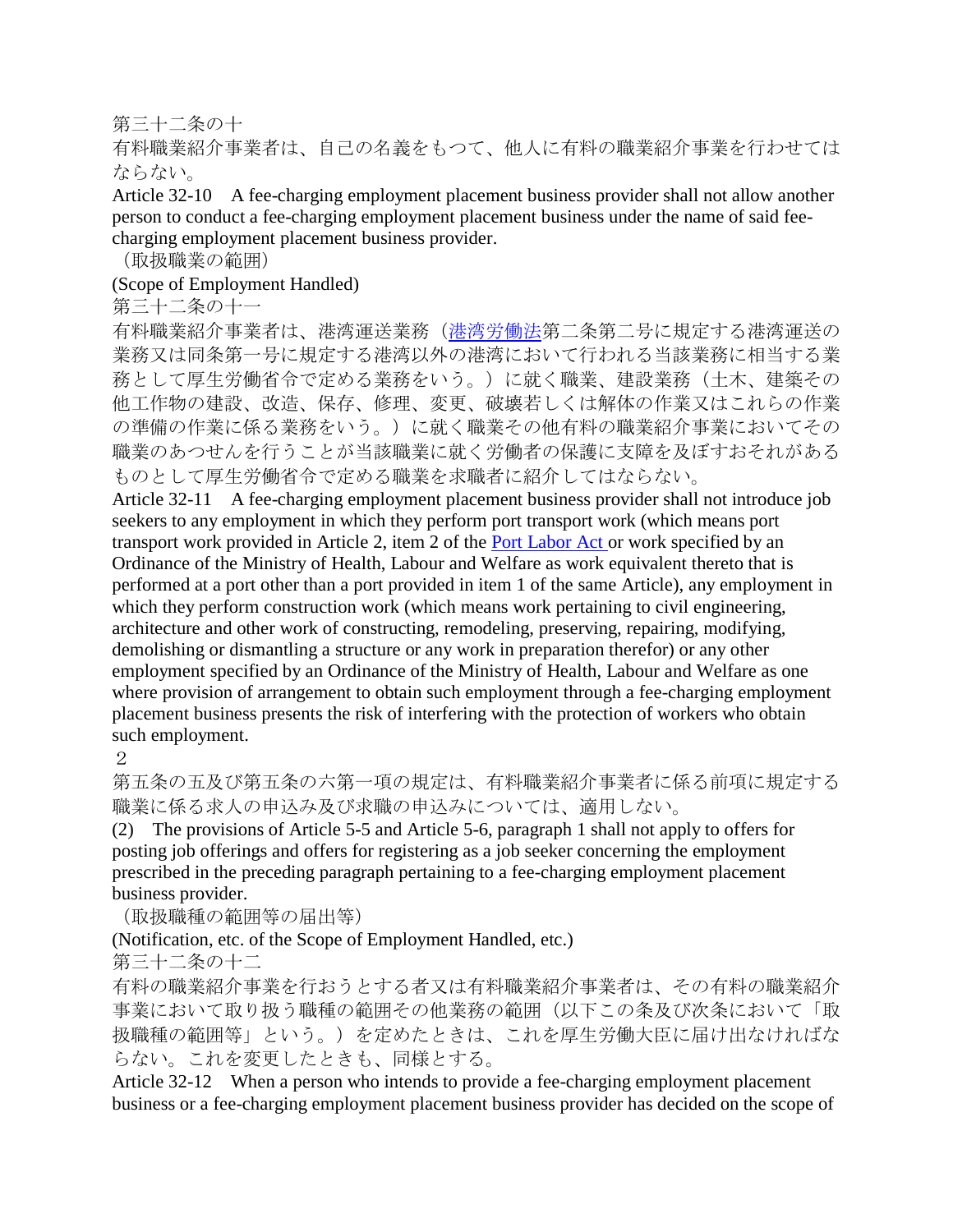employment to be handled by the fee-charging employment placement business or the scope of other businesses (hereinafter referred to as "scope of employment handled, etc." in this Article and the following Article), he/she shall notify it to the Minister of Health, Labour and Welfare. The same shall apply when a person who intends to provide a fee-charging employment placement business or a fee-charging employment placement business provider has made a change thereto.

 $\mathcal{D}_{\alpha}$ 

有料の職業紹介事業を行おうとする者又は有料職業紹介事業者が、前項の規定により、 取扱職種の範囲等を届け出た場合には、第五条の五及び第五条の六第一項の規定は、そ の範囲内に限り適用するものとする。

(2) In the case where a person who intends to provide a fee-charging employment placement business or a fee-charging employment placement business provider has given the notification of the scope of employment handled, etc. pursuant to the provisions of the preceding paragraph, the provisions of Article 5-5 and Article 5-6, paragraph 1 shall apply only within the scope of employment handled, etc.

3

厚生労働大臣は、第一項の規定により届け出られた取扱職種の範囲等が、特定の者に対 し不当な差別的取扱いをするものであると認めるときは、当該有料の職業紹介事業を行 おうとする者又は有料職業紹介事業者に対し、期限を定めて、当該取扱職種の範囲等を 変更すべきことを命ずることができる。

(3) When the Minister of Health, Labour and Welfare finds that the scope of employment handled, etc. that has been notified pursuant to the provisions of paragraph 1 unjustly discriminates against particular persons, he/she may order the person who intends to provide a fee-charging employment placement business or the fee-charging employment placement business provider to change the scope of employment handled, etc. within a set due date.

(取扱職種の範囲等の明示等)

(Clear Indication, etc. of the Scope of Employment Handled, etc.)

第三十二条の十三

有料職業紹介事業者は、取扱職種の範囲等、手数料に関する事項、苦情の処理に関する 事項その他当該職業紹介事業の業務の内容に関しあらかじめ求人者及び求職者に対して 知らせることが適当であるものとして厚生労働省令で定める事項について、厚生労働省 令で定めるところにより、求人者及び求職者に対し、明示しなければならない。

Article 32-13 Fee-charging employment placement business providers shall, pursuant to the provisions of an Ordinance of the Ministry of Health, Labour and Welfare, clearly indicate to job offerers and job seekers the scope of employment handled, etc., matters concerning fees, matters concerning the processing of complaints, and other matters specified by an Ordinance of the Ministry of Health, Labour and Welfare as appropriate for job offerers and job seekers to be informed of in advance with regard to the contents of the operations of the employment placement business.

(職業紹介責任者)

(Employment Placement Manager)

第三十二条の十四

有料職業紹介事業者は、職業紹介に関し次に掲げる事項を統括管理させるため、厚生労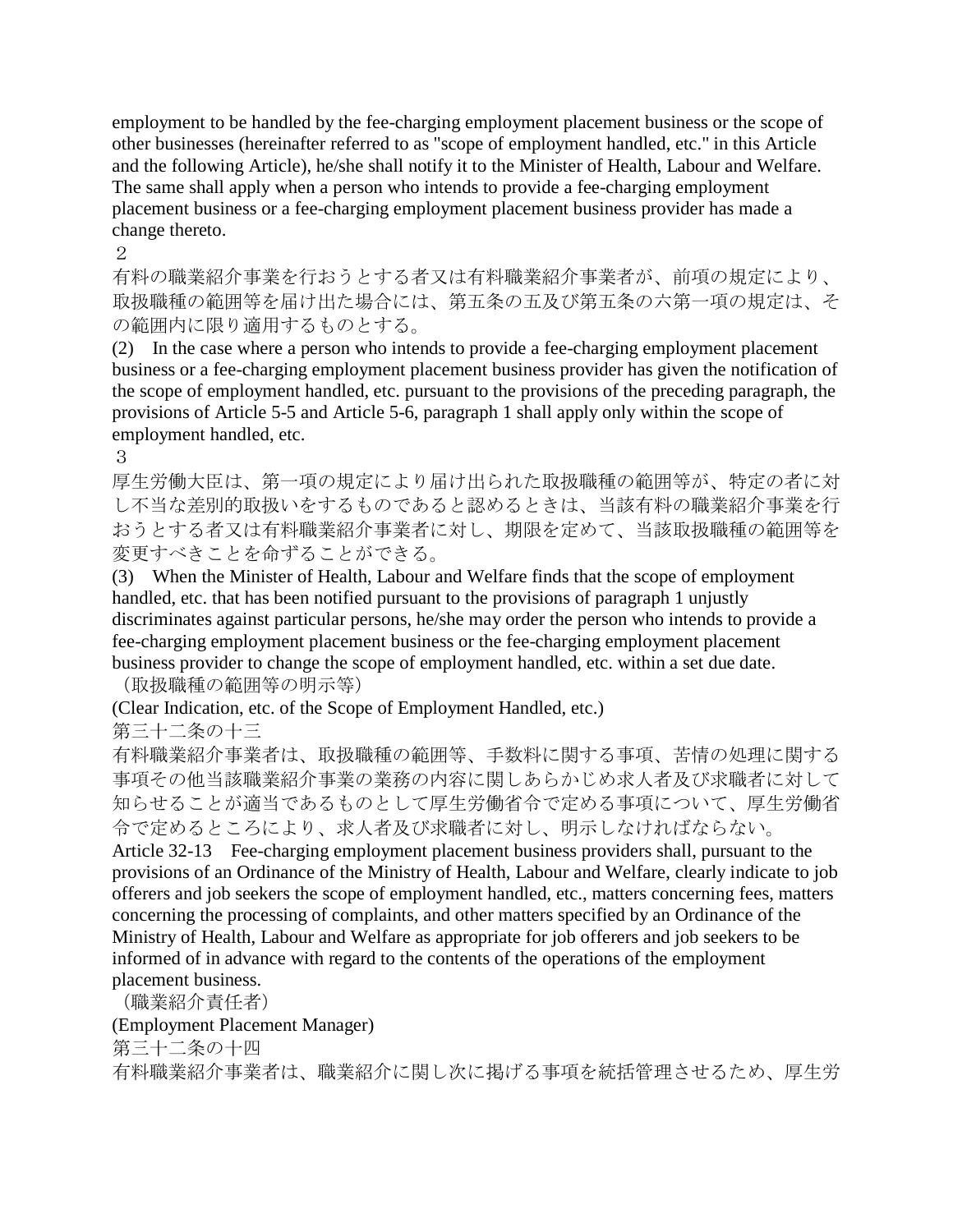働省令で定めるところにより、第三十二条第一号から第三号までに該当しない者(未成 年者を除く。)のうちから職業紹介責任者を選任しなければならない。

Article 32-14 Fee-charging employment placement business providers shall, pursuant to the provisions of an Ordinance of the Ministry of Health, Labour and Welfare, appoint an employment placement manager from among persons (excluding minors) who do not fall under items 1 to 3 inclusive of Article 32 in order to have him/her supervise and manage the following matters concerning employment placement:

一 求人者又は求職者から申出を受けた苦情の処理に関すること。

(i) matters concerning the processing of complaints received from job offerers and job seekers; 二

求人者の情報(職業紹介に係るものに限る。)及び求職者の個人情報の管理に関するこ と。

(ii) matters concerning the management of information on job offerers (limited to information pertaining to employment placement) and personal information of job seekers; 三

求人及び求職の申込みの受理、求人者及び求職者に対する助言及び指導その他有料の職 業紹介事業の業務の運営及び改善に関すること。

(iii) matters concerning the administration and improvement of the acceptance of offers for posting job offerings and offers for registering as a job seeker, giving advice and guidance to job offerers and job seekers, and other businesses of fee-charging employment placement businesses; 四 職業安定機関との連絡調整に関すること。

(iv) matters concerning the liaison and coordination with employment security agencies. (帳簿の備付け)

(Keeping of Books)

第三十二条の十五

有料職業紹介事業者は、その業務に関して、厚生労働省令で定める帳簿書類を作成し、 その事業所に備えて置かなければならない。

Article 32-15 Fee-charging employment placement business providers shall prepare books and documents specified by an Ordinance of the Ministry of Health, Labour and Welfare with respect to their operations and keep same at their place(s) of business.

(事業報告)

(Business Reports)

第三十二条の十六

有料職業紹介事業者は、厚生労働省令で定めるところにより、有料の職業紹介事業を行 う事業所ごとの当該事業に係る事業報告書を作成し、厚生労働大臣に提出しなければな らない。

Article 32-16 Fee-charging employment placement business providers shall, pursuant to the provisions of an Ordinance of the Ministry of Health, Labour and Welfare, prepare a business report pertaining to the fee-charging employment placement business for each place of business carrying out said business, and submit it to the Minister of Health, Labour and Welfare. 2

前項の事業報告書には、厚生労働省令で定めるところにより、有料の職業紹介事業を行 う事業所ごとの当該事業に係る求職者の数、職業紹介に関する手数料の額その他職業紹 介に関する事項を記載しなければならない。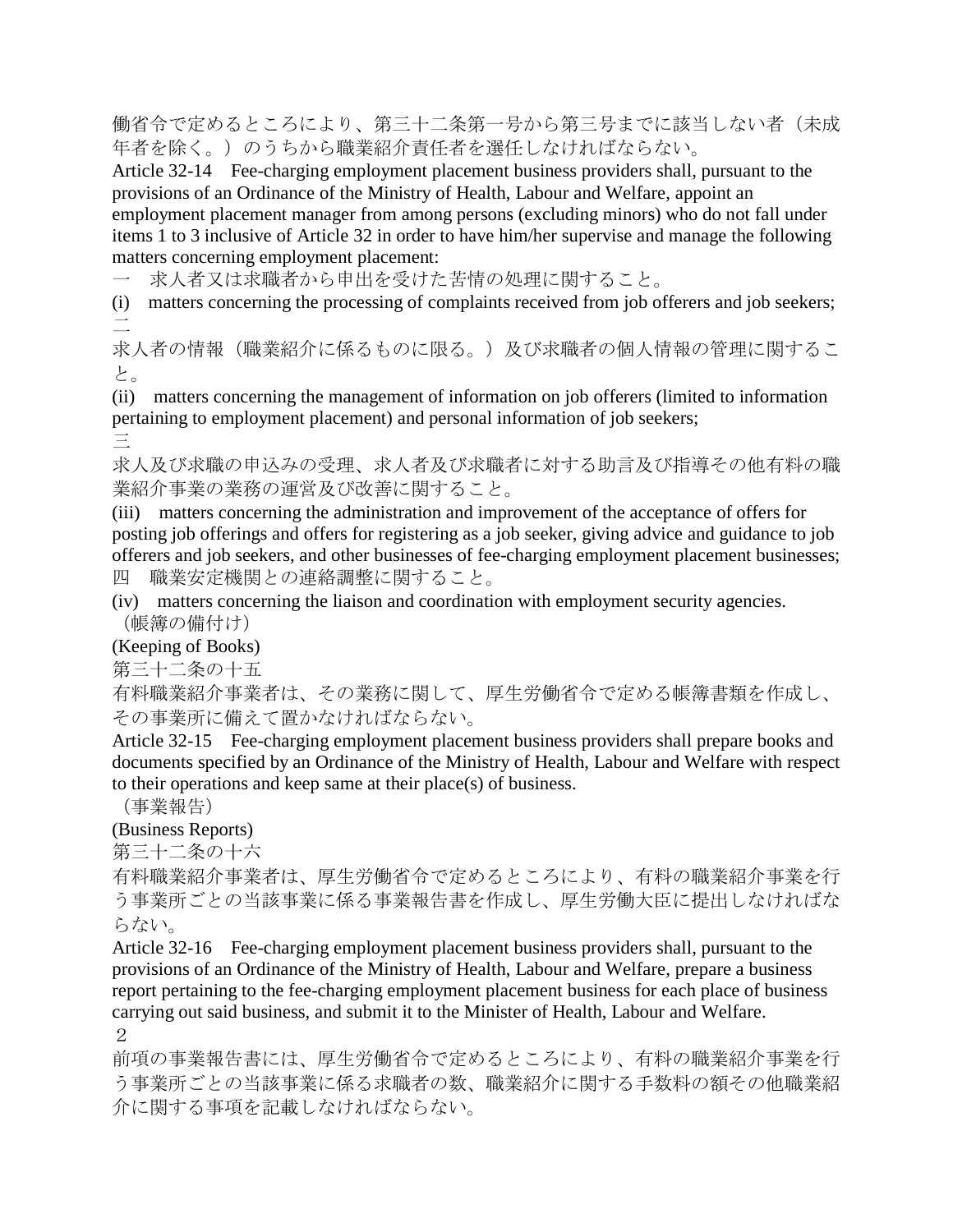(2) The business report set forth in the preceding paragraph shall, pursuant to the provisions of an Ordinance of the Ministry of Health, Labour and Welfare, state the number of job seekers pertaining to the fee-charging employment placement business for each place of business carrying out said business, the amount of fees concerning employment placement, and other matters concerning employment placement.

第二節 無料職業紹介事業

Section 2 Free Employment Placement Businesses

(無料職業紹介事業)

(Free Employment Placement Businesses)

第三十三条

無料の職業紹介事業(職業安定機関の行うものを除く。以下同じ。)を行おうとする者 は、次条から第三十三条の四までの規定により行う場合を除き、厚生労働大臣の許可を 受けなければならない。

Article 33 A person who intends to carry out a free employment placement business (excluding one conducted by an employment security agency; the same shall apply hereinafter) shall, except in the case of carrying out such business pursuant to the provisions of the following Article to Article 33-4, obtain a license from the Minister of Health, Labour and Welfare.

#### 2

厚生労働大臣は、前項の許可をしようとするときは、あらかじめ、労働政策審議会の意 見を聴かなければならない。ただし、労働組合等に対し許可をしようとするときは、こ の限りでない。

(2) Prior to granting the license referred to set forth in the preceding paragraph, the Minister of Health, Labour and Welfare shall hear the opinion of the Labour Policy Council; provided,

however, that this shall not apply in the case of granting a license to a labor union, etc.

3 第一項の許可の有効期間は、当該許可の日から起算して五年とする。

(3) The valid period of the license referred to in paragraph 1 shall be five years calculated from the day of the grant of said license.

4

第三十条第二項から第四項まで、第三十一条、第三十二条、第三十二条の四、第三十二 条の五、第三十二条の六第二項、第三項及び第五項、第三十二条の七から第三十二条の 十まで並びに第三十二条の十二から第三十二条の十六までの規定は、第一項の許可を受 けて行う無料の職業紹介事業及び同項の許可を受けた者について準用する。この場合に おいて、第三十条第二項中「前項の許可」とあり、第三十一条中「前条第一項の許可」 とあり、並びに第三十二条、第三十二条の四第一項、第三十二条の五、第三十二条の六 第五項、第三十二条の八第二項及び第三十二条の九第一項中「第三十条第一項の許可」 とあるのは「第三十三条第一項の許可」と、第三十二条の六第二項中「前項」とあるの は「第三十三条第三項」と、第三十二条の十三中「手数料に関する事項、苦情」とある のは「苦情」と、第三十二条の十六第二項中「、職業紹介に関する手数料の額その他」 とあるのは「その他」と読み替えるものとする。

(4) The provisions of Article 30, paragraphs 2 to 4 inclusive, Article 31, Article 32, Article 32- 4, Article 32-5, Article 32-6, paragraph 2, paragraph 3 and paragraph 5, Articles 32-7 to 32-10 inclusive, and Articles 32-12 to 32-16 inclusive shall apply mutatis mutandis to the free employment placement business conducted under the license provided for in paragraph 1 and the person who obtained said license. In this case, the phrase "the license set forth in the preceding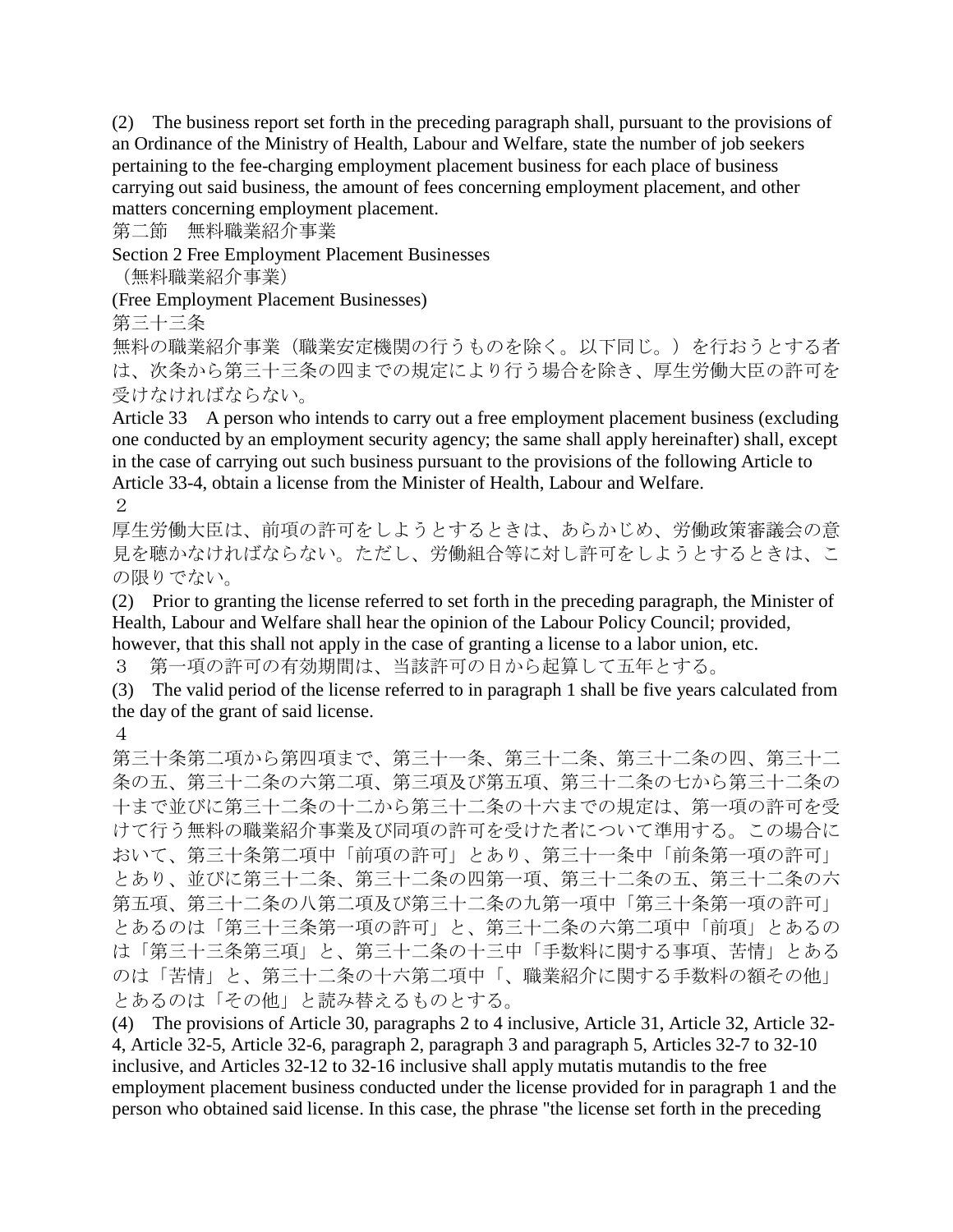paragraph" in Article 30, paragraph 2, the phrase "the license provided for in paragraph 1 of the preceding Article" in Article 31, and the phrase "the license provided for in Article 30, paragraph 1" in Article 32, Article 32-4, paragraph 1, Article 32-5, Article 32-6, paragraph 5, Article 32-8, paragraph 2 shall be deemed to be replaced with "the license provided for in Article 33, paragraph 1," the phrase "preceding paragraph" in Article 32-6, paragraph 2 shall be deemed to be replaced with "Article 33, paragraph 3," the phrase "matters concerning fees, matters concerning complaints" in Article 32-13 shall be deemed to be replaced with "matters concerning complaints," the phrase "the amount of fees concerning employment placement, and other matters" in Article 32-16, paragraph 2 shall be deemed to be replaced with "and other matters." 5

第三十条第二項から第四項まで、第三十一条第二項及び第三十二条(第三号を除く。) の規定は、前項において準用する第三十二条の六第二項に規定する許可の有効期間の更 新について準用する。

(5) The provisions of Article 30, paragraphs 2 to 4 inclusive, Article 31, paragraph 2, and Article 32 (excluding item 3) shall apply mutatis mutandis to renewal of the valid period of the license provided for in Article 32-6, paragraph 2 as applied mutatis mutandis pursuant to the preceding paragraph.

(学校等の行う無料職業紹介事業)

(Free Employment Placement Businesses Conducted by Schools, etc.)

第三十三条の二

次の各号に掲げる施設の長は、厚生労働大臣に届け出て、当該各号に定める者(これら の者に準ずる者として厚生労働省令で定めるものを含む。)について、無料の職業紹介 事業を行うことができる。

Article 33-2 The heads of the facilities listed in the following items may conduct, after giving notification to the Minister of Health, Labour and Welfare, free employment placement businesses for the persons stipulated in the respective items (including the persons specified by an Ordinance of the Ministry of Health, Labour and Welfare as those equivalent thereto):

一 学校(小学校及び幼稚園を除く。) 当該学校の学生生徒等

(i) schools (excluding elementary schools and kindergartens) -- students, pupils, etc. of said schools;

二 専修学校 当該専修学校の生徒又は当該専修学校を卒業した者

(ii) special training colleges -- students of said special training colleges or graduates of said special training colleges;

三

[職業能力開発促進法\(](http://www.japaneselawtranslation.go.jp/law/detail_main?id=917&vm=4&re=)昭和四十四年法律第六十四号)第十五条の六第一項各号に掲げる 施設 当該施設の行う職業訓練を受ける者又は当該職業訓練を修了した者

(iii) facilities listed in the items of Article 15-6, paragraph 1 of the [Human Resources](http://www.japaneselawtranslation.go.jp/law/detail_main?id=917&vm=4&re=) 

[Development Promotion Act](http://www.japaneselawtranslation.go.jp/law/detail_main?id=917&vm=4&re=) (Act No. 64 of 1969) -- those receiving vocational training conducted by said facilities or those who have completed said vocational training;

四 職業能力開発総合大学校

当該職業能力開発総合大学校の行う職業訓練若しく[は職業能力開発促進法第](http://www.japaneselawtranslation.go.jp/law/detail_main?id=917&vm=4&re=)二十七条第 一項に規定する指導員訓練を受ける者又は当該職業訓練若しくは当該指導員訓練を修了 した者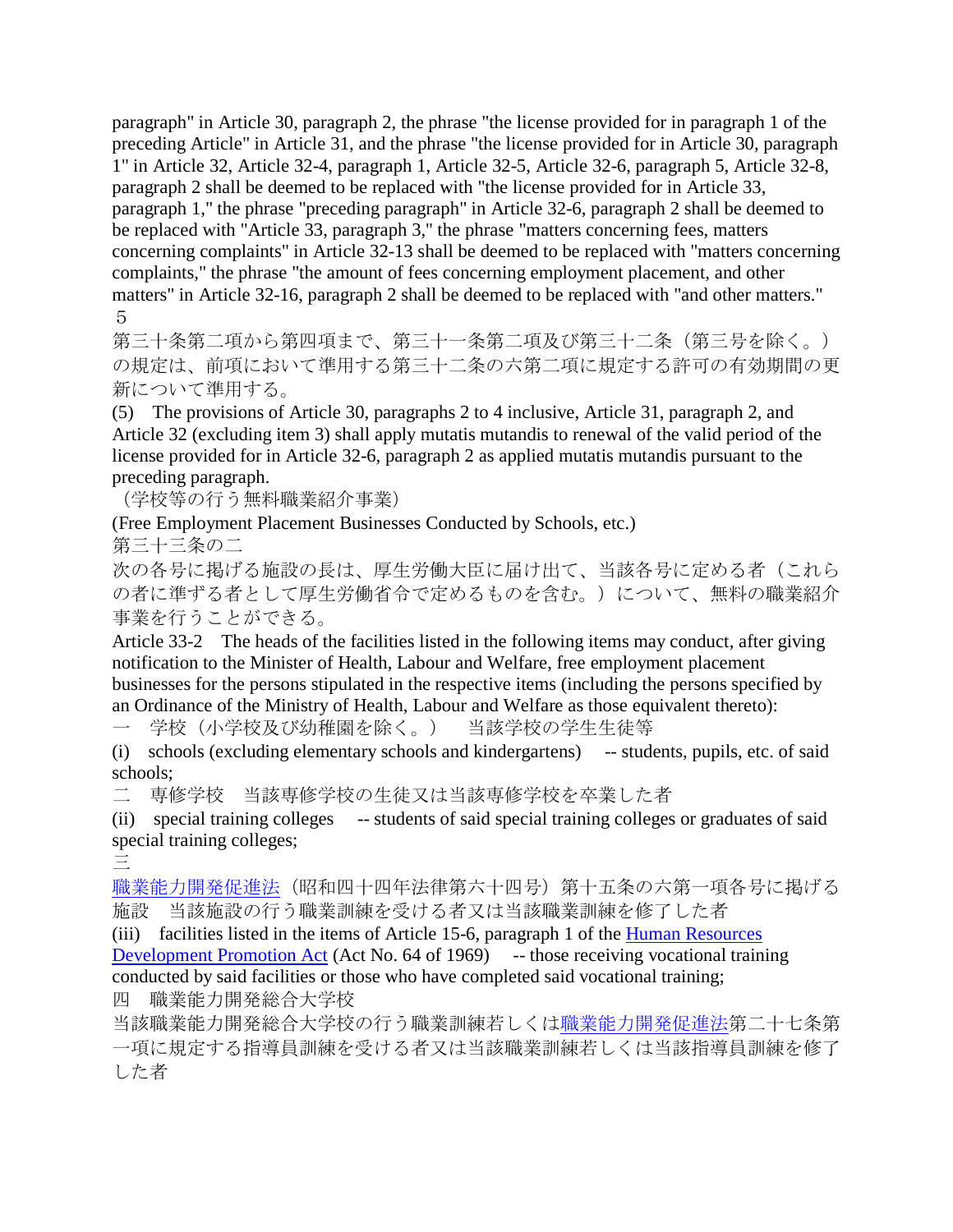(iv) Polytechnic University -those receiving vocational training conducted by the Polytechnic University or instructor training provided in Article 27, paragraph 1 of the Human [Resources Development Promotion Act,](http://www.japaneselawtranslation.go.jp/law/detail_main?id=917&vm=4&re=) or those who have completed said vocational training or said instructor training.

2

前項の規定により無料の職業紹介事業を行う同項各号に掲げる施設の長は、当該施設の 職員のうちから、職業紹介事業に関する業務を担当する者を定めて、自己に代わつてそ の業務を行わせることができる。

(2) The heads of the facilities listed in the items of the preceding paragraph conducting free employment placement businesses pursuant to the provisions of said paragraph may designate persons to be in charge of the businesses concerning the employment placement business from among the personnel of said facilities, and may have those persons conduct such matters in their place.

3

厚生労働大臣は、第一項各号に掲げる施設の長が同項の規定により行う無料の職業紹介 事業の業務の執行に関する基準を定めることができる。

(3) The Minister of Health, Labour and Welfare may establish standards concerning the execution of the businesses of free employment placement businesses carried out by the heads of the facilities listed in the items of paragraph 1 pursuant to the provisions of said paragraph. 4

厚生労働大臣は、第一項第一号及び第二号に掲げる施設の長に係る前項の基準を定めよ うとするときは、あらかじめ文部科学大臣と協議しなければならない。

(4) When the Minister of Health, Labour and Welfare intends to establish standards under the preceding paragraph pertaining to the heads of the facilities listed in item 1 and item 2 of paragraph 1, he/she shall consult with the Minister of Education, Culture, Sports, Science and Technology in advance.

5

第一項の規定により無料の職業紹介事業を行おうとする同項各号に掲げる施設の長は、 その取り扱う職業紹介の範囲を定めて、同項の届出をすることができる。

(5) The heads of the facilities listed in the items of paragraph 1 who intend to carry out a free employment placement business pursuant to the provisions of said paragraph may determine the scope of employment placement to be handled by the facility and give the notification provided for in said paragraph.

6

前項の規定により、第一項各号に掲げる施設の長が職業紹介の範囲を定めて届出をした 場合においては、第五条の五及び第五条の六第一項の規定は、その範囲内に限り適用す るものとする。

(6) In a case where the heads of the facilities listed in the items of paragraph 1 have determined the scope of employment placement and given the notification pursuant to the provisions of the preceding paragraph, the provisions of Article 5-5 and Article 5-6, paragraph 1 shall apply only within the scope of employment placement.

7

第三十二条の八第一項、第三十二条の九第二項、第三十二条の十、第三十二条の十三、 第三十二条の十五及び第三十二条の十六の規定は、第一項の規定により同項各号に掲げ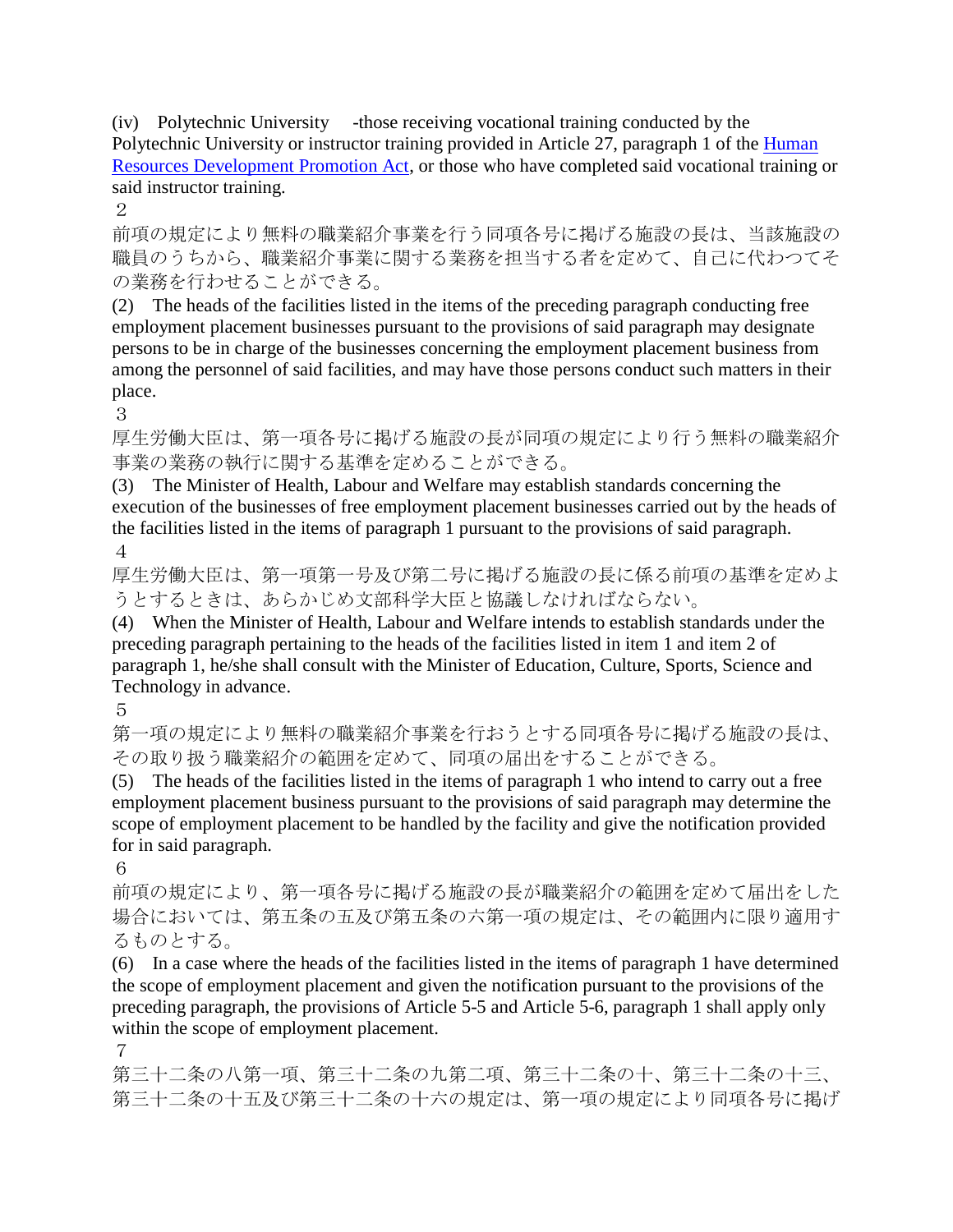る施設の長が行う無料の職業紹介事業について準用する。この場合において、第三十二 条の九第二項中「前項第二号又は第三号」とあるのは「前項第二号」と、第三十二条の 十三中「手数料に関する事項、苦情」とあるのは「苦情」と、第三十二条の十六第一項 中「有料の職業紹介事業を行う事業所ごとの当該事業に係る事業報告書」とあるのは「 事業報告書」と、同条第二項中「有料の職業紹介事業を行う事業所ごとの当該事業」と あるのは「当該事業」と、「、職業紹介に関する手数料の額その他」とあるのは「その 他」と読み替えるものとする。

(7) The provisions of Article 32-8, paragraph 1, Article 32-9, paragraph 2, Article 32-10, Article 32-13, Article 32-15, and Article 32-16 shall apply mutatis mutandis to the free employment placement business conducted by the heads of facilities listed in the items of paragraph 1 pursuant to the provisions of said paragraph. In this case, the phrase "item 2 or item 3 of the preceding paragraph" in Article 32-9, paragraph 2 shall be deemed to be replaced with "item 2 of the preceding paragraph," the phrase "matters concerning fees, matters concerning complaints" in Article 32-13 shall be deemed to be replaced with "matters concerning complaints," the phrase "a business report pertaining to the fee-charging employment placement business for each place of business carrying out said business" in Article 32-16, paragraph 1 shall be deemed to be replaced with "a business report," the phrase "the fee-charging employment placement business for each place of business carrying out said business" in paragraph 2 of said Article shall be deemed to be replaced with "the fee-charging employment placement business," and the phrase " the amount of fees concerning employment placement, and other" in said paragraph shall be deemed to be replaced with "and other." 8

厚生労働大臣は、第一項の規定により無料の職業紹介事業を行う同項第一号又は第二号 に掲げる施設の長に対し、前項において準用する第三十二条の九第二項の規定により事 業の停止を命じようとする場合には、あらかじめ教育行政庁に通知しなければならない

。

(8) In the case where the Minister of Health, Labour and Welfare intends to order the head of any of the facilities listed in item 1 or item 2 of paragraph 1 who is conducting a free employment placement business pursuant to the provisions of said paragraph to suspend such business pursuant to the provisions of Article 32-9, paragraph 2 as applied mutatis mutandis pursuant to the preceding paragraph, he/he shall notify the educational administrative agency in advance.

(特別の法人の行う無料職業紹介事業)

(Free Employment Placement Businesses Conducted by Special Juridical Persons) 第三十三条の三

特別の法律により設立された法人であつて厚生労働省令で定めるものは、厚生労働大臣 に届け出て、当該法人の直接若しくは間接の構成員(以下この項において「構成員」と いう。)を求人者とし、又は当該法人の構成員若しくは構成員に雇用されている者を求 職者とする無料の職業紹介事業を行うことができる。

Article 33-3 A juridical person incorporated pursuant to a special Act and which is specified by an Ordinance of the Ministry of Health, Labour and Welfare may, after giving notification to the Minister of Health, Labour and Welfare, conduct free employment placement businesses in which the job offerers are direct or indirect members (hereinafter referred to as "members" in this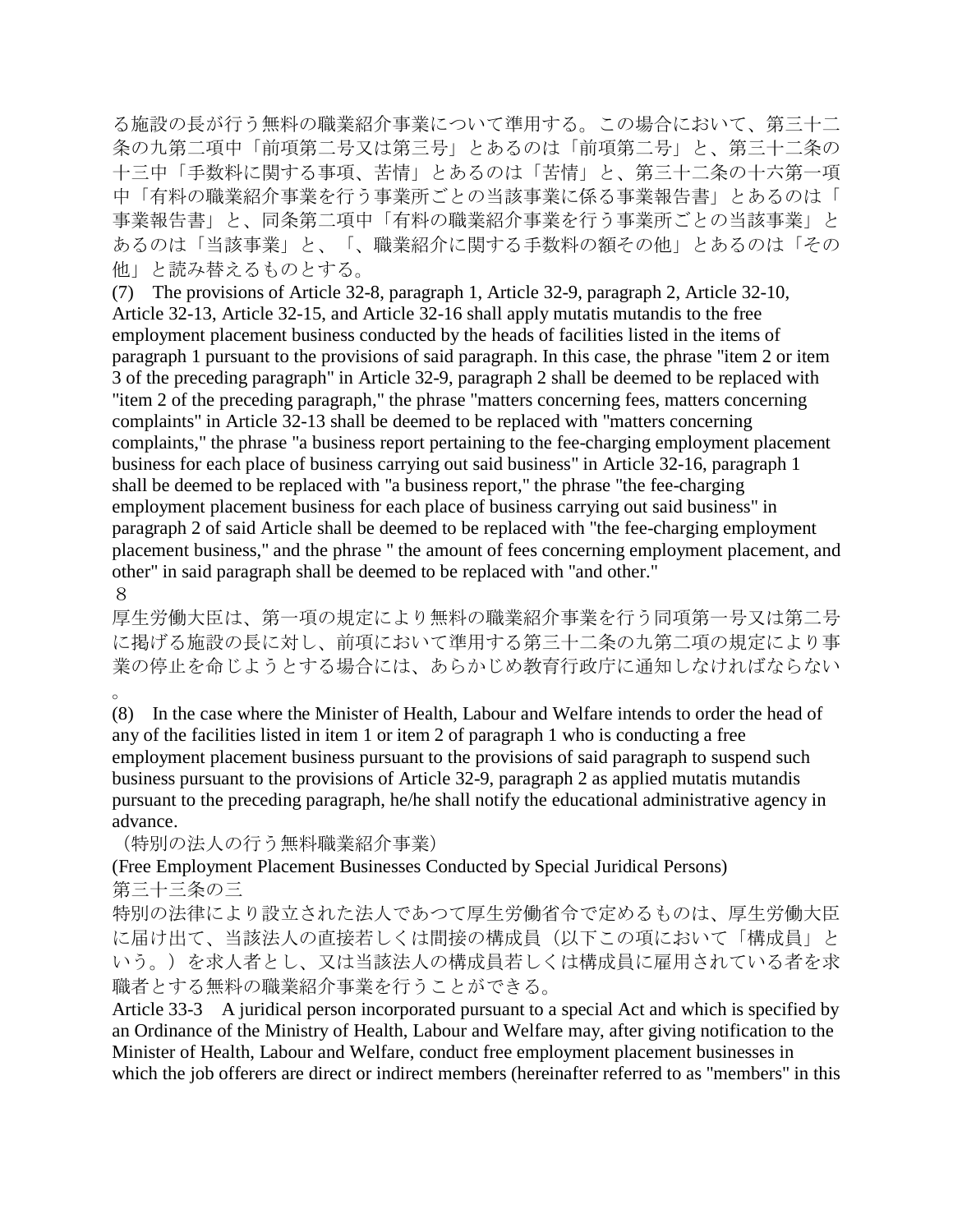paragraph) of said juridical person or the job seekers are members of said juridical person or persons employed by such members.

2

第三十条第二項から第四項まで、第三十二条、第三十二条の四第二項、第三十二条の七 第一項及び第二項、第三十二条の八第一項、第三十二条の九、第三十二条の十並びに第 三十二条の十二から第三十二条の十六までの規定は、前項の届出をして行う無料の職業 紹介事業及び同項の届出をした法人について準用する。この場合において、次の表の上 欄に掲げる規定中同表の中欄に掲げる字句は、それぞれ同表の下欄に掲げる字句に読み 替えるものとする。

(2) The provisions of Article 30, paragraphs 2 to 4 inclusive, Article 32, Article 32-4, paragraph 2, Article 32-7, paragraph 1 and paragraph 2, Article 32-8, paragraph 1, Article 32-9, Article 32-10, and Articles 32-12 to 32-16 inclusive shall apply mutatis mutandis to the free employment placement business conducted after giving the notification set forth in the preceding paragraph and the juridical person that has given the notification provided for in said paragraph. In this case, the terms and phrases listed in the middle column of the following table in the provisions listed in the left column of said table shall be replaced respectively with the terms and phrases listed in the right column of said table.

第三 を受けよう 十条 とする者 第二 A person who 第三十三条の三第一項の届出をしようとする法人 項 Articl obtain the e 30, license set parag forth in the raph 2 preceding 前項の許可 intends to paragraph A juridical person that intends to give the notification provided for in Article 33-3, paragraph 1 申請書 written application 届出書 written notice 第三 十条 第三 項 Articl application e 30, parag raph 3 申請書 written 届出書 written notice 第三 厚生労働大 十二 臣は、前条 条 Articl 定にかかわ e 32 らず、次の 第一項の規 次の A juridical person that falls under any of the following items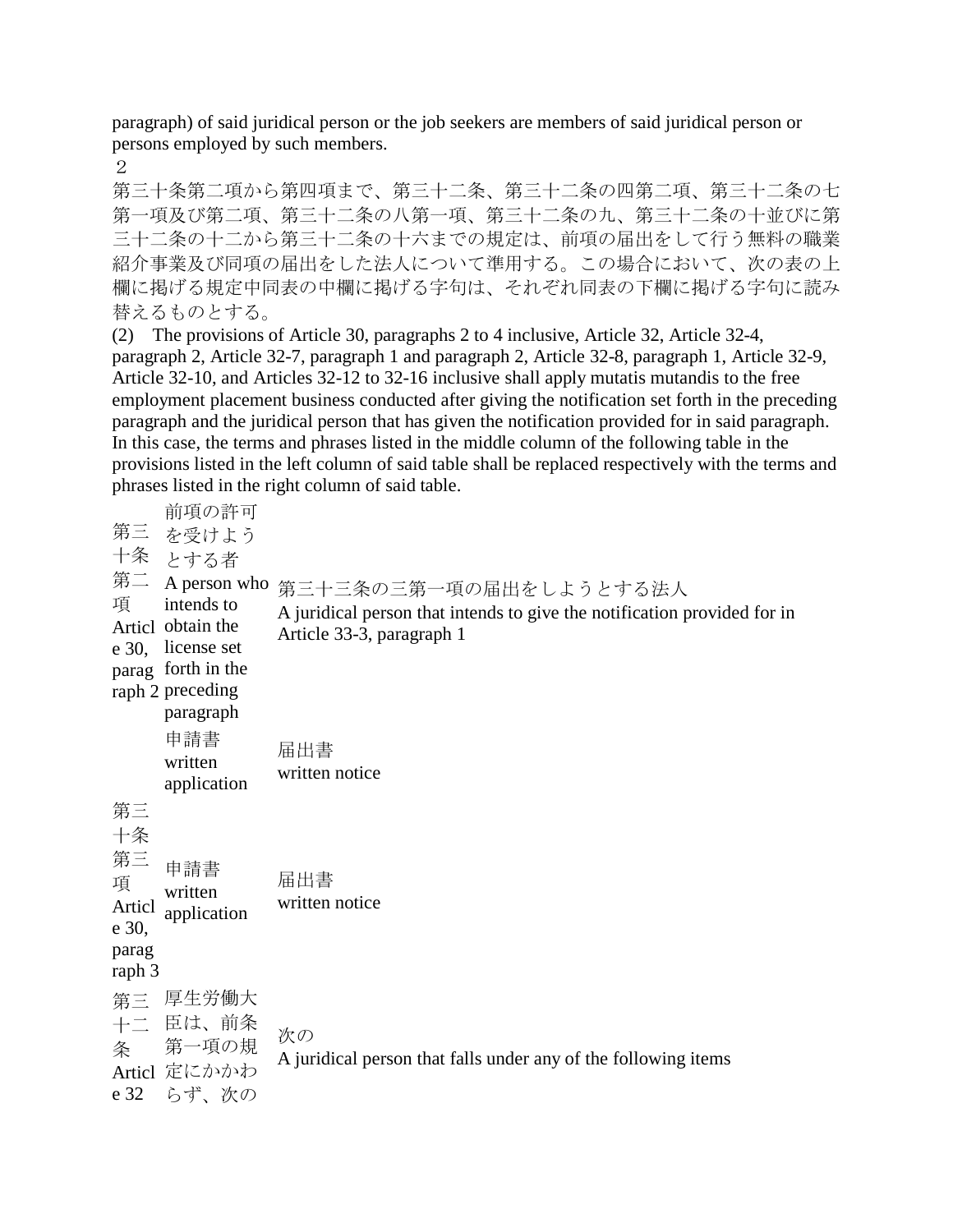|                                                     | Notwithstandi<br>ng the<br>provisions of<br>paragraph 1<br>of the<br>preceding<br>Article, the<br>Minister of<br>Health,<br>Labour and<br>Welfare<br>者に対して<br>は、第三十<br>条第一項の<br>許可をして<br>shall not grant<br>the license<br>provided for<br>in Article 30.<br>a person who<br>falls under | 法人は、新たに無料の職業紹介事業の事業所を設けて当該無料の職<br>業紹介事業を行つて<br>shall not carry out a free employment placement service by establishing a<br>paragraph 1 to new office for free employment placement service  |
|-----------------------------------------------------|------------------------------------------------------------------------------------------------------------------------------------------------------------------------------------------------------------------------------------------------------------------------------------------|----------------------------------------------------------------------------------------------------------------------------------------------------------------------------------------------|
| 第三<br>十二<br>条の<br>四第<br>二項<br>e 32-<br>4,<br>raph 2 | any of the<br>following<br>items<br>許可証の交<br>付を受けた<br>者<br>A person who<br>Articl has received<br>issuance of a<br>license<br>parag certificate                                                                                                                                          | 第三十三条の三第一項の届出をした法人<br>A juridical person that has given the notification provided for in Article<br>33-3, paragraph 1                                                                        |
|                                                     | 当該許可証<br>said license<br>certificate                                                                                                                                                                                                                                                     | 当該届出をした旨その他厚生労働省令で定める事項を記載した書類<br>the document stating that said notification has been given and other<br>matters specified by an Ordinance of the Ministry of Health, Labour and<br>Welfare |
| 第三<br>十二<br>条の<br>九第                                | 第三十条<br>第一項の許<br>可を取り消<br>す<br>, rescind the                                                                                                                                                                                                                                             | 当該無料の職業紹介事業の廃止を、当該無料の職業紹介事業(二以<br>上の事業所を設けて無料の職業紹介事業を行う場合にあつては、各<br>事業所ごとの無料の職業紹介事業。以下この項において同じ。)の<br>開始の当時第三十二条第三号に該当するときは当該無料の職業紹介                                                         |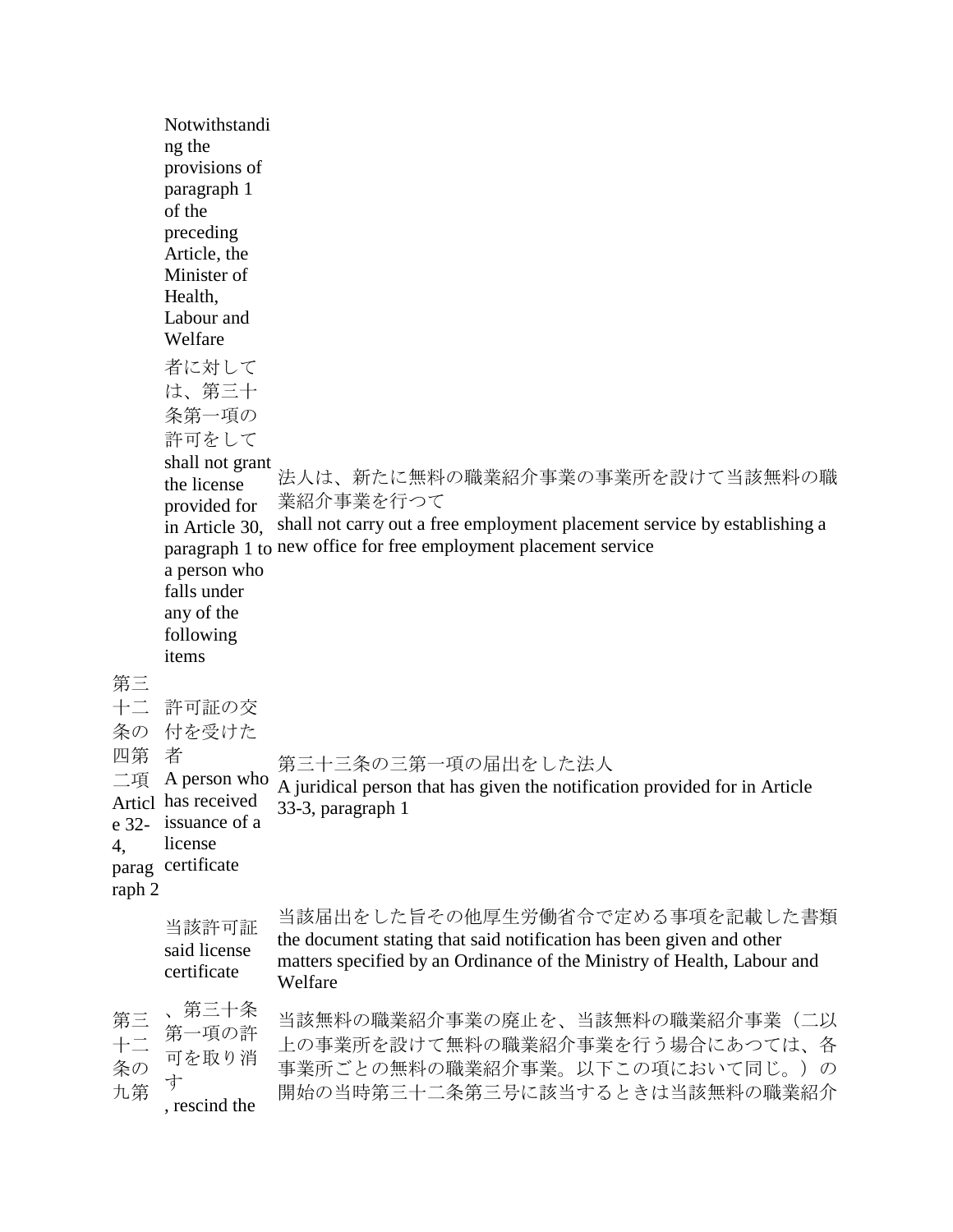| license<br>一項<br>Articl provided for<br>$e$ 32- in Article 30,<br>paragraph 1<br>9,<br>parag<br>raph 1                                                                                                      | 事業の廃止を、命ずる<br>order discontinuance of said free employment placement service, and if the<br>free employment placement service provider falls under Article 32, item 3<br>at the time of commencement of the free employment placement service<br>(in the case of conducting free employment placement services by<br>establishing two or more places of business, the free employment<br>placement service for each place of business; the same shall apply<br>hereinafter in this paragraph), order discontinuance of said free<br>employment placement service |  |
|-------------------------------------------------------------------------------------------------------------------------------------------------------------------------------------------------------------|------------------------------------------------------------------------------------------------------------------------------------------------------------------------------------------------------------------------------------------------------------------------------------------------------------------------------------------------------------------------------------------------------------------------------------------------------------------------------------------------------------------------------------------------------------------|--|
| 第三<br>$+ \equiv$<br>条の 前項第二号<br>九第 又は第三号<br>二項 item 2 or item 前項第二号<br>Articl 3 of the<br>preceding<br>e 32-<br>paragraph<br>9,<br>parag<br>raph 2                                                          | item 2 of the preceding paragraph                                                                                                                                                                                                                                                                                                                                                                                                                                                                                                                                |  |
| 手数料に関<br>第三 手数料には、手数料には、<br>十二 古る事項、<br>条の 苦情<br>ト三 concerning<br>concerning<br>Articl<br>fees, matters<br>e 32-<br>concerning<br>13<br>complaints                                                          | 苦情<br>matters concerning complaints                                                                                                                                                                                                                                                                                                                                                                                                                                                                                                                              |  |
| 第三<br>、職業紹介<br>十二 に関する手<br>条の<br>数料の額そ<br>十六<br>の他<br>第二<br>the amount of $z^{\circ}$<br>項<br>fees<br>Articl concerning<br>employment<br>e 32-<br>placement,<br>16,<br>and other<br>parag<br>raph 2 matters | and other matters                                                                                                                                                                                                                                                                                                                                                                                                                                                                                                                                                |  |
| (地方公共団体の行う無料職業紹介事業)<br>(Free Employment Placement Businesses Conducted by Local Public Entities)<br>第三十三条の四<br>地方公共団体は、当該地方公共団体の区域内における福祉サービスの利用者の支援に関<br>する施策、企業の立地の促進を図るための施策その他当該区域内の住民の福祉の増進、           |                                                                                                                                                                                                                                                                                                                                                                                                                                                                                                                                                                  |  |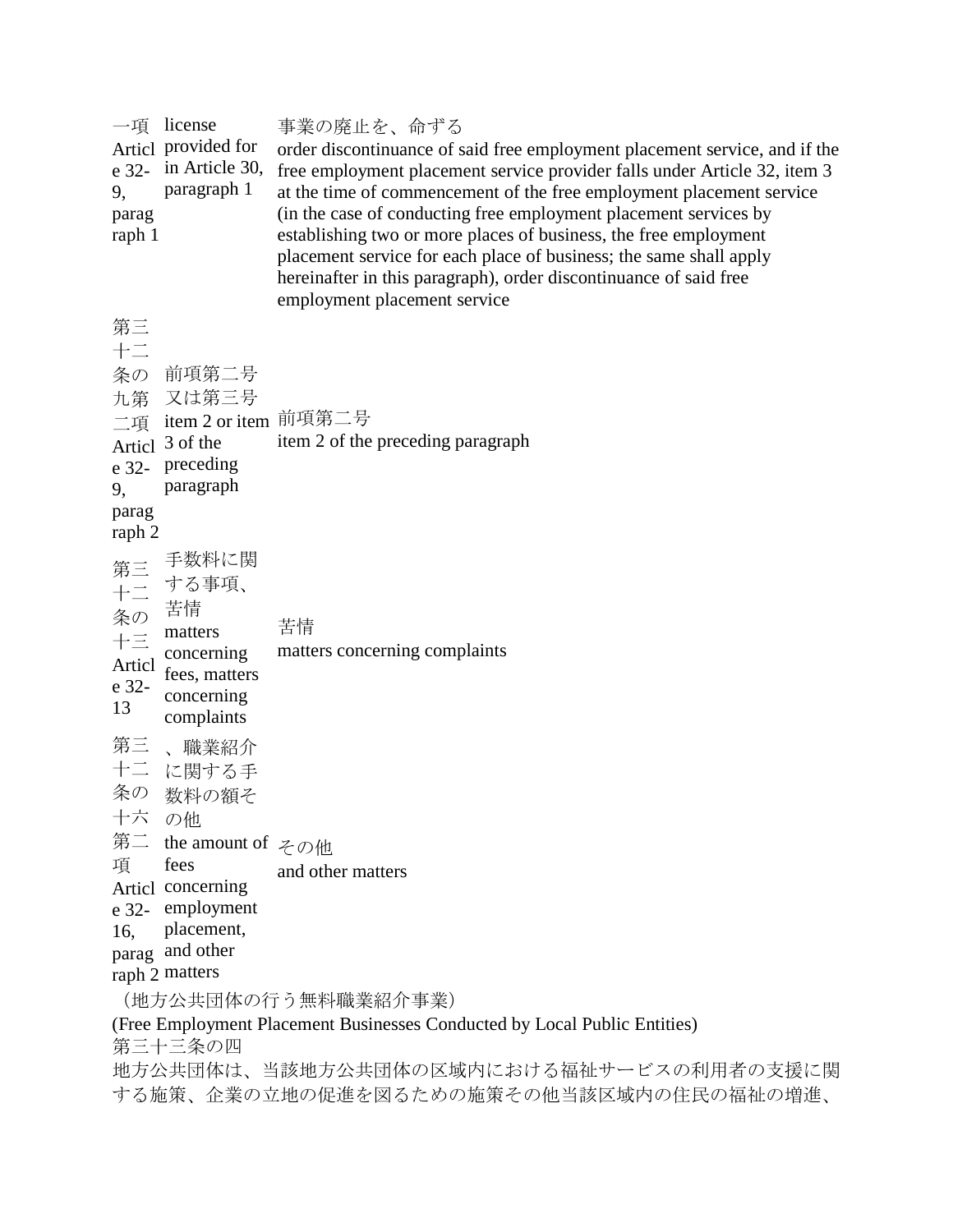産業経済の発展等に資する施策に関する業務に附帯する業務として無料の職業紹介事業 を行う必要があると認めるときは、厚生労働大臣に届け出て、当該無料の職業紹介事業 を行うことができる。

Article 33-4 When a local public entity finds it to be necessary to conduct free employment placement businesses as businesses incidental to those concerning a policy for supporting welfare service users or a policy for promoting the establishment of company sites within the area of the local public entity or any other policy contributing to the promotion of resident welfare or the development of industry and the economy within said area, it may carry out said free employment placement businesses after giving notification to the Minister of Health, Labour and Welfare.

2

第三十条第二項から第四項まで、第三十二条の七第一項及び第二項、第三十二条の八第 一項、第三十二条の九第二項、第三十二条の十並びに第三十二条の十二から第三十二条 の十六までの規定は、前項の届出をして行う無料の職業紹介事業及び同項の届出をした 地方公共団体について準用する。この場合において、第三十条第二項中「前項の許可を 受けようとする者」とあるのは「第三十三条の四第一項の届出をしようとする地方公共 団体」と、同項及び同条第三項中「申請書」とあるのは「届出書」と、第三十二条の九 第二項中「前項第二号又は第三号」とあるのは「前項第二号」と、第三十二条の十三中 「手数料に関する事項、苦情」とあるのは「苦情」と、第三十二条の十六第二項中「、 職業紹介に関する手数料の額その他」とあるのは「その他」と読み替えるものとする。 (2) The provisions of Article 30, paragraphs 2 to 4 inclusive, Article 32-7, paragraph 1 and paragraph 2, Article 32-8, paragraph 1, Article 32-9, paragraph 2, Article 32-10, and Articles 32- 12 to 32-16 shall apply mutatis mutandis to the free employment placement business conducted after giving the notification set forth in the preceding paragraph and the local public entity that has given the notification provided for in said paragraph. In this case, the phrase "A person who intends to obtain the license set forth in the preceding paragraph" in Article 30, paragraph 2 shall be deemed to be replaced with "A local public entity that intends to give the notification provided for in Article 33-4, paragraph 1," the term "written application" in said paragraph and paragraph 3 of the same Article shall be deemed to be replaced with "written notice," the phrase "item 2 or item 3 of the preceding paragraph" in Article 32-9, paragraph 2 shall be deemed to be replaced with "item 2 of the preceding paragraph," the phrase "matters concerning fees, matters concerning complaints" in Article 32-13 shall be deemed to be replaced with "matters concerning complaints," and the phrase "the amount of fees concerning employment placement, and other matters" in Article 32-16, paragraph 2 shall be deemed to be replaced with "and other matters." (公共職業安定所による援助)

(Assistance by Public Employment Security Offices)

第三十三条の五

公共職業安定所は、第三十三条第一項の許可を受けて、又は第三十三条の二第一項、第 三十三条の三第一項若しくは前条第一項の規定による届出をして無料の職業紹介事業を 行う者に対して、雇用情報、職業に関する調査研究の成果等の提供その他当該無料の職 業紹介事業の運営についての援助を与えることができる。

Article 33-5 Public Employment Security Offices may provide persons who conduct free employment placement businesses by obtaining the license provided for in Article 33, paragraph 1 or giving the notification pursuant to the provisions of Article 33-2, paragraph 1, Article 33-3,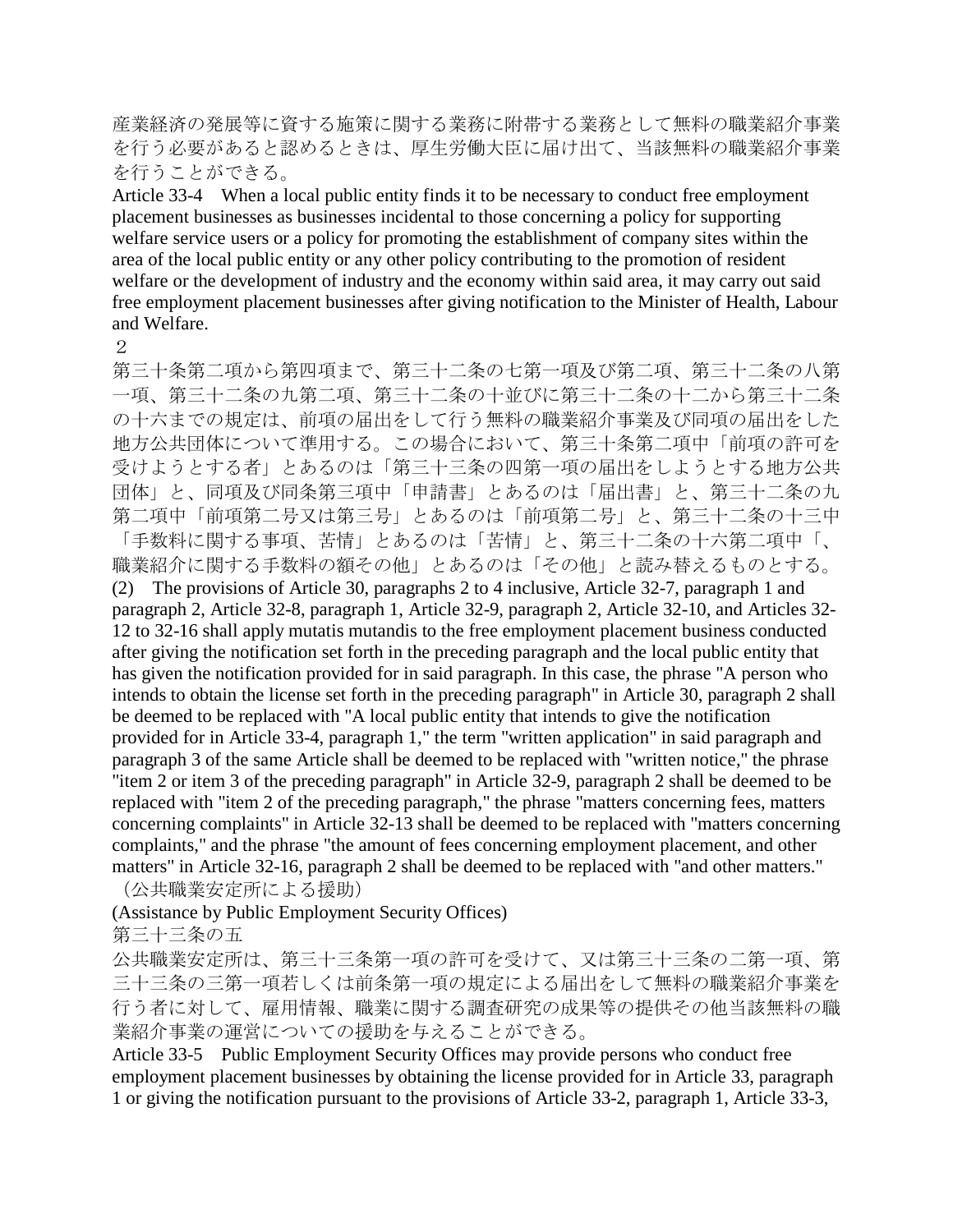paragraph 1, or paragraph 1 of the preceding Article with employment information and results of research and study relating to employment and give them other assistance with respect to the administration of said free employment placement businesses.

第三節 補則

Section 3 Auxiliary Provisions

(職業紹介事業者の責務)

(Responsibility of Employment Placement Business Providers)

第三十三条の六

職業紹介事業者は、当該事業の運営に当たつては、職業安定機関との連携の下に、その 改善向上を図るために必要な措置を講ずるように努めなければならない。

Article 33-6 In administrating the businesses concerned, employment placement business providers shall, in coordination with employment security agencies, endeavor to take necessary measures to promote the improvement thereof.

(厚生労働大臣の指導等)

(Guidance, etc. of the Minister of Health, Labour and Welfare)

第三十三条の七

厚生労働大臣は、労働力の需要供給を調整するため特に必要があるときは、厚生労働省 令で定めるところにより、職業紹介事業者に対し、職業紹介の範囲、時期、手段、件数 その他職業紹介を行う方法に関し必要な指導、助言及び勧告をすることができる。

Article 33-7 If particularly necessary for the adjustment of demand for and supply of the labor force, the Minister of Health, Labour and Welfare may, pursuant to the provisions of an Ordinance of the Ministry of Health, Labour and Welfare, give necessary guidance, advice and recommendations to employment placement business providers concerning the scope, timing, means, and number of cases of employment placement, and methods of conducting employment placement.

(準用)

(Application Mutatis Mutandis)

第三十四条

第二十条の規定は、職業紹介事業者が職業紹介事業を行う場合について準用する。この 場合において、同条第一項中「公共職業安定所」とあるのは「職業紹介事業者」と、同 条第二項中「公共職業安定所は」とあるのは「公共職業安定所は、その旨を職業紹介事 業者に通報するものとし、当該通報を受けた職業紹介事業者は、」と読み替えるものと する。

Article 34 The provisions of Article 20 shall apply mutatis mutandis to cases where an employment placement business provider conducts an employment placement business. In this case, the phrase "Public Employment Security Offices" in paragraph 1 of said Article shall be deemed to be replaced with "employment placement business providers" and the phrase "the Public Employment Security Office" in paragraph 2 of said Article shall be deemed to be replaced with "the Public Employment Security Office shall report to such effect to the employment placement business provider, and the employment placement business provider who receives said report."

(施行規定)

(Implementation Regulations)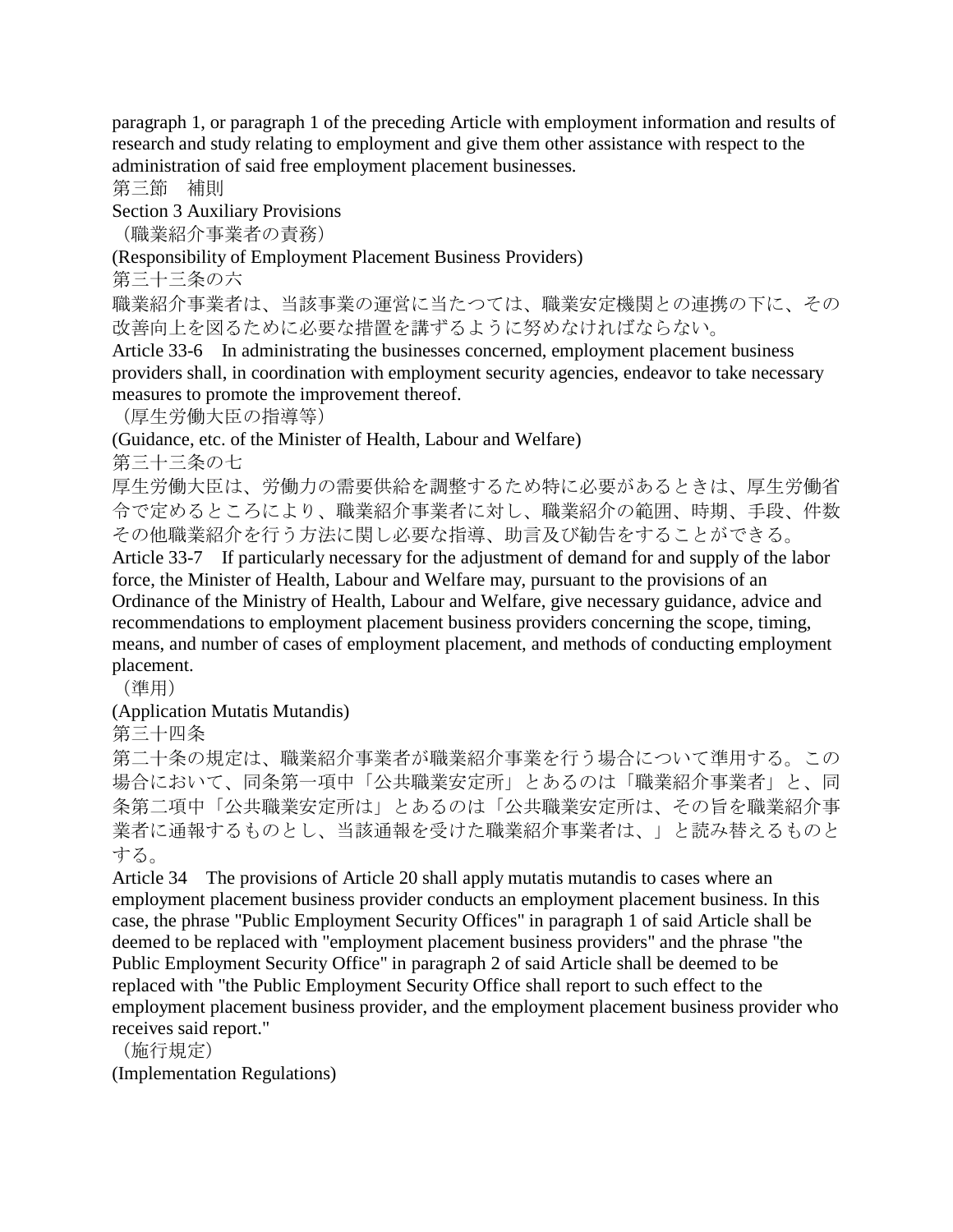第三十五条

この章に定めるもののほか、職業紹介事業に関する許可の申請手続その他職業紹介事業 に関し必要な事項は、厚生労働省令で定める。

Article 35 In addition to what is provided for in this Chapter, procedures for applying for licenses for employment placement businesses and other necessary matters concerning employment placement businesses shall be specified by an Ordinance of the Ministry of Health, Labour and Welfare.

第三章の二 労働者の募集

CHAPTER 3-2 Labor Recruitment

(委託募集)

(Commissioning of Recruitment)

第三十六条

労働者を雇用しようとする者が、その被用者以外の者をして報酬を与えて労働者の募集 に従事させようとするときは、厚生労働大臣の許可を受けなければならない。

Article 36 When a person who intends to employ workers wishes to have a person other than his/her employee engage in labor recruitment by giving compensation to such person, he/she shall obtain a license from the Minister of Health, Labour and Welfare.

2

前項の報酬の額については、あらかじめ、厚生労働大臣の認可を受けなければならない 。

(2) Approval of the Minister of Health, Labour and Welfare shall be obtained in advance for the amount of the compensation set forth in the preceding paragraph.

3

労働者を雇用しようとする者が、その被用者以外の者をして報酬を与えることなく労働 者の募集に従事させようとするときは、その旨を厚生労働大臣に届け出なければならな い。

(3) When a person who intends to employ workers wishes to have a person other than his/her employee engage in labor recruitment without giving compensation to such person, he/she shall give notification to such effect to the Minister of Health, Labour and Welfare.

(募集の制限)

(Restrictions on Recruitment)

第三十七条

厚生労働大臣又は公共職業安定所長は、厚生労働省令で定めるところにより、労働力の 需要供給を調整するため特に必要があるときは、労働者の募集(前条第一項の規定によ るものを除く。)に関し、募集時期、募集人員、募集地域その他募集方法について、理 由を付して制限することができる。

Article 37 When, pursuant to the provisions of an Ordinance of the Ministry of Health, Labour and Welfare, it is especially necessary in order to adjust the demand for and supply of labor, the Minister of Health, Labour and Welfare or the Chiefs of the Public Employment Security Offices may restrict the time of recruiting, the number of persons to be recruited, the recruitment area and other recruiting methods, indicating the reasons therefor, with respect to labor recruitment (excluding recruitment under the provisions of paragraph 1 of the preceding Article). 2

厚生労働大臣は、前条第一項の規定によつて労働者の募集を許可する場合においては、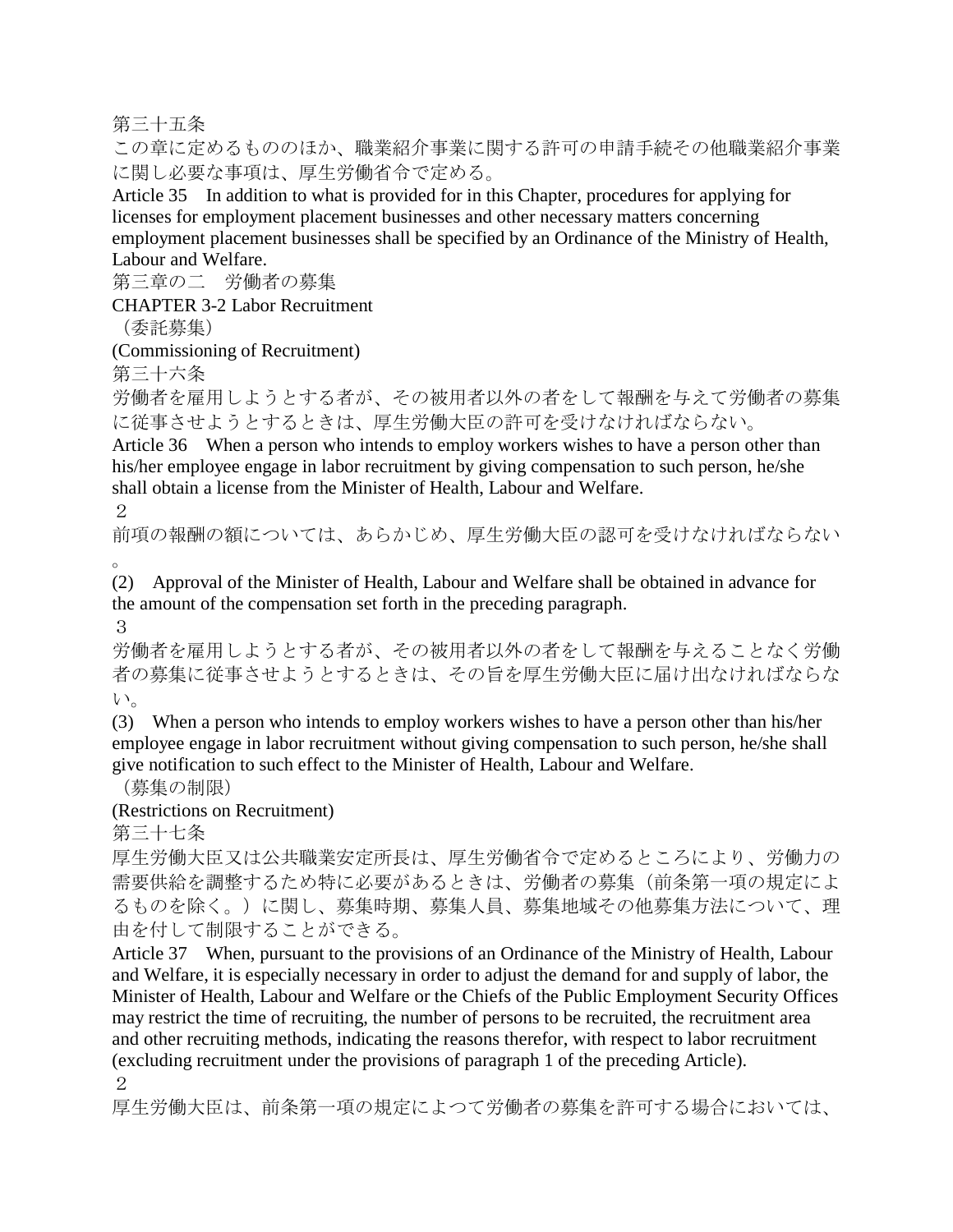労働者の募集を行おうとする者に対し、募集時期、募集人員、募集地域その他募集方法 に関し必要な指示をすることができる。

(2) In cases of granting licenses for labor recruitment pursuant to the provisions of paragraph 1 of the preceding Article, the Minister of Health, Labour and Welfare may give the person who intends to conduct the labor recruitment necessary instructions concerning the time of recruiting, the number of persons to be recruited, the recruitment area and other recruiting methods.

第三十八条 削除

Article 38 Deletion

(報酬受領の禁止)

(Prohibition on Receipt of Compensation)

第三十九条

労働者の募集を行う者及び第三十六条第一項又は第三項の規定により労働者の募集に従 事する者(以下「募集受託者」という。)は、募集に応じた労働者から、その募集に関 し、いかなる名義でも、報酬を受けてはならない。

Article 39 Persons who carry out labor recruitment and persons engaged in labor recruitment pursuant to the provisions of Article 36, paragraph 1 or paragraph 3 (hereinafter referred to as "commissioned recruiters") shall not receive any compensation, under any name, with respect to such recruitment from a worker so recruited.

(報酬の供与の禁止)

#### (Prohibition of Giving Compensation)

第四十条

労働者の募集を行う者は、その被用者で当該労働者の募集に従事するもの又は募集受託 者に対し、賃金、給料その他これらに準ずるものを支払う場合又は第三十六条第二項の 認可に係る報酬を与える場合を除き、報酬を与えてはならない。

Article 40 A person carrying out labor recruitment shall not give any of his/her employees who is engaged in said labor recruitment or any commissioned recruiter any compensation, except in the case of paying wages or salaries or the equivalent thereof or in the case of giving compensation pertaining to the approval provided for in Article 36, paragraph 2.

(許可の取消し等)

(Rescission, etc. of License)

第四十一条

厚生労働大臣は、第三十六条第一項の許可を受けて労働者の募集を行う者又は同項の規 定により労働者の募集に従事する者がこの法律若しくは労働者派遣法(第三章第四節の 規定を除く。次項において同じ。)の規定又はこれらの規定に基づく命令若しくは処分 に違反したときは、同項の許可を取り消し、又は期間を定めて当該労働者の募集の業務 の停止を命ずることができる。

Article 41 When a person conducting labor recruitment under the license provided for in Article 36, paragraph 1 or a person engaged in labor recruitment pursuant to the provisions of said paragraph has violated any provisions of this Act or the Worker Dispatching Act (excluding the provisions of Chapter 3, Section 4) or any order or disposition based on such provisions, the Minister of Health, Labour and Welfare may rescind the license provided for in said paragraph or order the suspension of the businesses of the labor recruitment concerned for a set period. 2

厚生労働大臣は、第三十六条第三項の届出をして労働者の募集を行う者又は同項の規定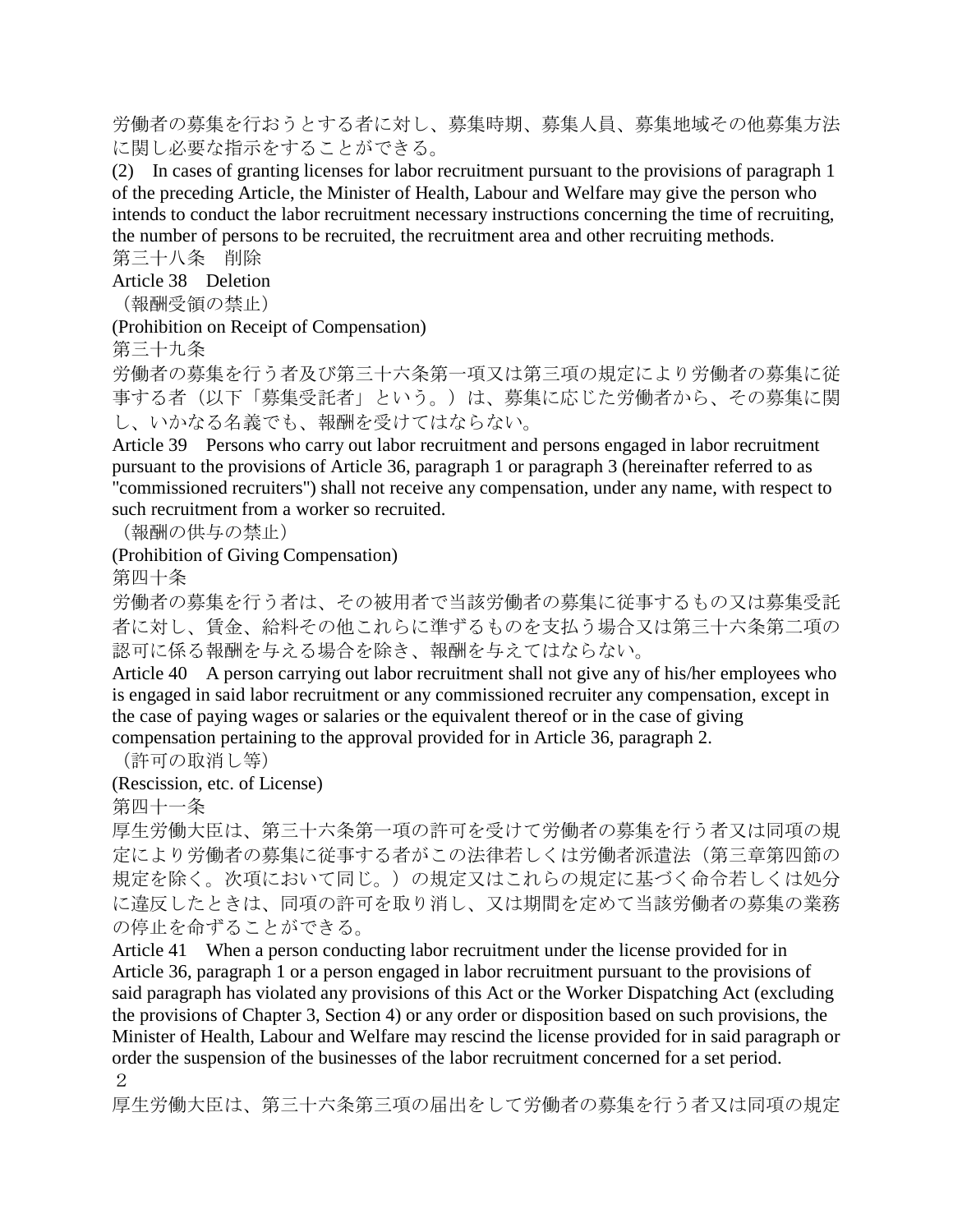により労働者の募集に従事する者がこの法律若しくは労働者派遣法の規定又はこれらの 規定に基づく命令若しくは処分に違反したときは、当該労働者の募集の業務の廃止を命 じ、又は期間を定めて当該労働者の募集の業務の停止を命ずることができる。

(2) When a person conducting labor recruitment having given the notification provided for in Article 36, paragraph3 or a person engaged in labor recruitment pursuant to the provisions of said paragraph has violated any provisions of this Act or the Worker Dispatching Act or any order or disposition based on such provisions, the Minister of Health, Labour and Welfare may order the abolition of the businesses of the labor recruitment concerned or order the suspension of the businesses of the labor recruitment concerned for a set period.

(募集内容の的確な表示)

(Accurate Indication of Details of Recruitment)

第四十二条

新聞、雑誌その他の刊行物に掲載する広告、文書の掲出又は頒布その他厚生労働省令で 定める方法により労働者の募集を行う者は、労働者の適切な職業選択に資するため、第 五条の三第一項の規定により当該募集に係る従事すべき業務の内容等を明示するに当た つては、当該募集に応じようとする労働者に誤解を生じさせることのないように平易な 表現を用いる等その的確な表示に努めなければならない。

Article 42 A person conducting labor recruitment by means of placing advertisements in newspapers, magazines or other publications, or by posting or distributing documents, or by other methods specified by an Ordinance of the Ministry of Health, Labour and Welfare shall, in order to contribute to the proper selection of occupations by workers, endeavor to provide an accurate indication by using plain expressions and the like so as not to cause misunderstanding by workers responding to said recruitment, in clearly stating the contents, etc. of the business in which workers would be engaged under said recruitment pursuant to the provisions of Article 5-3, paragraph 1.

(準用)

(Application Mutatis Mutandis)

第四十二条の二

第二十条の規定は、労働者の募集について準用する。この場合において、同条第一項中 「公共職業安定所」とあるのは「労働者の募集を行う者(厚生労働省令で定める者を除 く。次項において同じ。)及び募集受託者(第三十九条に規定する募集受託者をいう。 同項において同じ。)」と、「事業所に、求職者を紹介してはならない」とあるのは「 事業所における就業を内容とする労働者の募集をしてはならない」と、同条第二項中「 求職者を無制限に紹介する」とあるのは「労働者を無制限に募集する」と、「公共職業 安定所は当該事業所に対し、求職者を紹介してはならない」とあるのは「公共職業安定 所は、その旨を労働者の募集を行う者及び募集受託者に通報するものとし、当該通報を 受けた労働者の募集を行う者又は募集受託者は、当該事業所における就業を内容とする 労働者の募集をしてはならない」と、同項ただし書中「紹介する」とあるのは「募集す る」と読み替えるものとする。

Article 42-2 The provisions of Article 20 shall apply mutatis mutandis to labor recruitment. In this case, in paragraph 1 of said Article, the phrase "Public Employment Security Offices" shall be deemed to be replaced with "person who conducts labor recruitment (excluding a person provided by an Ordinance of the Ministry of Health, Labour and Welfare; the same shall apply in the following paragraph) and a commissioned recruiter (which means a commissioned recruiter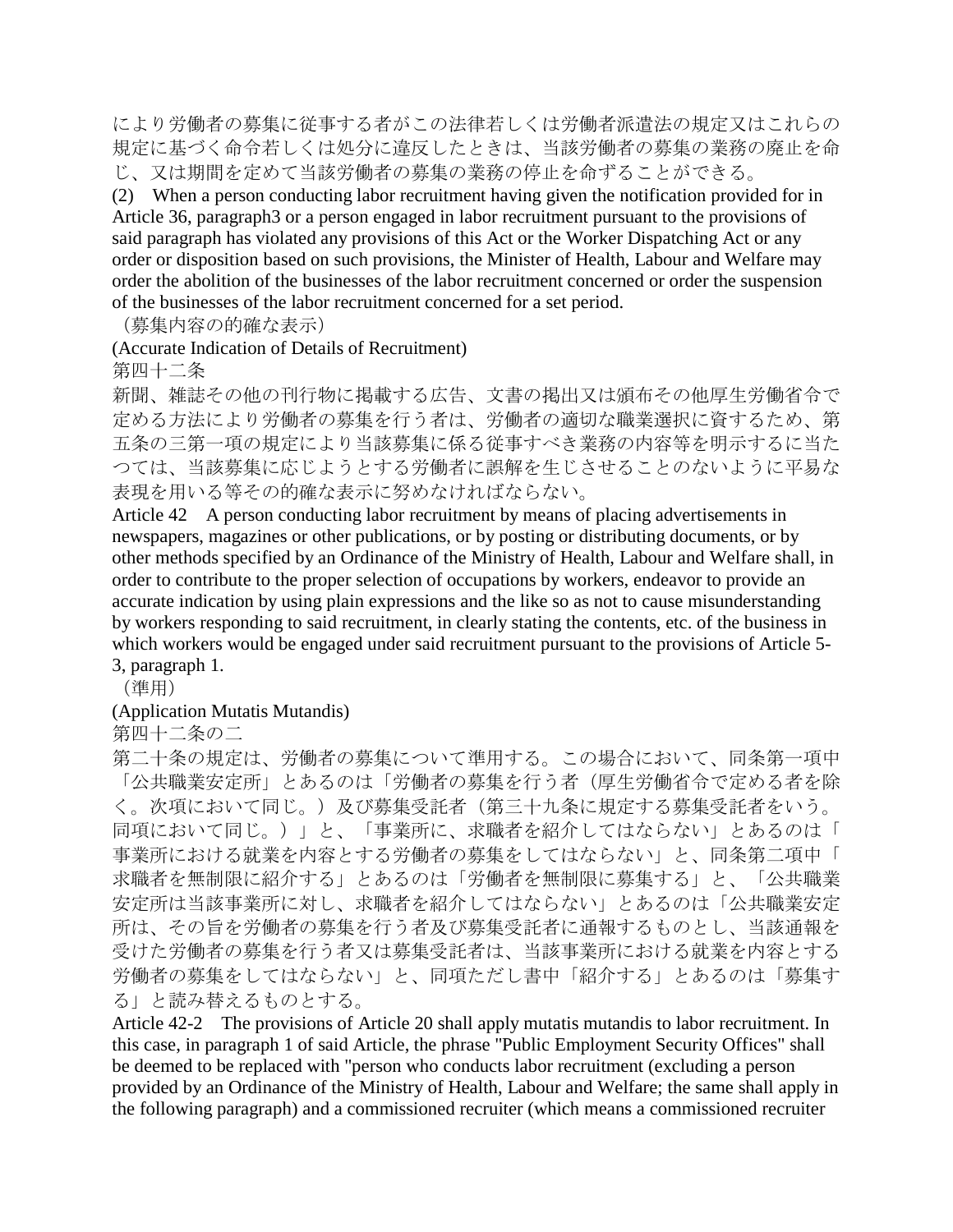provided in Article 39; the same shall apply in said paragraph)" and the phrase "shall not introduce job seekers to a place of business" shall be deemed to be replaced with "shall not conduct labor recruitment for work at a place of business," ; in paragraph 2 of said Article, the phrase "unlimited introduction of job seekers" shall be deemed to be replaced with "unlimited recruitment of workers" and the phrase "the Public Employment Security Office shall not introduce job seekers to that place of business" shall be deemed to be replaced with "the Public Employment Security Office shall report to persons who conduct labor recruitment and commissioned recruiters to such effect, and persons who conduct labor recruitment and commissioned recruiters who receive said report shall not conduct labor recruitment for work at said place of business," and the term "introduction" in the proviso to said paragraph shall be deemed to be replaced with "recruitment."

(施行規定)

(Implementation Provisions)

第四十三条

労働者の募集に関する許可の申請手続その他労働者の募集に関し必要な事項は、厚生労 働省令でこれを定める。

Article 43 Procedures for applying for licenses for labor recruitment and other necessary matters concerning labor recruitment shall be specified by an Ordinance of the Ministry of Health, Labour and Welfare.

第三章の三 労働者供給事業

Chapter 3-3 Labor Supply Businesses

(労働者供給事業の禁止)

(Prohibition of Labor Supply Businesses)

第四十四条

何人も、次条に規定する場合を除くほか、労働者供給事業を行い、又はその労働者供給 事業を行う者から供給される労働者を自らの指揮命令の下に労働させてはならない。 Article 44 No person shall carry out a labor supply business or have workers supplied by a person who carries out a labor supply business work under his/her own directions or orders, except in cases provided for in the following Article.

(労働者供給事業の許可)

(License to Carry Out a Labor Supply Business)

第四十五条

労働組合等が、厚生労働大臣の許可を受けた場合は、無料の労働者供給事業を行うこと ができる。

Article 45 A labor union, etc. may carry out a free labor supply business where it has obtained a license from the Minister of Health, Labour and Welfare.

(準用)

(Application Mutatis Mutandis)

第四十六条

第二十条、第三十三条の五及び第四十一条第一項の規定は、労働組合等が前条の規定に より労働者供給事業を行う場合について準用する。この場合において、第二十条第一項 中「公共職業安定所」とあるのは「労働者供給事業者」と、「求職者を紹介してはなら ない」とあるのは「労働者を供給してはならない」と、同条第二項中「求職者を無制限 に紹介する」とあるのは「労働者を無制限に供給する」と、「公共職業安定所は当該事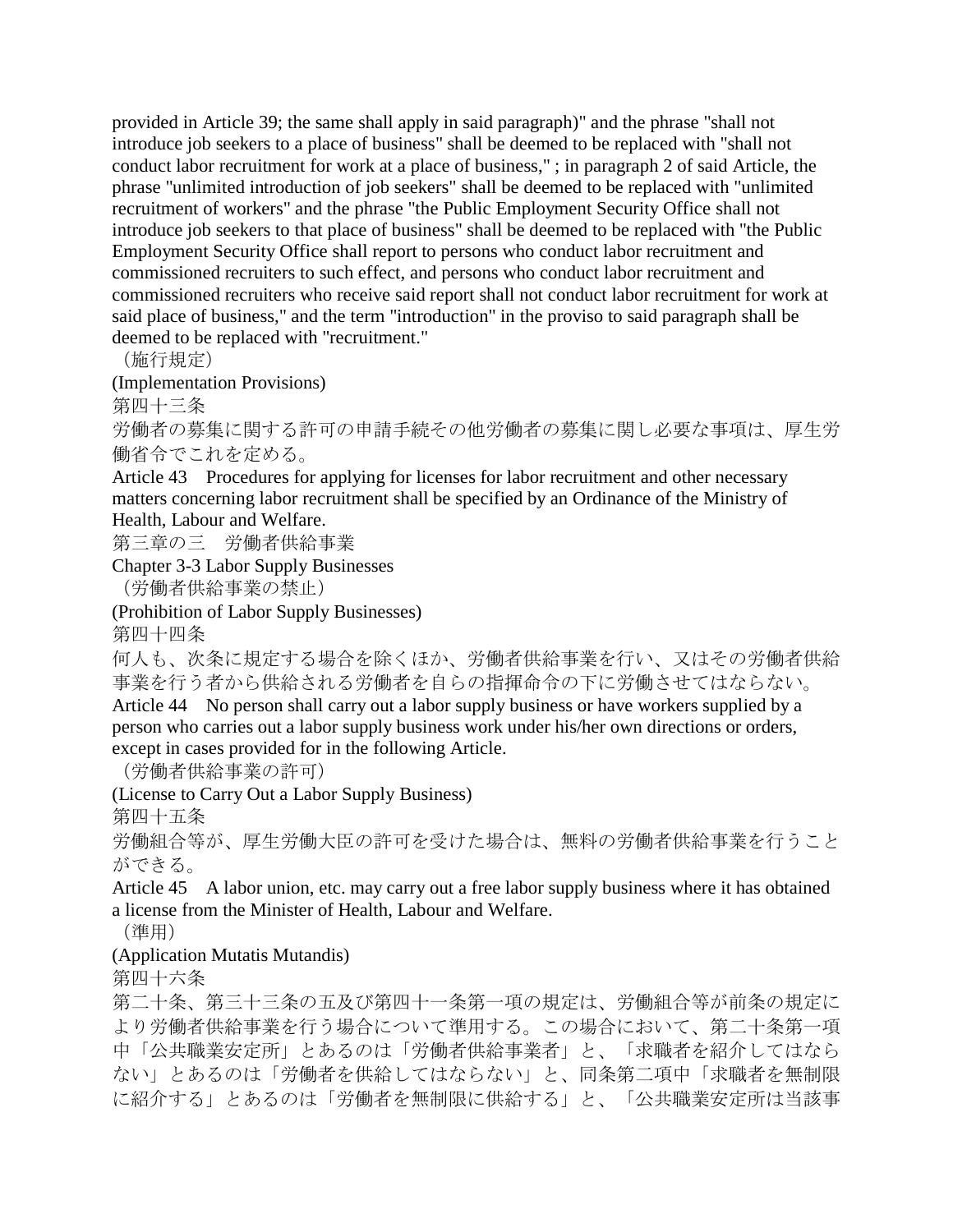業所に対し、求職者を紹介してはならない」とあるのは「公共職業安定所は、その旨を 労働者供給事業者に通報するものとし、当該通報を受けた労働者供給事業者は、当該事 業所に対し、労働者を供給してはならない」と、同項ただし書中「紹介する」とあるの は「供給する」と、第四十一条第一項中「同項の許可」とあるのは「同条の許可」と、 「当該労働者の募集の業務」とあるのは「当該労働者供給事業の全部若しくは一部」と

読み替えるものとする。

Article 46 The provisions of Article 20, Article 33-5 and Article 41, paragraph 1 shall apply mutatis mutandis to the case where a labor union, etc. carries out a labor supply business pursuant to the provisions of the preceding Article. In this case, in Article 20, paragraph 1, the phrase "Public Employment Security Offices" shall be deemed to be replaced with "labor supply business providers" and the phrase "shall not introduce job seekers" shall be deemed to be replaced with "shall not supply workers," in paragraph 2 of said Article, the phrase "unlimited introduction of job seekers" shall be deemed to be replaced with "unlimited supply of workers" and the phrase "the Public Employment Security Office shall not introduce job seekers to that place of business" shall be deemed to be replaced with "the Public Employment Security Office shall report to labor supply providers to such effect, and labor supply providers who receive said report shall not supply workers to said place of business," in the proviso to said paragraph, the term "introduction" shall be deemed to be replaced with "supply," and in Article 41, the phrase "the license provided for in the same paragraph" shall be deemed to be replaced with "the license provided for in said Article," the phrase "the businesses of the labor recruitment concerned" shall be deemed to be replaced with ""all or part of said labor supply business."

(施行規定)

(Implementation Provisions)

第四十七条

労働者供給事業に関する許可の申請手続その他労働者供給事業に関し必要な事項は、厚 生労働省令でこれを定める。

Article 47 Procedures for applying for licenses for labor supply businesses and other necessary matters concerning labor supply businesses shall be specified by an Ordinance of the Ministry of Health, Labour and Welfare.

第三章の四 労働者派遣事業等

Chapter 3-4 Worker Dispatching Undertakings, etc.

第四十七条の二

労働者派遣事業等に関しては、労働者派遣法及び港湾労働法びに建設労働法の定める ところによる。

Article 47-2 Worker dispatching undertakings, etc. shall be governed by the provisions of the Worker Dispatching Act, the Port Labor Act, and the Construction Work Act.

第四章 雑則

Chapter 4 Miscellaneous Provisions

(指針)

(Guidelines)

第四十八条

厚生労働大臣は、第三条、第五条の三、第五条の四、第三十三条の六及び第四十二条に 定める事項に関し、職業紹介事業者、労働者の募集を行う者、募集受託者及び労働者供 給事業者が適切に対処するために必要な指針を公表するものとする。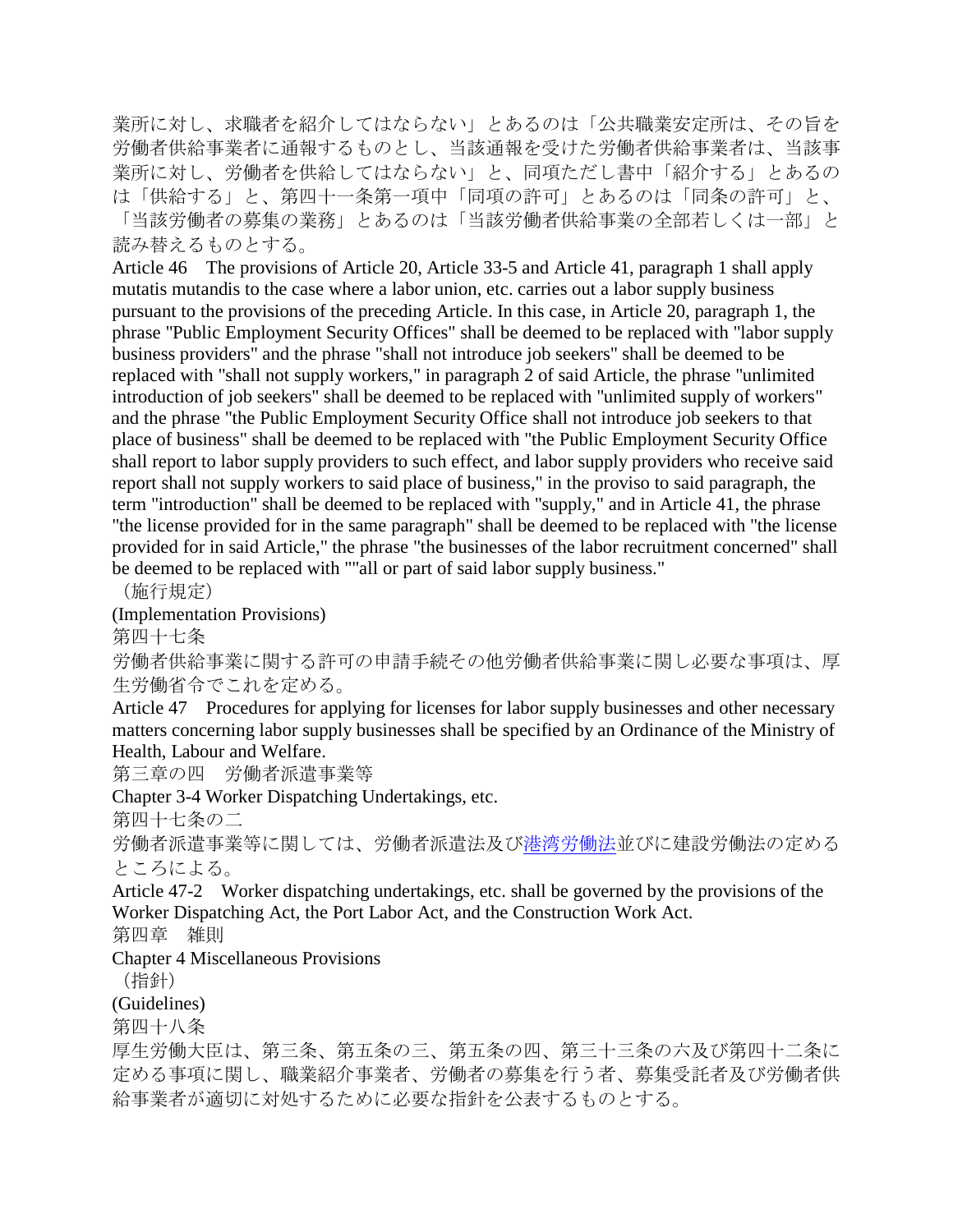Article 48 The Minister of Health, Labour and Welfare may make public necessary guidelines with respect to matters provided in Article 3, Article 5-3, Article 5-4, Article 33-6 and Article 42 in order that employment placement business providers, persons who conduct labor recruitment, commissioned recruiters and labor supply providers handle said matters appropriately.

(指導及び助言)

(Guidance and Advice)

第四十八条の二

厚生労働大臣は、この法律の施行に関し必要があると認めるときは、職業紹介事業者、 労働者の募集を行う者、募集受託者及び労働者供給事業者に対し、その業務の適正な運 営を確保するために必要な指導及び助言をすることができる。

Article 48-2 When the Minister of Health, Labour and Welfare finds it to be necessary with respect to the implementation of this Act, he/she may give necessary guidance and advice to employment placement business providers, persons who conduct labor recruitment, commissioned recruiters and labor supply providers in order to secure the appropriate administration of their businesses.

(改善命令)

(Order for Improvement)

第四十八条の三

厚生労働大臣は、職業紹介事業者、労働者の募集を行う者、募集受託者又は労働者供給 事業者が、その業務に関しこの法律の規定又はこれに基づく命令の規定に違反した場合 において、当該業務の適正な運営を確保するために必要があると認めるときは、これら の者に対し、当該業務の運営を改善するために必要な措置を講ずべきことを命ずること ができる。

Article 48-3 If, in a case when an employment placement business provider, a person who conducts labor recruitment, a commissioned recruiter or a labor supply provider violates any provision of this Act or any order based on this Act in connection with the operations of such person, the Minister of Health, Labour and Welfare finds it to be necessary in order to secure the appropriate administration of said operations, he/she may order such person to take necessary measures to improve the administration of said operations.

(厚生労働大臣に対する申告)

(Report to the Minister of Health, Labour and Welfare)

第四十八条の四

職業紹介事業者、労働者の募集を行う者、募集受託者又は労働者供給事業者がこの法律 の規定又はこれに基づく命令の規定に違反する事実がある場合においては、当該職業紹 介事業者に求職の申込みをした求職者、当該募集に応じた労働者又は当該労働者供給事 業者から供給される労働者は、厚生労働大臣に対し、その事実を申告し、適当な措置を 執るべきことを求めることができる。

Article 48-4 In a case where an employment placement business provider, a person who conducts labor recruitment, a commissioned recruiter or a labor supply provider violates any provision of this Act or any order based on this Act, a job seeker who filed offers for registering as a job seeker with the employment placement business provider concerned, a worker who responded to the recruitment concerned, or a worker supplied by the labor supply provider concerned may report such fact to the Minister of Health, Labour and Welfare and request that appropriate measures be taken.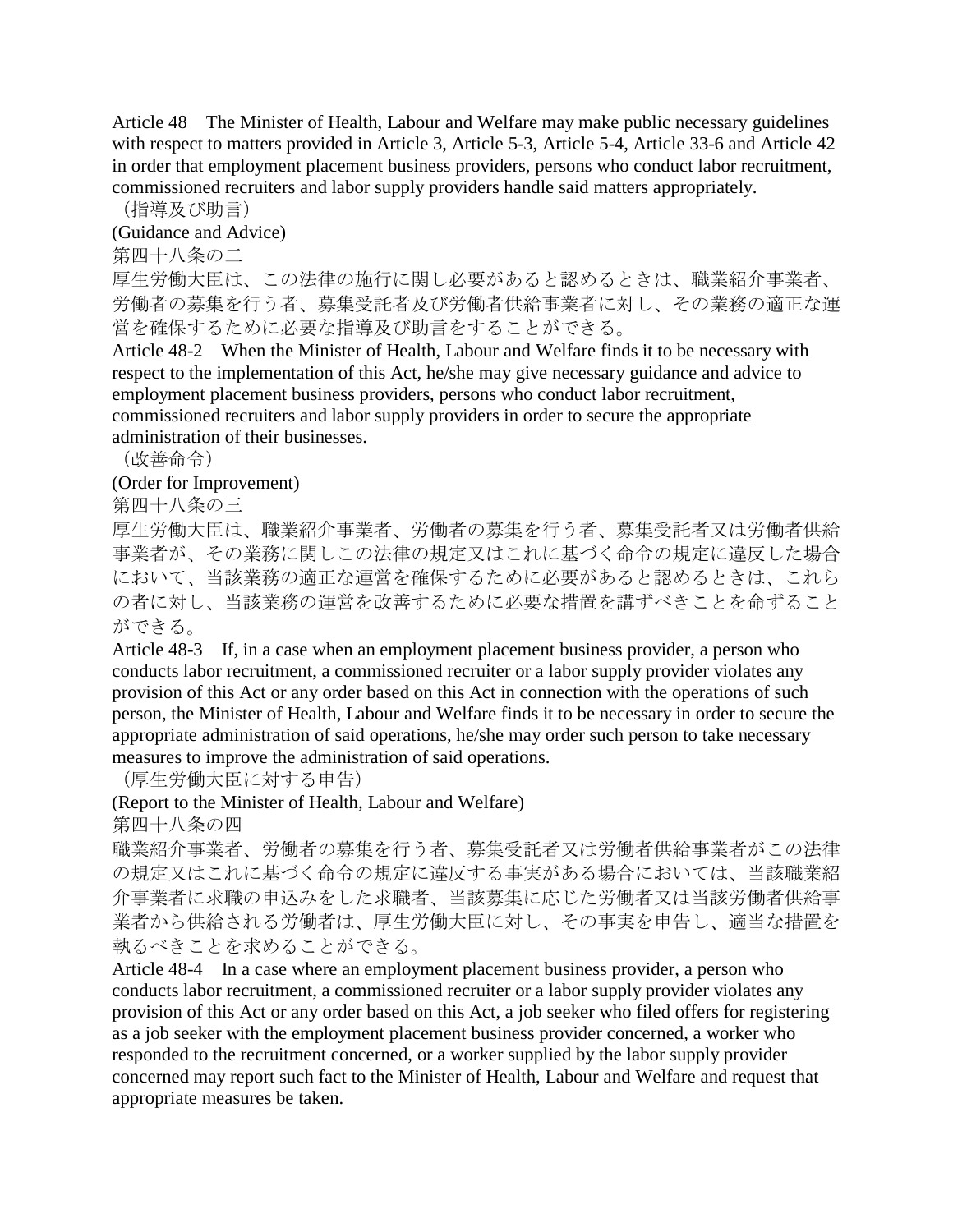$\mathcal{D}_{\mathcal{L}}$ 

厚生労働大臣は、前項の規定による申告があつたときは、必要な調査を行い、その申告 の内容が事実であると認めるときは、この法律に基づく措置その他適当な措置を執らな ければならない。

(2) Upon receipt of the report set forth in the preceding paragraph, the Minister of Health, Labour and Welfare shall conduct the necessary investigation, and when he/she finds the contents of the report to be true, he/she shall take measures based on this Act and other appropriate measures.

(報告の請求)

(Request for Reports)

第四十九条

行政庁は、必要があると認めるときは、労働者を雇用する者から、労働者の雇入又は離 職の状況、賃金その他の労働条件等職業安定に関し必要な報告をさせることができる。 Article 49 The administrative agencies may, when they find it to be necessary, have persons who employ workers submit reports necessary for employment security on such matters as the circumstances of hiring and separation of workers, wages and any other working conditions. (報告及び検査)

(Reports and Inspections)

第五十条

行政庁は、この法律を施行するために必要な限度において、厚生労働省令で定めるとこ ろにより、職業紹介事業、労働者の募集又は労働者供給事業を行う者に対し、必要な事 項を報告させることができる。

Article 50 To the limit necessary for the implementation of this Act, administrative agencies may, pursuant to the provisions of an Ordinance of the Ministry of Health, Labour and Welfare, have persons who carry out employment placement businesses, labor recruitment or labor supply businesses report on necessary matters.

2

行政庁は、この法律を施行するために必要な限度において、所属の職員に、職業紹介事 業、労働者の募集又は労働者供給事業を行う者の事業所その他の施設に立ち入り、関係 者に質問させ、又は帳簿、書類その他の物件を検査させることできる。

(2) To the limit necessary for the implementation of this Act, administrative agencies may have their officials enter the place(s) of business or other facilities of persons who carry out employment placement businesses, labor recruitment or labor supply businesses, question

persons concerned, and inspect books and documents as well as other articles. 3

前項の規定により立入検査をする職員は、その身分を示す証明書を携帯し、関係者に提 示しなければならない。

(3) The officials who conduct the on-site inspections set forth in the preceding paragraph shall carry identification cards and present them to persons concerned.

4

第二項の規定による立入検査の権限は、犯罪捜査のために認められたものと解釈しては ならない。

(4) The authority for on-site inspections provided for in the provisions of paragraph 2 shall not be construed as approved for the purposes of criminal investigation.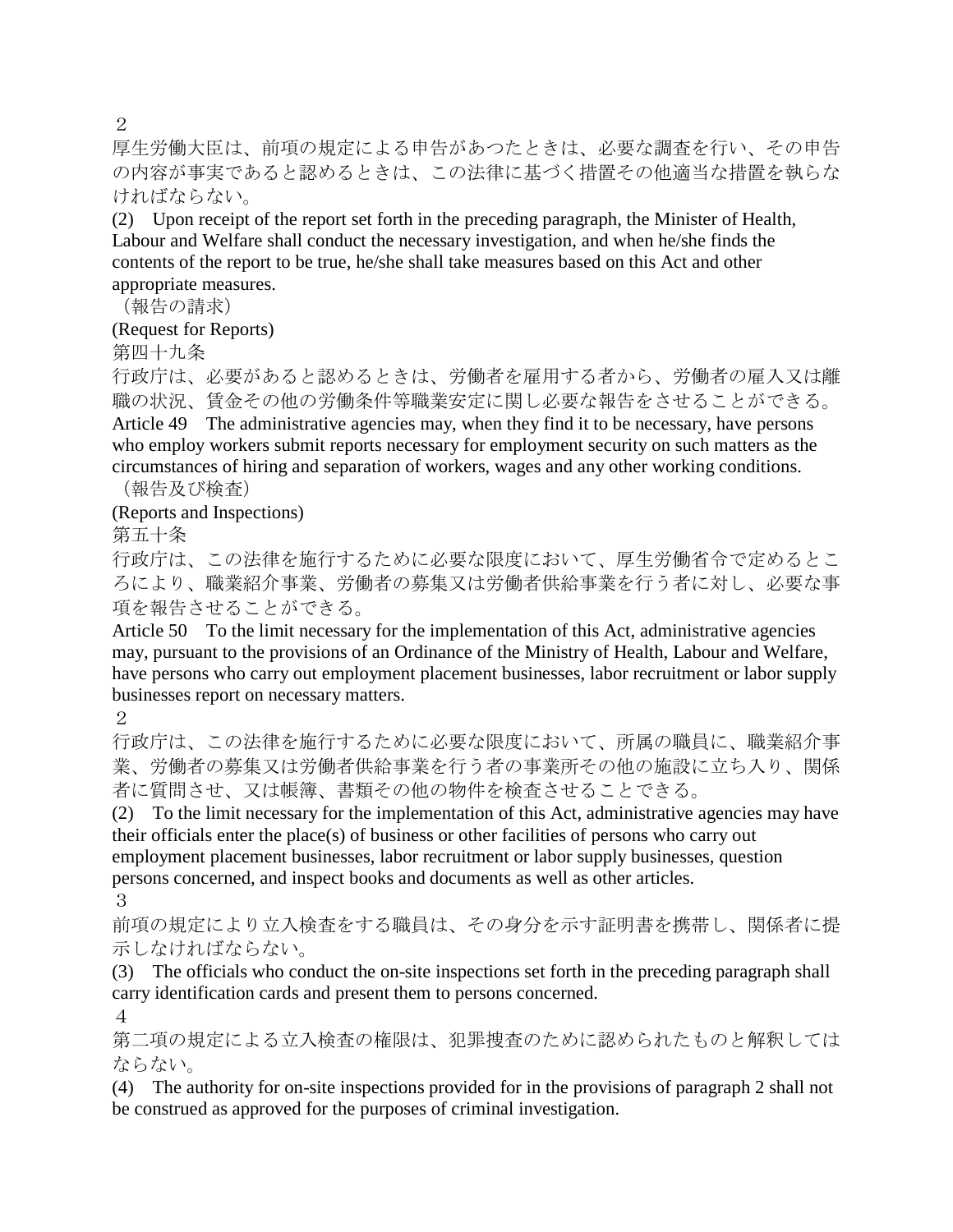(秘密を守る義務等)

(Duty to Maintain the Confidentiality of Secrets)

第五十一条

有料職業紹介事業者及びその代理人、使用人その他の従業者は、正当な理由なく、その 業務上取り扱つたことについて知り得た人の秘密を漏らしてはならない。有料職業紹介 事業者及びその代理人、使用人その他の従業者でなくなつた後においても、同様とする

。

Article 51 No fee-charging employment placement business provider nor any agent, employee or any other worker thereof shall, without just cause, divulge any personal secret learned with respect to any matter handled in the course of his/her work. The same shall apply even after such person ceases to be a fee-charging employment placement business provider or any agent, employee or any other worker thereof.

2

有料職業紹介事業者及びその代理人、使用人その他の従業者は、前項の秘密のほか、そ の業務に関して知り得た個人情報その他厚生労働省令で定める者に関する情報を、みだ りに他人に知らせてはならない。有料職業紹介事業者及びその代理人、使用人その他の 従業者でなくなつた後においても、同様とする。

(2) In addition to the secrets set forth in the preceding paragraph, no fee-charging employment placement business provider nor any agent, employee or any other worker thereof shall, without permission, inform anyone else of any personal information learned concerning his/her work or any other information concerning persons specified by an Ordinance of the Ministry of Health, Labour and Welfare. The same shall apply even after such person ceases to be a fee-charging employment placement business provider or any agent, employee, or any other worker thereof. 第五十一条の二

第三十三条第一項の許可を受けて、又は第三十三条の二第一項、第三十三条の三第一項 若しくは第三十三条の四第一項の規定による届出をして無料の職業紹介事業を行う者、 労働者の募集を行う者、募集受託者及び労働者供給事業者(以下この条において「無料 職業紹介事業者等」という。)並びに公共職業安定所の業務に従事する者及び無料職業 紹介事業者等の業務に従事する者は、その業務に関して知り得た個人情報その他厚生労 働省令で定める者に関する情報を、みだりに他人に知らせてはならない。無料職業紹介 事業者等並びに公共職業安定所の業務に従事する者及び無料職業紹介事業者等の業務に 従事する者でなくなつた後においても、同様とする。

Article 51-2 No person who conducts a free employment placement business after obtaining the license provided for in Article 33, paragraph 1 or giving the notification pursuant to the provisions of Article 33-2, paragraph 1, Article 33-3, paragraph 1, or Article 33-4, paragraph 1, person who conducts labor recruitment, commissioned recruiter or labor supply business provider (hereinafter referred to as "free employment placement business provider, etc." in this Article), person who engages in the work of a Public Employment Security Office or person who engages in the work of a free employment placement business provider, etc. shall, without permission, inform anyone else of any personal information learned concerning his/her work or any other information concerning persons specified by an Ordinance of the Ministry of Health, Labour and Welfare. The same shall apply even after such person ceases to be a free employment placement business provider, etc., a person who engages in the work of a Public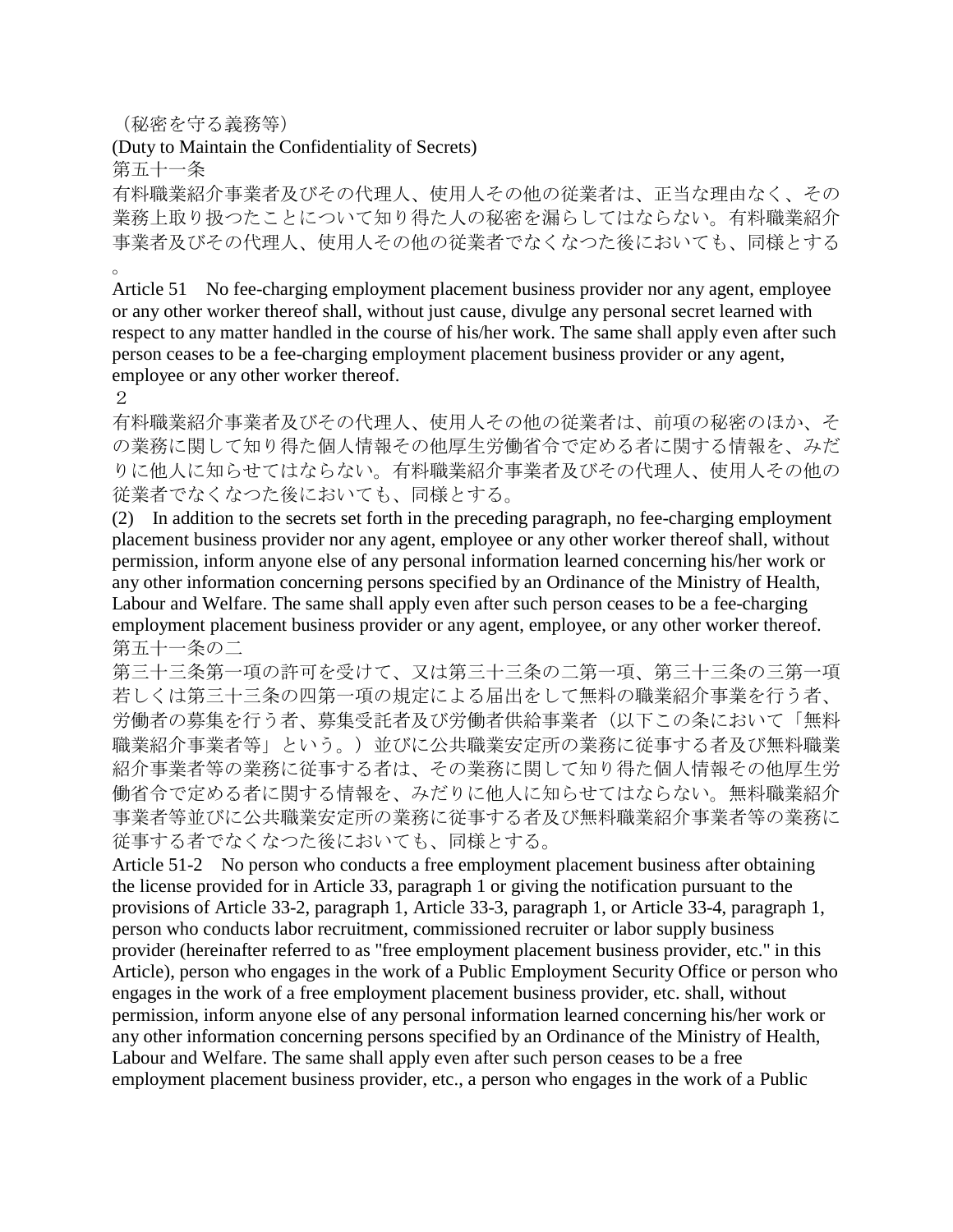Employment Security Office or person who engages in the work of a free employment placement business provider, etc.

(相談及び援助)

(Consultation and Assistance)

第五十一条の三

公共職業安定所は、職業紹介、労働者の募集又は労働者供給に関する事項について、求 職者等の相談に応じ、及び必要な助言その他の援助を行うことができる。

Article 51-3 Public Employment Security Offices may offer consultation, necessary advice and other assistance to job seekers, etc. with respect to matters concerning employment placement, labor recruitment and labor supply.

(職員の教養訓練)

(Education and Training of Officials)

第五十二条

政府は、その行う職業紹介、職業指導その他この法律の施行に関する事務に従事する職 員を教養し、及びその訓練を行うため、計画を樹立し、必要な施設を設けなければなら ない。

Article 52 The government shall formulate a plan and establish necessary facilities for the education and training of officials engaged in employment placement, vocational guidance and other affairs concerning the enforcement of this Act conducted by the government.

(業務の周知宣伝)

(Publicizing of Businesses)

第五十二条の二

政府は、その行う職業紹介、職業指導、雇用保険その他この法律の目的を周知宣伝する ため、計画を樹立し、これが実施に努めなければならない。

Article 52-2 The government shall formulate and endeavor to implement a plan for publicizing employment placement, vocational guidance, and employment insurance offered by the government and for publicizing the purpose of this Act.

(官庁間の連絡)

(Liaison Between Government Agencies)

第五十三条

政府は、この法律に規定する職業紹介、職業指導、労働力の需要供給に関する調査又は 労働者の募集について、関係官庁の事務の調整を図り、及び労働力を最も有効に発揮さ せる方法を協議するため必要があると認めるときは、連絡協議会を設置することができ る。

Article 53 When it is found to be necessary for coordinating affairs concerning employment placement, vocational guidance, surveys of labor supply and demand or labor recruitment provided in this Act between related government agencies and for consulting on methods to realize the most effective utilization of the nation's labor resources, the government may establish a liaison council.

(法務大臣の連絡又は協力)

(Liaison or Cooperation of the Minister of Justice)

第五十三条の二

厚生労働大臣は、労働力の需要供給の適正かつ円滑な調整等を図るため、法務大臣に対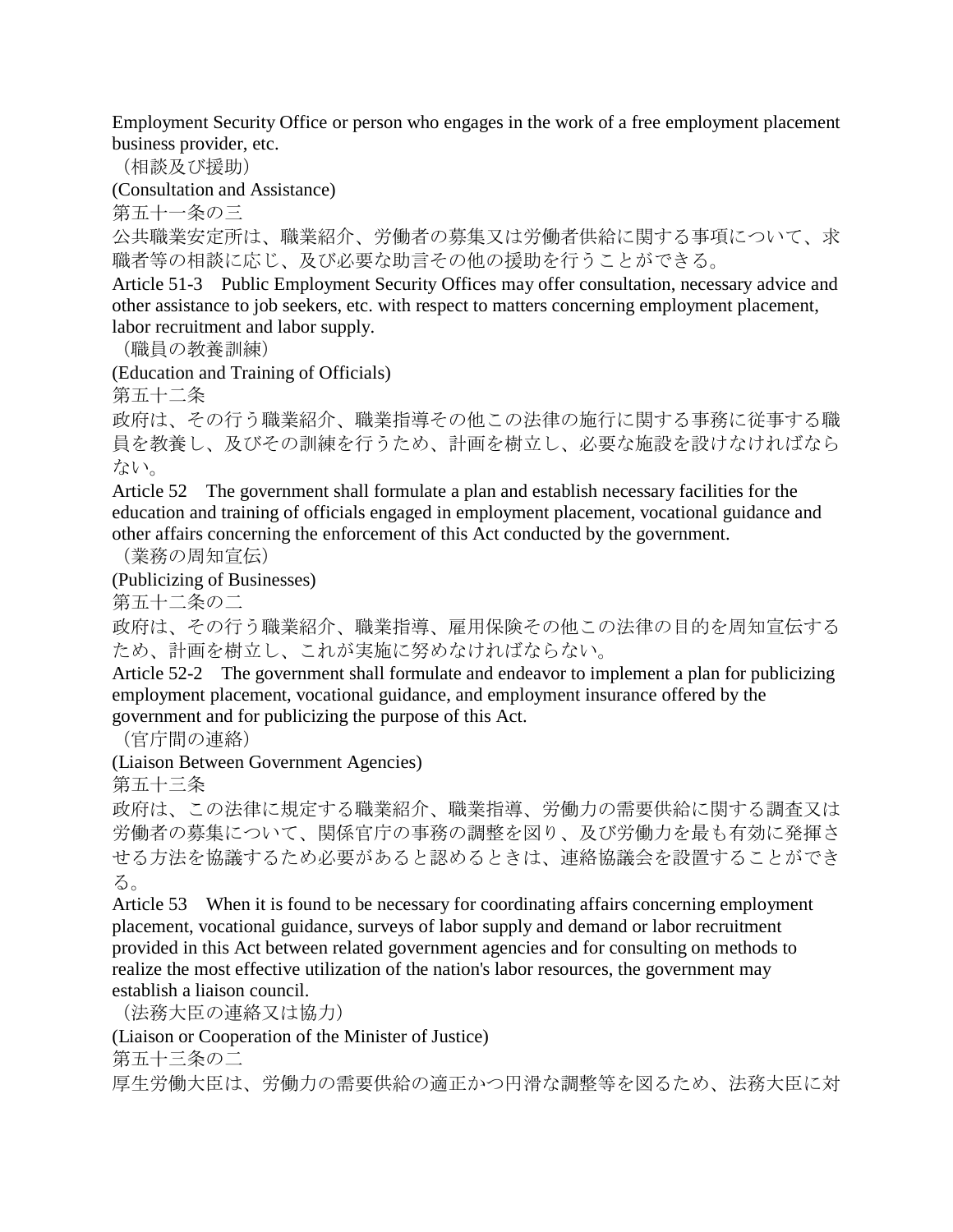し、労働に従事することを目的として在留する外国人の出入国に関する必要な連絡又は 協力を求めることができる。

Article 53-2 In order to achieve the appropriate and smooth adjustment, etc. of demand for and supply of the labor force, the Minister of Health, Labour and Welfare may request the Minister of Justice for the necessary liaison and cooperation regarding the migration of foreign nationals who reside in Japan for the purpose of employment.

2

法務大臣は、前項の規定による連絡又は協力を求められたときは、本来の任務の遂行を 妨げない範囲において、できるだけその求めに応じなければならない。

(2) Should the Minister of Justice receive a request regarding the liaison or cooperation referred to set forth in the preceding paragraph, he/she shall, to the extent possible, respond to the request in a way that does not interfere with the performance of his/her duties.

(雇入方法等の指導)

(Guidance Concerning Hiring Methods, etc.)

第五十四条

厚生労働大臣は、労働者の雇入方法を改善し、及び労働力を事業に定着させることによ つて生産の能率を向上させることについて、工場事業場等を指導することができる。

Article 54 The Minister of Health, Labour and Welfare may give guidance to factories, workplaces, etc with regard to increasing production efficiency by improving methods of hiring workers and enhancing retention of labor at enterprises.

第五十五条から第五十九条まで 削除

Articles 55 to 59 Deletion

(権限の委任)

(Delegation of Authority)

第六十条

この法律に規定する厚生労働大臣の権限は、厚生労働省令の定めるところによつて、職 業安定主管局長又は都道府県労働局長に委任することができる。

Article 60 The authority of the Minister of Health, Labour and Welfare provided in this Act may be delegated, pursuant to the provisions of an Ordinance of the Ministry of Health, Labour and Welfare, to the Director-General of the Employment Security Main Bureau or the Prefectural Labour Directors.

(厚生労働省令への委任)

(Delegation to an Ordinance of the Ministry of Health, Labour and Welfare) 第六十一条

この法律に定めるもののほか、この法律の実施のために必要な手続その他の事項は、厚 生労働省令で定める。

Article 61 In addition to what is provided for in this Act, procedures and other matters necessary for the implementation of this Act shall be specified by an Ordinance of the Ministry of Health, Labour and Welfare.

(船員に対する適用除外) (Exemption of Mariners) 第六十二条 この法律は[、船員職業安定法第](http://www.japaneselawtranslation.go.jp/law/detail_main?id=352&vm=4&re=)六条第一項に規定する船員については、これを適用しな い。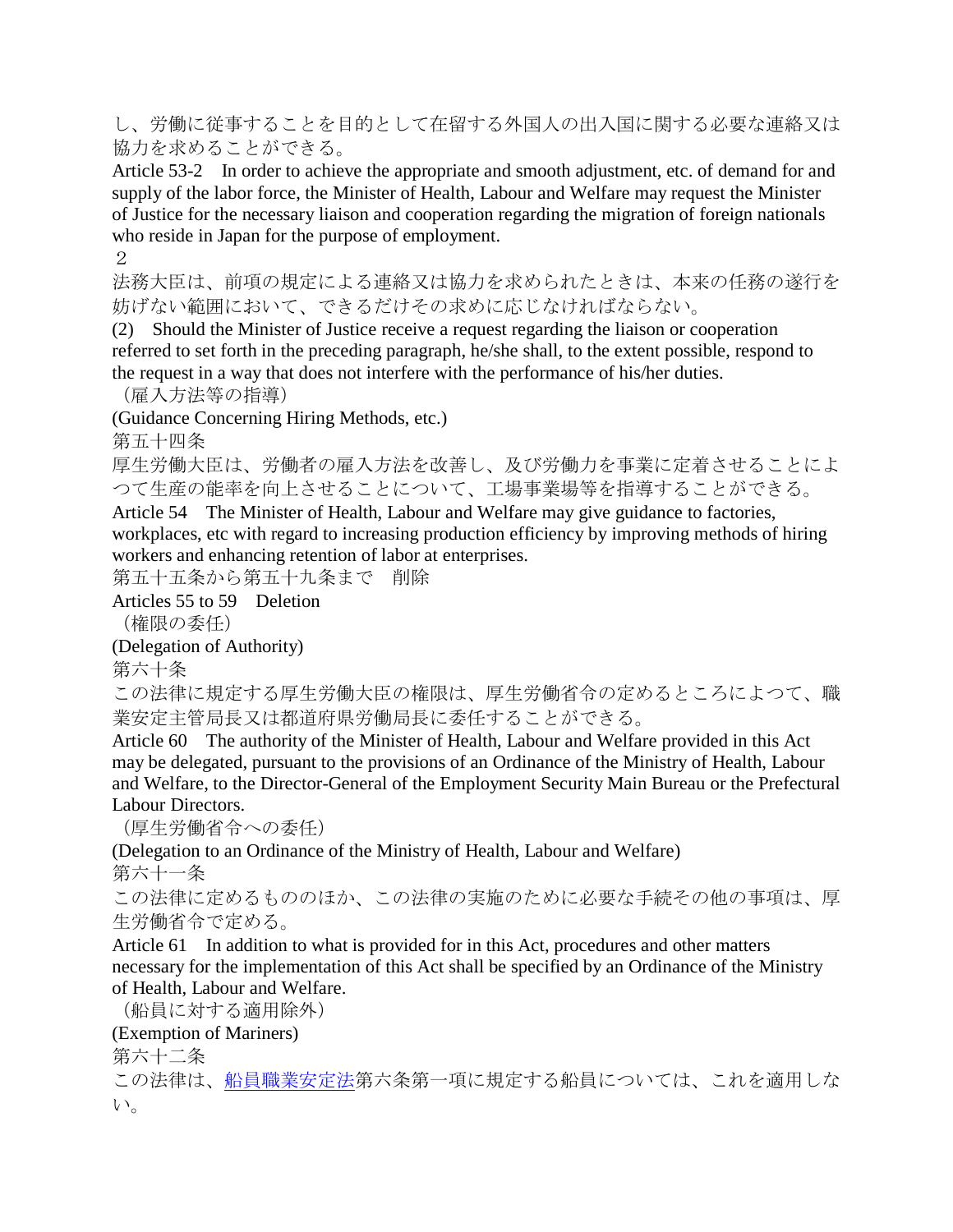Article 62 This Act shall not apply to mariners provided in Article 6, paragraph 1 of the Mariners' [Employment Security Act.](http://www.japaneselawtranslation.go.jp/law/detail_main?id=10&vm=4&re=)

第五章 罰則

Chapter 5 Penal Provisions

第六十三条

次の各号のいずれかに該当する者は、これを一年以上十年以下の懲役又は二十万円以上 三百万円以下の罰金に処する。

Article 63 A person who falls under any of the following items shall be punished by imprisonment with work for not less than one year and not more than ten years or a fine of not less than two hundred thousand yen and not more than three million yen:

 $\overline{\phantom{a}}$ 

暴行、脅迫、監禁その他精神又は身体の自由を不当に拘束する手段によつて、職業紹介 、労働者の募集若しくは労働者の供給を行つた者又はこれらに従事した者

(i) a person who has carried out or engaged in employment placement, labor recruitment or labor supply by means of violence, intimidation, confinement or other unjust restraint on mental or physical freedom;

二

公衆衛生又は公衆道徳上有害な業務に就かせる目的で、職業紹介、労働者の募集若しく は労働者の供給を行つた者又はこれらに従事した者

(ii) a person who has carried out or engaged in employment placement, labor recruitment or labor supply with an intention of having workers do work harmful to public health or morals. 第六十四条

次の各号のいずれかに該当する者は、これを一年以下の懲役又は百万円以下の罰金に処 する。

Article 64 A person who falls under any of the following items shall be punished by imprisonment with work for not more than one year or a fine of not more than one million yen:

第三十条第一項の規定に違反した者

(i) a person who has violated the provisions of Article 30, paragraph 1;  $-$ <sup> $\circ$ </sup>

偽りその他不正の行為により、第三十条第一項の許可、第三十二条の六第二項(第三十 三条第四項において準用する場合を含む。)の規定による許可の有効期間の更新、第三 十三条第一項の許可、第三十六条第一項の許可又は第四十五条の許可を受けた者 (i)-2 a person who has obtained, through deception or other wrongful act, a license under Article 30, paragraph 1, a renewal of the valid period of a license under the provisions of Article 32-6, paragraph 2 (including the cases where it is applied mutatis mutandis pursuant to Article 33, paragraph 4), a license under Article 33, a paragraph 1, a license under Article 36-1, paragraph 1, or a license under Article 45;

二

第三十二条の九第二項(第三十三条第四項、第三十三条の二第七項及び第三十三条の三 第二項において準用する場合を含む。)の規定による事業の停止の命令に違反した者 (ii) a person who has violated an order for suspension of the service or business under the provisions of Article 32-9, paragraph 2 (including the cases where it is applied mutatis mutandis pursuant to Article 33, paragraph 4, Article 33-2, paragraph 7, and Article 33-3, paragraph 2);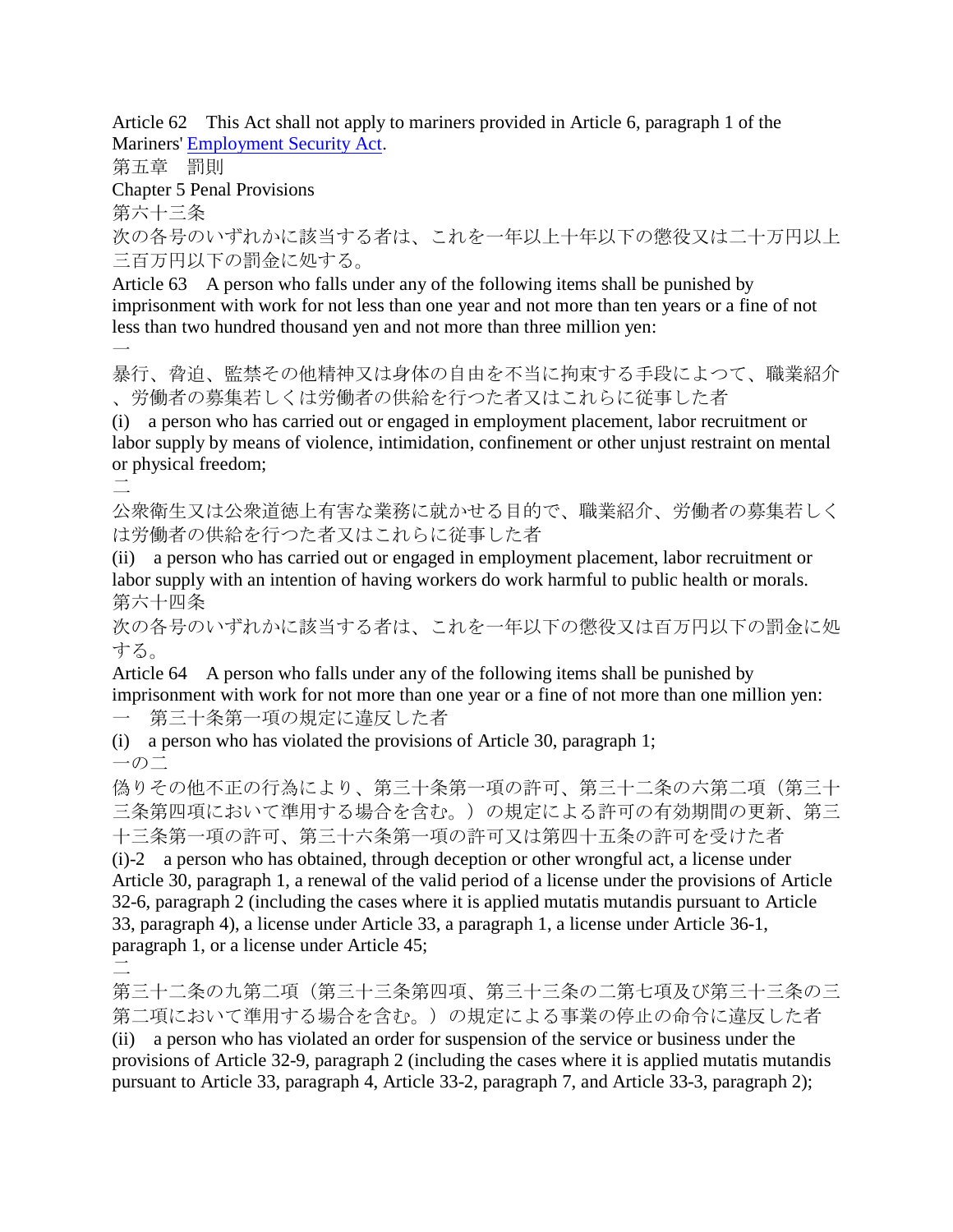三

第三十二条の十(第三十三条第四項、第三十三条の二第七項及び第三十三条の三第二項 において準用する場合を含む。)の規定に違反した者

(iii) a person who has violated the provisions of Article 32-10 (including the cases where it is applied mutatis mutandis pursuant to Article 33, paragraph 4, Article 33-2, paragraph 7, and Article 33-3, paragraph 2);

四 第三十二条の十一第一項の規定に違反した者

(iv) a person who has violated the provisions of Article 32-11;

五 第三十三条第一項の規定に違反した者

(v) a person who has violated the provisions of Article 33, paragraph 1;

六

第三十三条の三第二項において準用する第三十二条の九第一項の規定による事業の廃止 の命令に違反した者

(vi) a person who has violated an order for abolition of the service or business under the provisions of Article 32-9, paragraph 1 as applied mutatis mutandis pursuant to Article 33-3, paragraph 2;

七 第三十六条第一項の規定に違反した者

(vii) a person who has violated the provisions of Article 36, paragraph 1; 八

第四十一条第一項(第四十六条において準用する場合を含む。)の規定による労働者の 募集の業務若しくは労働者供給事業の停止又は第四十一条第二項の規定による労働者の 募集の業務の廃止若しくは停止の命令に違反した者

(viii) a person who has violated an order for suspension of the businesses of labor recruitment or the labor supply business under the provisions of Article 41, paragraph 1 (including the cases where it is applied mutatis mutandis pursuant to Article 46) or for discontinuation or suspension of the businesses of labor recruitment under the provisions of Article 41, paragraph 2;

九 第四十四条の規定に違反した者

(ix) a person who has violated the provisions of Article 44.

第六十五条

次の各号のいずれかに該当する者は、これを六月以下の懲役又は三十万円以下の罰金に 処する。

Article 65 A person who falls under any of the following items shall be punished by imprisonment with work for not more than six months or a fine of not more than three hundred thousand yen:

一 第十一条第三項の規定に違反した者

(i) a person who has violated the provisions of Article 11, paragraph 3;

二 第三十二条の三第一項又は第二項の規定に違反した者

(ii) a person who has violated the provisions of Article 32-3, paragraph 1 or paragraph 2; 三

第三十三条の二第一項又は第三十三条の三第一項の規定による届出をしないで、無料の 職業紹介事業を行つた者

(iii) a person who has carried out a free employment placement business without giving the notification provided for in Article 33-2 paragraph 1 or Article 33-3, paragraph 1;

四 第三十六条第二項又は第三項の規定に違反した者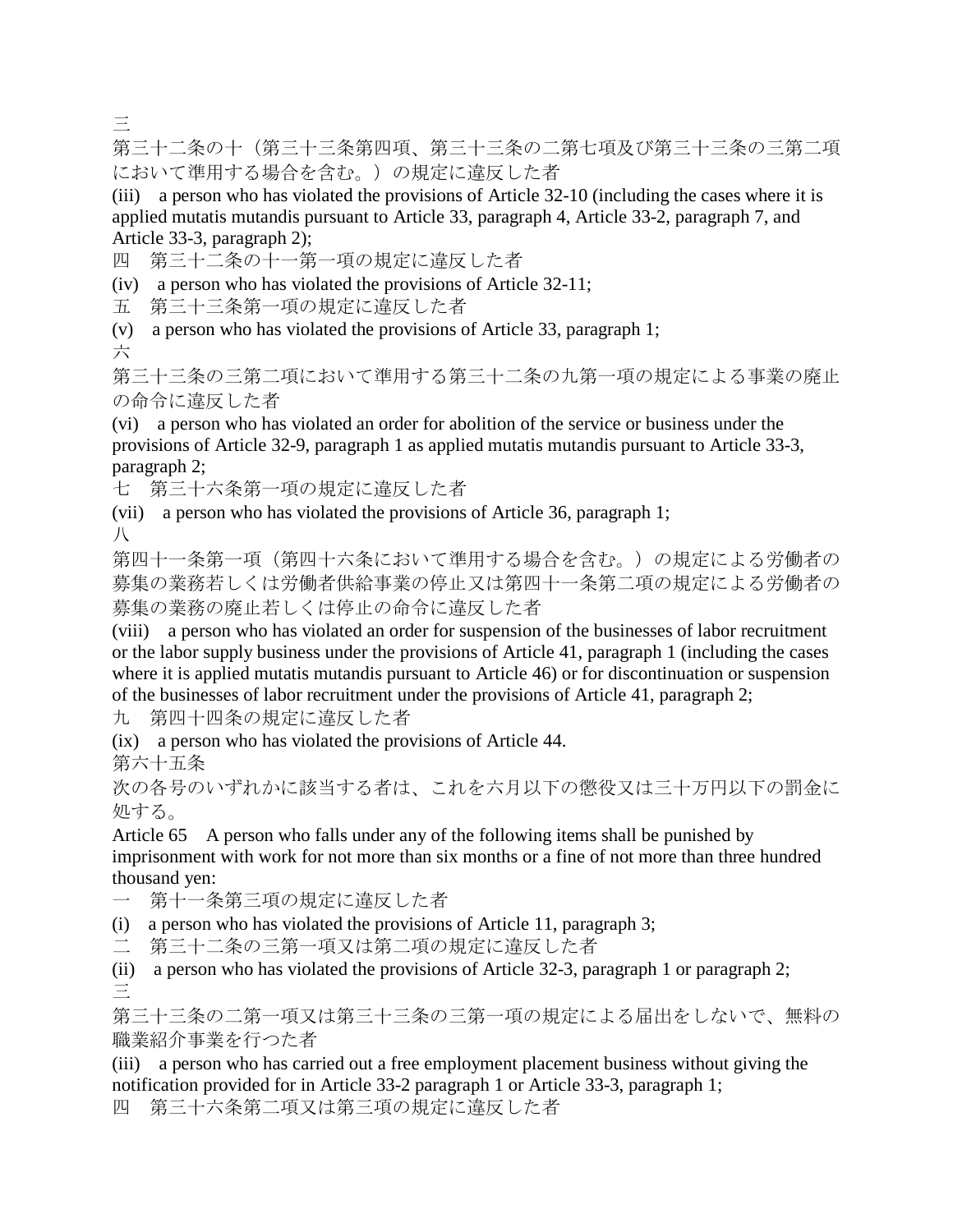(iv) a person who has violated the provisions of Article 36, paragraph 2 or paragraph 3;

五 第三十七条の規定による制限又は指示に従わなかつた者

(v) a person who has failed to comply with a restriction or instruction under the provisions of Article 37;

六 第三十九条又は第四十条の規定に違反した者

(vi) a person who has violated the provisions of Article 39 or Article 40;

七 第四十八条の三の規定による命令に違反した者

(vii) a person who has violated an order under the provisions of Article 48-3; 八

虚偽の広告をなし、又は虚偽の条件を呈示して、職業紹介、労働者の募集若しくは労働 者の供給を行つた者又はこれらに従事した者

(viii) a person who has carried out or engaged in employment placement, labor recruitment, or labor supply by placing a false advertisement or by presenting false conditions;

九

 $\overline{\phantom{a}}$ 

労働条件が法令に違反する工場事業場等のために、職業紹介、労働者の募集若しくは労 働者の供給を行つた者、又はこれに従事した者

(ix) a person who has carried out or engaged in employment placement, labor recruitment, or labor supply for a factory, workplace, etc. of which working conditions are in violation of a law or regulation.

第六十六条

次の各号のいずれかに該当する者は、これを三十万円以下の罰金に処する。

Article 66 A person who falls under any of the following items shall be punished by a fine of not more than three hundred thousand yen:

第三十条第二項(第三十二条の六第六項、第三十三条第四項及び第五項並びに第三十三 条の三第二項において準用する場合を含む。)に規定する申請書若しくは届出書又は第 三十条第三項(第三十二条の六第六項、第三十三条第四項及び第五項並びに第三十三条 の三第二項において準用する場合を含む。)に規定する書類に虚偽の記載をして提出し た者

(i) a person who has submitted a written application or written notice provided in Article 30, paragraph 2 (including the cases where it is applied mutatis mutandis pursuant to Article 32-6, paragraph 6, Article 33, paragraph 4 and paragraph 5, and Article 33-3, paragraph 2) or a document provided in Article 30, paragraph 3 (including the cases where it is applied mutatis mutandis pursuant to Article 32-6, paragraph 6, Article 33, paragraph 4 and paragraph 5, and Article 33-3, paragraph 2) by stating false matters;

二 第三十二条の三第四項の規定による命令に違反した者

(ii) a person who has violated an order under the provisions of Article 32-3, paragraph 4; 三

第三十二条の七第一項(第三十三条第四項及び第三十三条の三第二項において準用する 場合を含む。)の規定による届出をせず、若しくは虚偽の届出をし、又は第三十二条の 七第一項(第三十三条第四項及び第三十三条の三第二項において準用する場合を含む。 )に規定する書類に虚偽の記載をして提出した者

(iii) a person who has failed to give the notification under the provisions of Article 32-7, paragraph 1 (including the cases where it is applied mutatis mutandis pursuant to Article 33,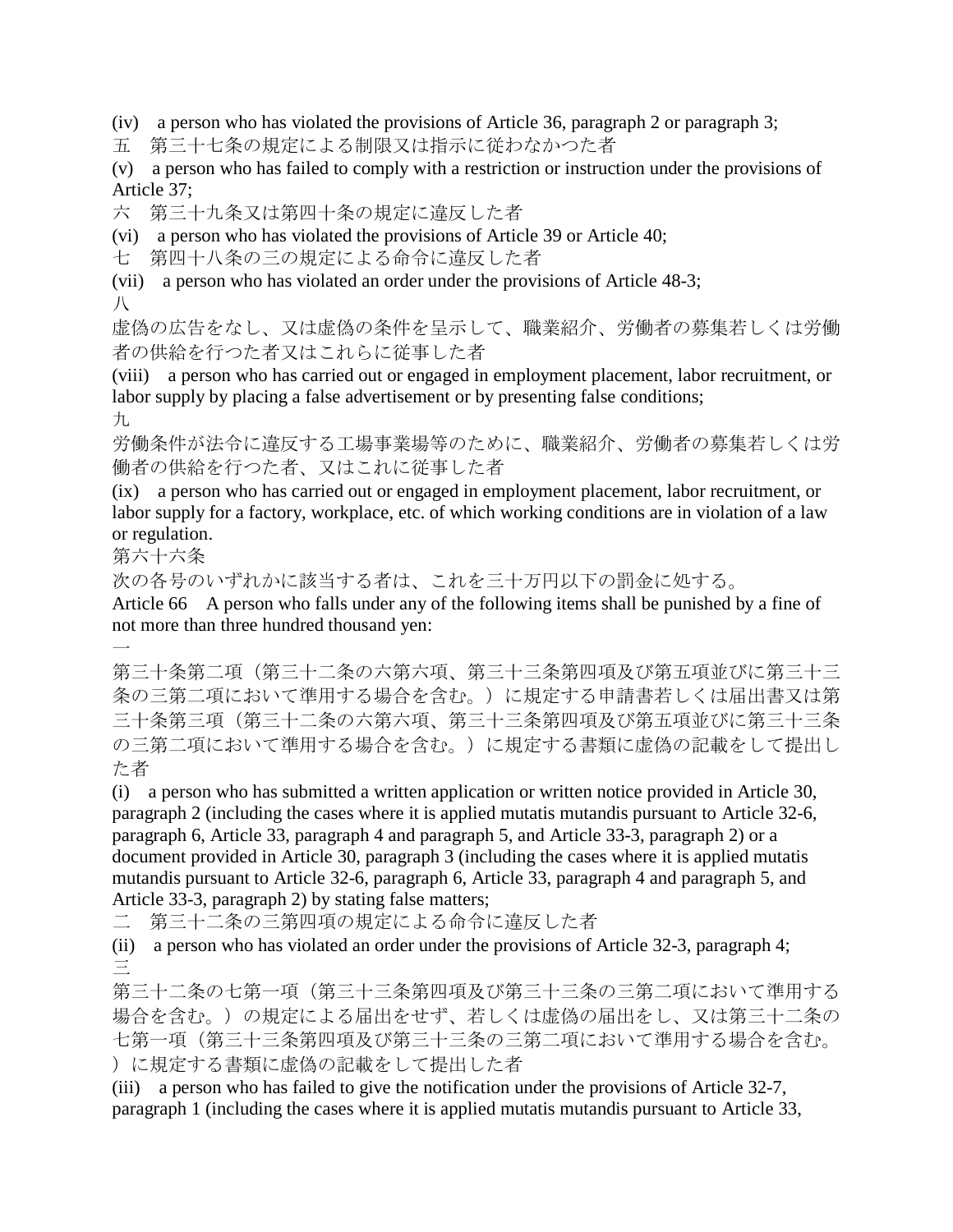paragraph 4 and Article 33-3, paragraph 2) or has given false notification, or has submitted a document provided in Article 32-7, paragraph 1 (including the cases where it is applied mutatis mutandis pursuant to Article 33, paragraph 4 and Article 33-3, paragraph 2) by stating false matters;

四

第三十二条の八第一項(第三十三条第四項、第三十三条の二第七項及び第三十三条の三 第二項において準用する場合を含む。)の規定による届出をせず、又は虚偽の届出をし た者

(iv) a person who has failed to give the notification under the provisions of Article 32-8, paragraph 1 (including the cases where it is applied mutatis mutandis pursuant to Article 33, paragraph 4, Article 33-2, paragraph 7, and Article 33-3, paragraph 2) or has given false notification;

五

第三十二条の十四(第三十三条第四項及び第三十三条の三第二項において準用する場合 を含む。)の規定に違反した者

(v) a person who has violated the provisions of Article 32-14 (including the cases where it is applied mutatis mutandis pursuant to Article 33, paragraph 4 and Article 33-3, paragraph 2); 六

第三十二条の十五(第三十三条第四項、第三十三条の二第七項及び第三十三条の三第二 項において準用する場合を含む。)の規定に違反して帳簿書類を作成せず、若しくは事 業所に備えて置かなかつた者又は虚偽の帳簿書類を作成した者

(vi) a person who has failed to prepare or keep at a place(s) of business books and documents in violation of the provisions of Article 32-15 (including the cases where it is applied mutatis mutandis pursuant to Article 33, paragraph 4, Article 33-2, paragraph 7, and Article 33-3, paragraph 2), or a person who has prepared false books and documents;

七 第四十九条又は第五十条第一項の規定による報告をせず、又は虚偽の報告をした者 (vii) a person who has failed to make a report under the provisions of Article 49 or Article 50, paragraph 1, or has made a false report;

八

第五十条第二項の規定による立入り若しくは検査を拒み、妨げ、若しくは忌避し、又は 質問に対して答弁をせず、若しくは虚偽の陳述をした者

(viii) a person who has refused, obstructed or evaded an entry or inspection under the provisions of Article 50, paragraph 2, or has failed to answer a question under said provisions or made a false statement; or

九 第五十一条第一項の規定に違反した者

(ix) a person who has violated the provisions of Article 51, paragraph 1.

第六十七条

法人の代表者又は法人若しくは人の代理人、使用人その他の従業者が、その法人又は人 の業務に関して、第六十三条から前条までの違反行為をしたときは、行為者を罰するほ か、その法人又は人に対しても、各本条の罰金刑を科する。

Article 67 When the representative person of a juridical person or an agent, employee or any other worker of a juridical person or an individual has committed an act in violation of Article 63 to the preceding Article with respect to the business of said juridical person or individual, not